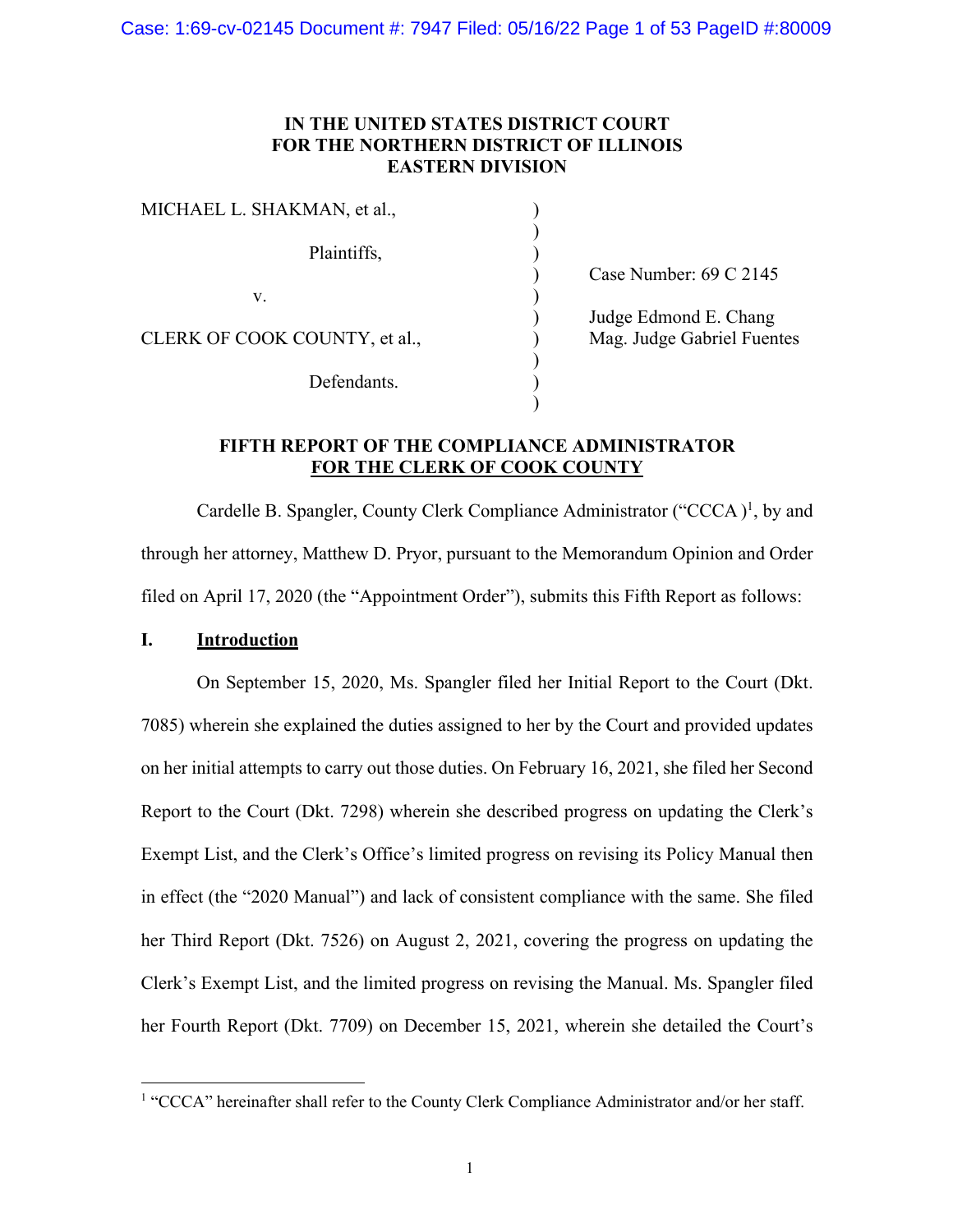ruling on the disputed Exempt Positions, discussed the finalization of the Manual updates with training concluded in the days before the Report was filed, and that performance issues within HR required intervention and oversight from the Deputy Chief of Staff and Labor Counsel ("Deputy COS"). Finally, the CCCA recently filed two Interim Reports. The First Interim Report (Dkt. 7941) was filed on May 10, 2022, and addressed important omissions, mischaracterizations and erroneous findings and recommendations in the Clerk's January 2022 investigatory report regarding the Director of Training hiring process. The Second Interim Report (Dkt. 7945) was filed on May 12, 2022 and included findings that the Clerk's Director of HR falsified her resumes for both the Deputy Clerk of HR and Director of HR positions and made false statements to the CCCA in the course of her investigation. Per the Appointment Order<sup>2</sup>, the CCCA files this Fifth Report to provide the Court with her factual findings concerning the Clerk's efforts to comply with the Consent Decrees and Appointment Order and advise on whether the CCCA's period of appointment should be extended. As explained below, the CCCA believes her appointment should be extended.

### **II. Clerk's Efforts to Comply with Appointment Order and Consent Decrees**

# **A. Updating Exempt List and Complying with Exempt Hiring Process**

In 1972, the Cook County Clerk (as well as several other governmental agencies in Illinois) entered into a consent decree (the "1972 Consent Decree") "barring them from 'conditioning, basing or knowingly prejudicing or affecting any term or aspect of

 $^2$  In the Appointment Order, the CCCA and parties were directed by June 30, 2021, "to advise the Court as to their views concerning whether the period of appointment should be extended." Dkt. 6928 at 44. Per agreement of the parties and Court, the CCCA was assigned the role of filing a Report advising the Court on her views of the need for additional monitoring (or not) followed by filings from both parties. *See* Dkt. 7645. Also, by agreement of the parties and consent of the Court, the Court extended the CCCA's deadline for such a filing several times to allow the Clerk's Office additional time to demonstrate compliance with the Consent Decree and Appointment Order, the last of which required the CCCA to file this Report by May 16, 2022. Dkt. 7913.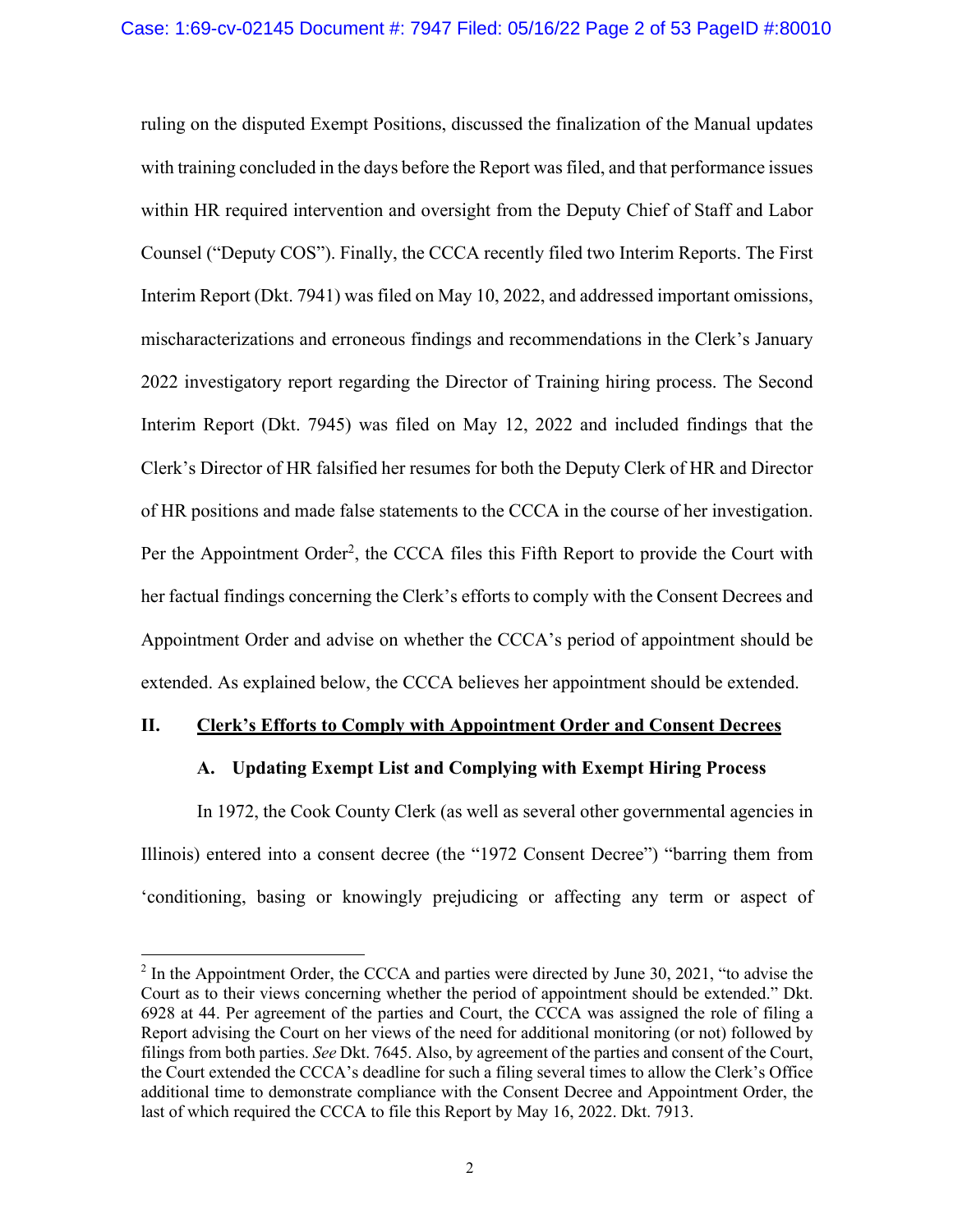government employment, with respect to one who is at the time already a governmental employee, upon or because of ay political reason or factor.'" *See* Appointment Order (Dkt. 6829) (quoting the 1972 Consent Decree at 3). The County Clerk entered into a Consent Judgment in 1991 (the "Consent Judgment"), prohibiting the Clerk from affecting governmental employment with political reasons or factors for most Clerk Positions unless they are included on a list of 22 Positions attached to the Consent Judgment (the "1991 List"). *See* Initial Report at 14-15. The Consent Judgment describes the process the Clerk must follow to amend the 1991 List – a process that requires Court approval. In the Appointment Order, the Court found, among other things, the Clerk violated the Consent Judgment and her own policies by (a) revising the 1991 List without court approval and (b) hiring individuals into Positions not on the 1991 List without publicly posting the same. *See* Initial Report at 2-3; Appointment Order at 24. As a result of these findings, the Court assigned the CCCA the duty to "work with the Clerk's Office (with input from Plaintiff's Counsel) to develop a list of Shakman Exempt Positions to be approved by the Court." Appointment Order at 41-42. The Court also assigned the CCCA the duty to monitor the Clerk's implementation of and adherence to its Policy Manual – which included a hiring process for Exempt Positions. *Id.* at 41. What follows are updates on the Clerk's progress on updating the Exempt List and adherence to the Exempt Hiring Process when filling approved Exempt Positions.

# 1. Updating the Exempt List

For much of the first six months after the CCCA's April 2020 appointment, progress on revising the Exempt List was slow. The Clerk was not responsive to the CCCA's request (first made on May 4, 2020) for draft Exempt Job Descriptions and related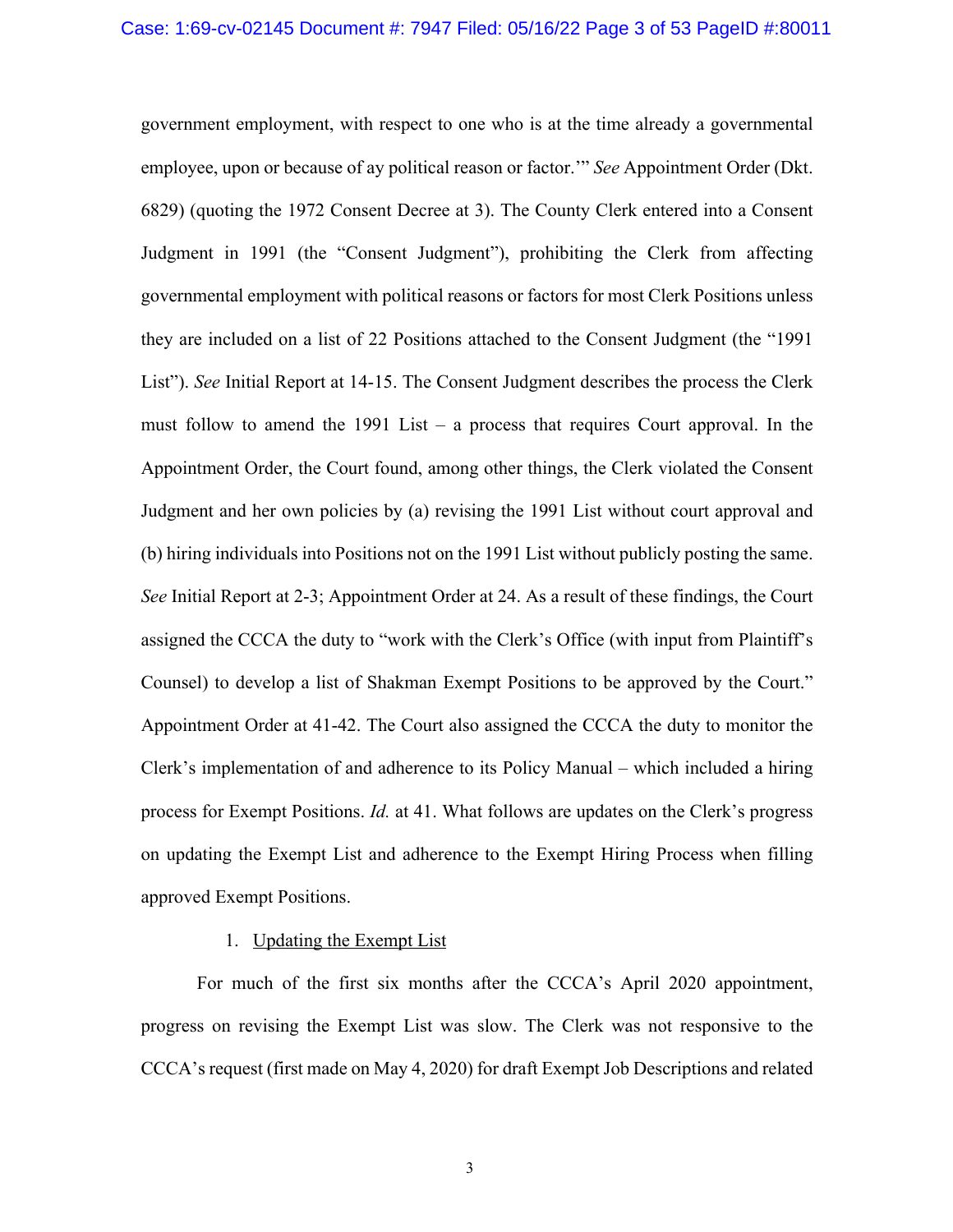documents. After multiple follow-up requests, on July 17, 2020, the Clerk provided the CCCA with a proposed Exempt List of 21 Positions and Job Descriptions for 7 of those 21 Positions. Initial Report (Dkt. 7085) at 15. The Clerk subsequently provided an amended Exempt List that increased the number of proposed Exempt Positions to 38 but did not provide a complete set of proposed Job Descriptions until mid-September 2020. *Id.* The Clerk subsequently proposed three additional Exempt positions, raising the total of proposed Positions to 41.3

Over the subsequent months, the parties and CCCA spent significant time reviewing, revising, and conferring on the Job Descriptions for the proposed Exempt Positions. By April 2021, the parties and CCCA had agreed on 30 Exempt Positions while 10 proposed Exempt Positions remained in dispute.

Discussions on these Job Descriptions were marked by significant delays from the Clerk in responding to feedback as well as unfulfilled commitments to provide requested documentation. For example, based on the Clerk's assertion that these 10 disputed Positions had significant policymaking duties, on January 8, 2021, Plaintiffs' Counsel requested examples of what policies current or former office holders of the proposed Exempt Positions created or examples of where they had meaningful input into developing policies. Despite the Court's characterizing the request as "sensible"4 and the Clerk at one point agreeing to provide the information, the Clerk ultimately did not provide the

<sup>&</sup>lt;sup>3</sup> During this time, the Court approved two joint motions to amend the Exempt List to add two Exempt Positions: Director of Communications (Dkt. 7069) and Assistant Deputy Clerk of Elections (Dkt. 7119).

<sup>4</sup> Per the Court, "[Plaintiffs' Counsel] and the compliance administrator would be shirking your duties if you did not go beyond the job descriptions as to what these individuals actually do. So that's perfectly sensible." *See* Feb. 25, 2021 Hr'g Tr. (Dkt. 7323) at 34:25 – 35:4.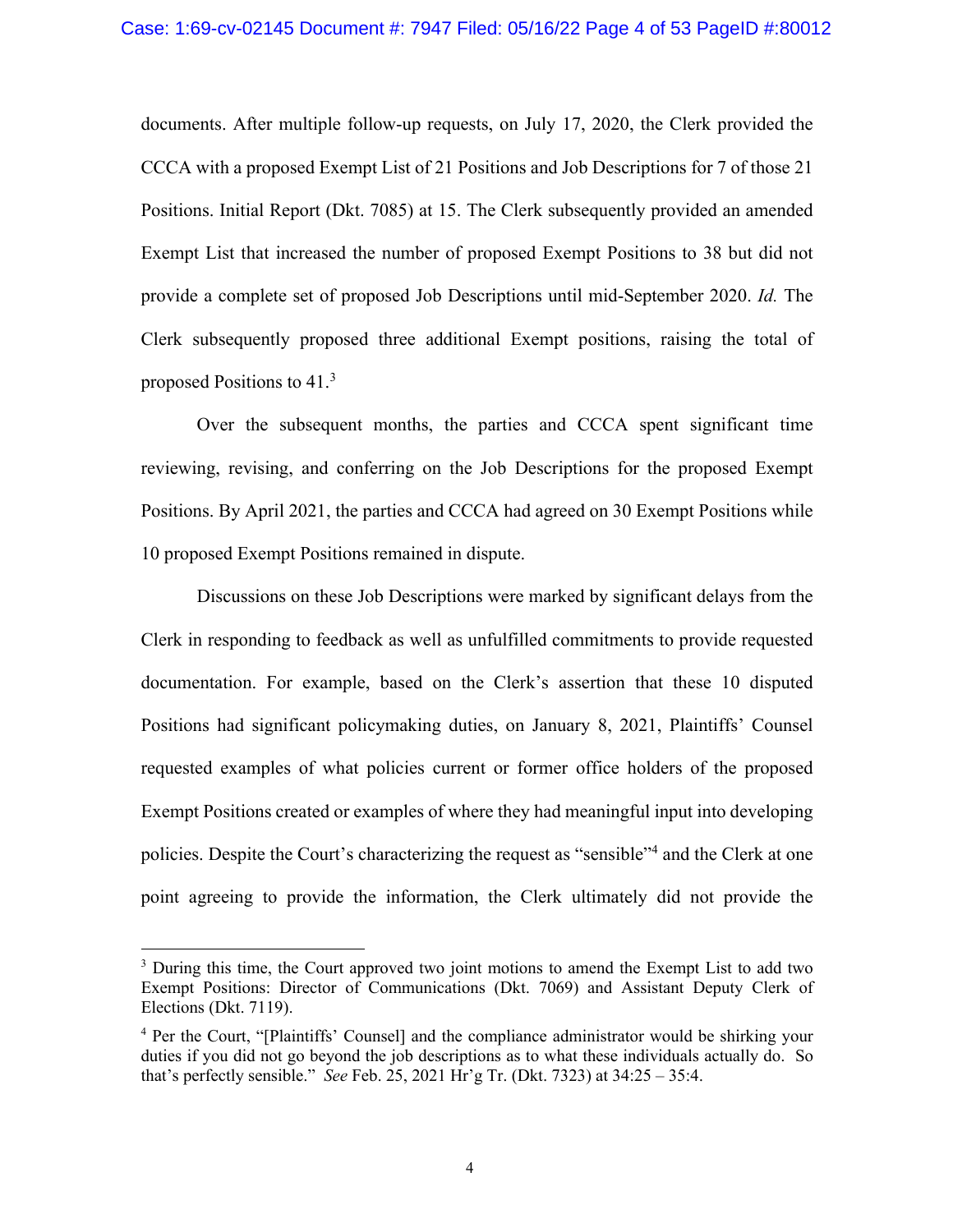documentation and instead, in April 2021, deemed the request unnecessary. *See* Third Report at 3-4.

Ultimately, the parties reached impasse on the remaining 10 Positions and, on April 12, 2021, the Clerk filed a Motion to Amend the Exempt List to add the disputed Positions. (Dkt. 7375-1). The Court later granted Exempt status for two Positions, denied Exempt status for six Positions (four without prejudice), and granted provisionally two Positions, requiring the Clerk to provide the Plaintiffs and CCCA updates every 45 days with evidence that these roles are being fulfilled in a way that warrants exemption. Fourth Report at 4-5. After the ruling, the parties filed, and the Court approved, an Agreed Exempt List adding these four Exempt Positions. Dkt. 7731 (entered on December 30, 2021).

In addition to updating the Exempt List with the Court, the Clerk is also required under the Policy Manual (the "Amended Manual") to: (1) post and maintain the current Exempt List on the Clerk's website and (2) post all Job Descriptions for Exempt Positions on the Clerk's website. Amended Manual at  $\S$  IV.E.1-3.<sup>5</sup> Since the Court's Order approving the Exempt List, the Clerk posted on its website the Exempt List $6$ ; however, the Clerk has neither finalized the Exempt Job Descriptions nor posted them on its website despite multiple reminders from the CCCA and promises to the Court that it would do so. *See, e.g.,* Fourth Report at 4-5; Third Report at 4; Dec. 22, 2021 Hr'g Tr. at 7:1 – 8:12 (Dkt. 7732). The CCCA believes the Clerk must finalize these steps to satisfy the transparency surrounding Exempt Positions in the Appointment Order and Amended Manual.

<sup>5</sup> The Clerk's Amended Manual may be viewed at: https://www.cookcountyclerkil.gov/careers  $6$  The Clerk is required in the Amended Manual to post updates to the Exempt List within five business days of approval by the Court. Amended Manual at § IV.E.1. The Court's approval of the Exempt List on Dec. 30, 2021 meant the Clerk was required to post the Exempt List on her website by Jan. 7, 2022. The Clerk did not post the Exempt List until March 10, 2022 - 42 business days after she was required to do so.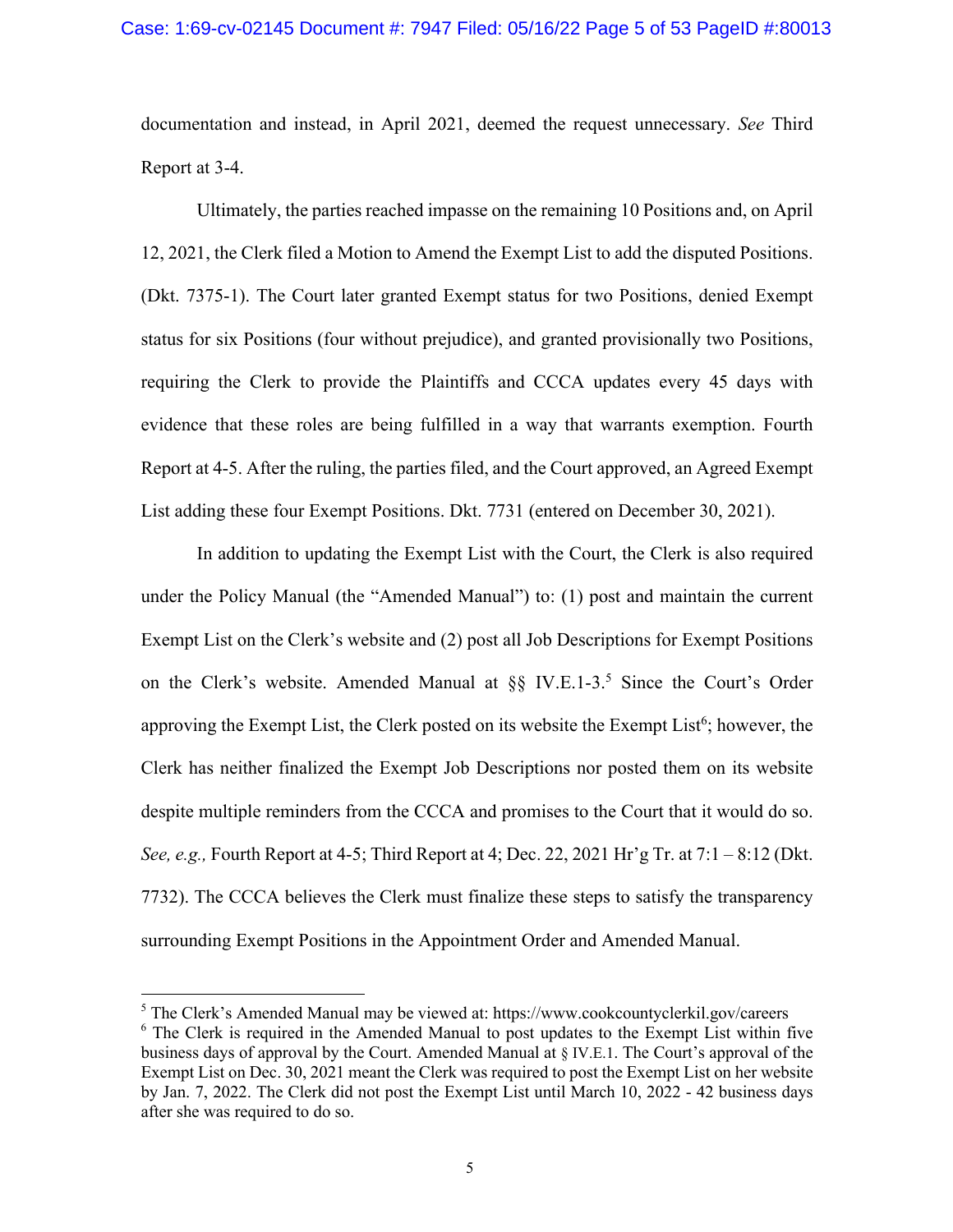### 2. Exempt Hiring during the CCCA's tenure

The Clerk's history of following the hiring restrictions related to Exempt Positions is checkered and was one of the primary reasons the Court appointed the CCCA in 2020. *See* Appointment Order at 36-37 (noting that "the County Clerk ignored that changes to the exempt list require Court approval; the County Clerk ignored that hiring employees without posting of the job opening is a violation of the 1991 Consent Judgment...). Despite the insertion of a Court-appointed Compliance Administrator monitoring her Exempt hiring, the Clerk continued her inconsistent (and occasionally troublesome) approach to Shakman Exempt hiring.

The hiring process for Exempt Positions is straightforward: if the Position is on the Court-approved Exempt List and has an updated and accurate Job Description, the Clerk can select whoever she wants for the Position if the Candidate meets the Minimum Qualifications ("MQs") for the Position (as verified by the Deputy Clerk of HR (or Designee)). *See* Third Report at 11. During the CCCA's appointment, the Clerk must also give the CCCA notice of the selected hire's application and credentials for review and comment at least two business days *in advance* of extending an offer. Amended Manual, § IV.E.4. As this straightforward process has been consistent across the 2020 Manual and the Amended Manual, the following covers the entirety of the Clerk's compliance in relation to Exempt hiring during the CCCA's tenure. Since the CCCA's appointment, the Clerk has hired 20 Exempt Employees, and attempted to utilize the Exempt hiring process on three other occasions(one withdrawn hire; two hiring attempts, including one completed hire, for positions not on the Exempt List). Most of the Clerk's Exempt hiring processes – including those that resulted in hires - involved some level of non-compliance, with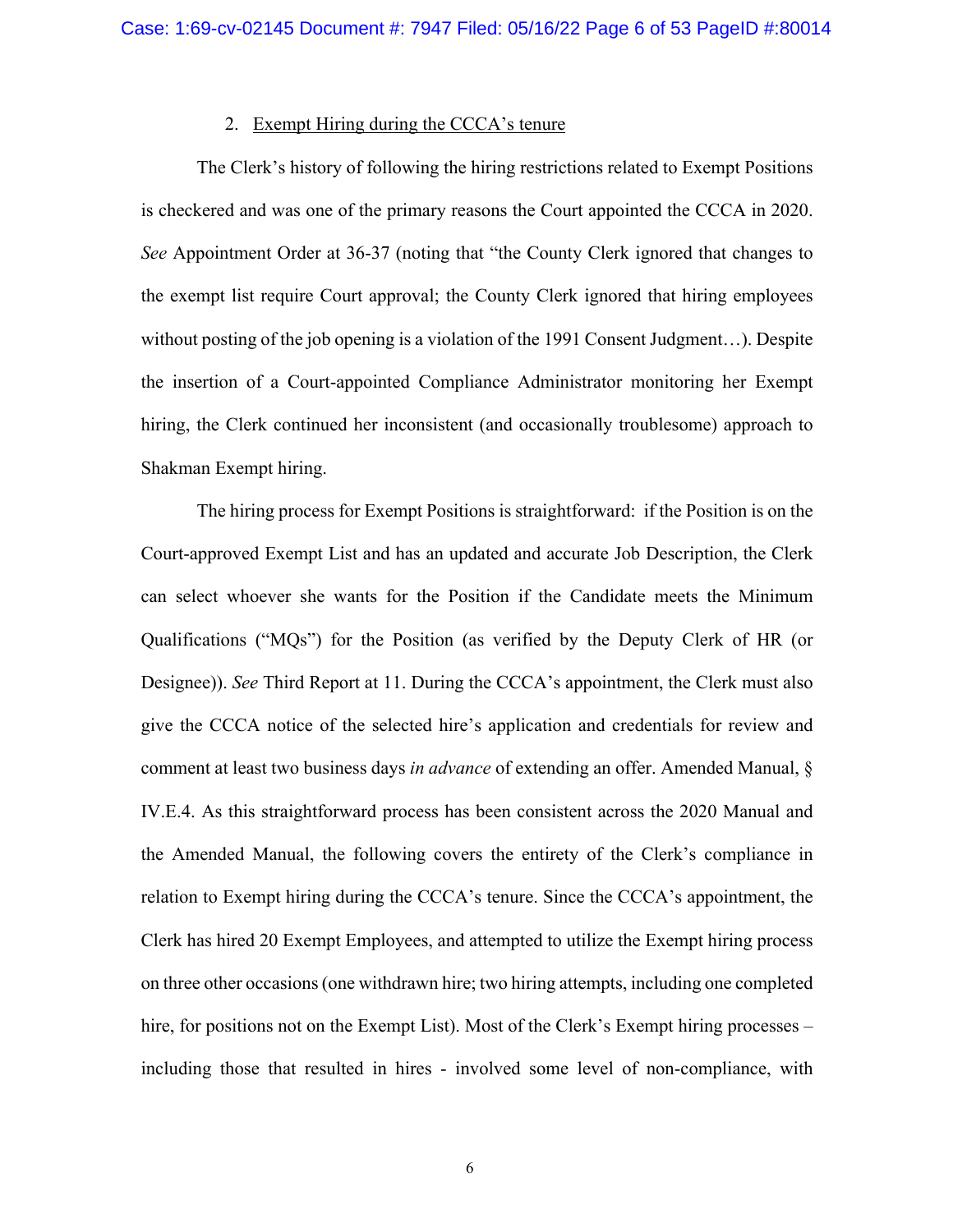multiple instances of significant and troubling non-compliance.

# *a. Compliant Exempt Hiring Sequences*

The Clerk's hiring for six of the 20 Exempt Positions filled since the CCCA's appointment all involved Candidates that displayed on their resume that they met the MQs for the Exempt Position they were hired into, with the Deputy Clerk of HR properly verifying the same without the need of the CCCA pointing out deficiencies in the materials provided in relation to the MQs. The Clerk also provided the required advance notice to the CCCA and Plaintiffs' Counsel for these hires. For these hires, the Clerk's Office complied fully with its Exempt hiring policy.7

### *b. Non-compliant Exempt Hiring Sequences*

Despite direct and collaborative efforts from the CCCA and Plaintiffs' Counsel, the Clerk ran afoul of the Exempt Hiring policy in connection with the Director of Communications position, twice with respect to the Non-Exempt Director of Training position (which the Clerk attempted to fill using the Exempt Hiring Policy), and the Special Assistant to the Government Affairs position. Summaries of the issues with these hiring sequences – as well as a brief recitation of other Exempt hires that required significant engagement by the CCCA regarding the selected Candidates' qualifications – are below.

### *i. Director of Communications (Exempt)*

The CCCA described in her Initial Report how the Clerk notified the CCCA on September 3, 2020 of her intent to hire a new Director of Communications, with a start

<sup>7</sup> The CCCA noted in the Second Report that the then-Deputy Clerk of HR had acknowledged that for all Exempt Hiring to that point (encompassing 11 positions), she had not conducted the Manualrequired confirmation that the hires met the MQs of their positions. The CCCA independently concluded that the resumes of all but one of those 11 hires reflected experience that satisfied the MQs for their positions. The other discrepancy was rectified via minor edits to the Job Description. Second Report (Dkt. 7298) at 5-6.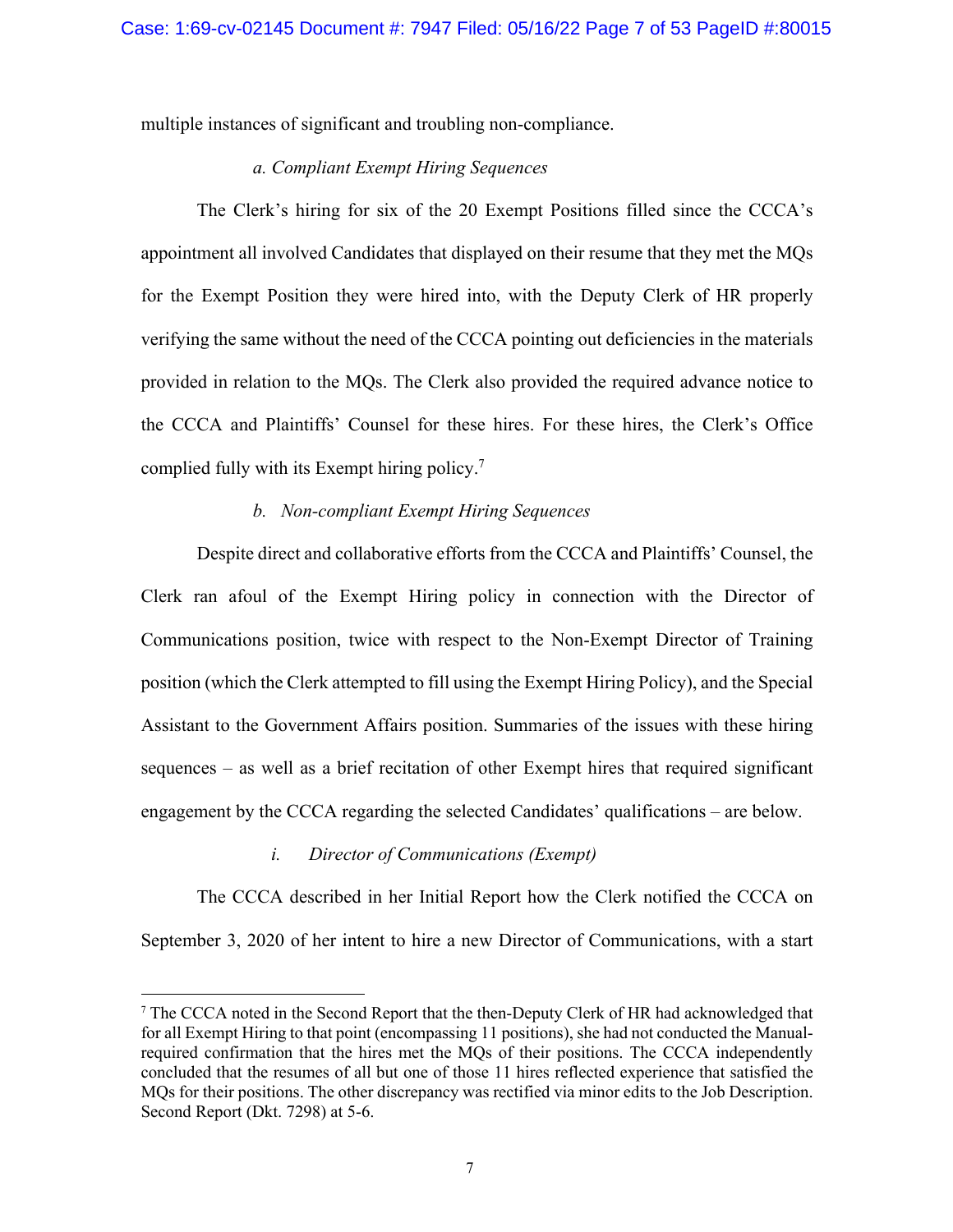date of September 7, 2020. Initial Report at 15. But for the CCCA and Plaintiffs' Counsel objecting to the hire because the Position was not on the court approved Exempt List, the Clerk likely would have violated the Appointment Order by permitting the individual to begin working on September 7. *Id.* The CCCA and Plaintiffs concluded that the Position qualified as Exempt under *Branti*, and the parties worked together to file an agreed motion to amend the Exempt List. *Id.* The CCCA remarked that she was "hopeful that this specific situation will not recur." *Id.* In doing so, the CCCA was unaware that the Clerk already had violated the Appointment Order in a similar manner in August 2020.

### *ii. Director of Training (Non-Exempt)*

In August 2020, the Clerk hired a Director of Training using the Exempt Hiring Process without the Position being included on the Court-approved Exempt List, and without any notice to the CCCA of the hire. *See* Second Report at 9. The CCCA first learned of the nature of the hire in January 2021 at which time she again reminded the Clerk that this Court's Appointment Order specifically prohibited the Clerk's Office from hiring any employees into any Exempt Position not on the 1991 Exempt List. *Id.* The lack of notice for the hire was troubling enough, but the fact that the Clerk did not notify the CCCA of the hire after the September 2020 discussions surrounding the Director of Communications was deeply troubling.

More problems surrounding the hiring of a Director of Training ensued. In June 2021, the Clerk again attempted to fill the Position via the Exempt Hiring process, this time while the Clerk's motion to approve the Position as Exempt was pending with the Court. *See* Third Report at 17 (noting the Clerk rescinded the offer only after CCCA intervention). While the Clerk described this attempted hire of a Non-Exempt position using the Exempt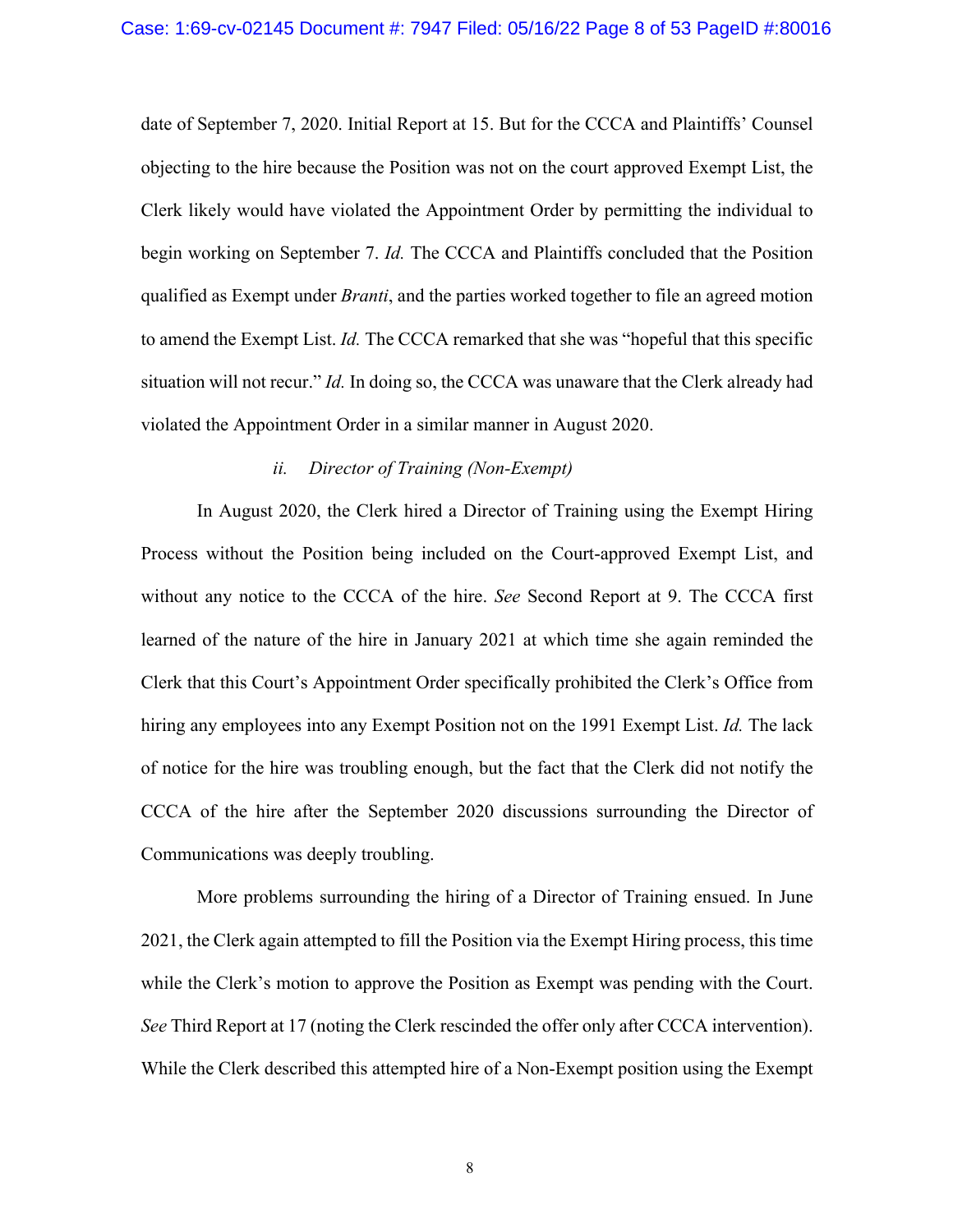Hiring policy as a "miscommunication", *see id*., a subsequent joint investigation by the Deputy COS and CCCA showed there was much more at play. *See* Dkt. 7941.

After the Court denied Exempt status for the Director of Training, the Clerk initiated a public posting for the Position utilizing the Actively Recruited Process. *See*  Fourth Report at 17. During that hiring sequence, the Deputy Clerk of HR disclosed a potential Conflict of Interest ("COI") to the Chief Ethics Officer. During the COI inquiry, the Chief Ethics Officer discovered that the potential COI involved the very same individual the Clerk attempted to hire as Exempt in June 2021. Concerns by the CCCA with whether the Deputy Clerk of HR had been truthful and comprehensive in her disclosure prompted a joint investigation conducted by the CCCA and Deputy COS. *Id.* At 18. The bulk of the Deputy COS' January 19, 2022 report (and the CCCA's feedback on the same) is discussed in the First Interim Report (Dkt. 7941); however, we discuss here the portions of that investigative report that relate to the June 2021 attempt by the Clerk to use the Exempt Hiring process to fill the Non-Exempt Director of Training position.

In his report to the Chief of Staff ("COS"), the Deputy COS detailed that in April 2021, the Clerk, COS, former Deputy Clerk of HR and current Director of HR interviewed a Candidate for the Director of Training position prior to submitting the Candidate to the CCCA as a proposed hire. As it occurred outside of any codified process to fill a Non-Exempt Position, the Deputy COS found this interview, as well as the attempted hire of the Candidate through the Exempt process, constituted violations by "the Office" of Section 4.5 of the 2020 Manual (governing the Non-Exempt Hiring Process) *See* Deputy COS Report at 19-20. The COS has not responded to the Deputy COS' report, as the Manual requires him to do so within 45 days of issuance and has not responded to the CCCA's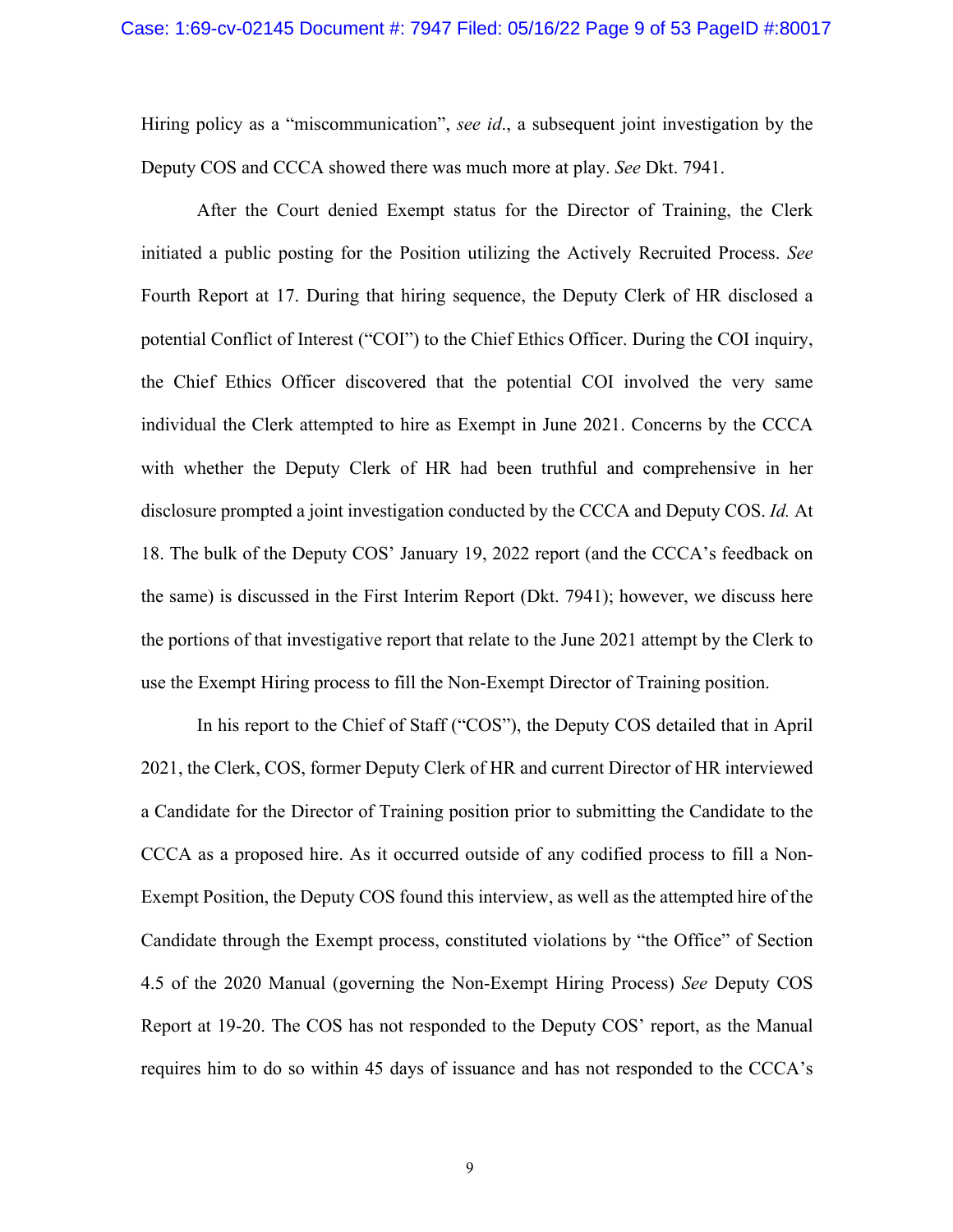February 25 email following up on whether the COS intended to do so. As described below, the Clerk's efforts to use the Exempt Hiring process for a second time to fill a position that was not on the Court-approved Exempt List shows the Clerk's disregard for the restrictions surrounding Exempt hiring. Furthermore, she made both attempts while under the CCCA's oversight and the unsuccessful attempt was thwarted only after CCCA intervention. These are not the actions of an office that has implemented a durable remedy concerning compliant Exempt hiring, as required by the Appointment Order.

### *iii. Special Assistant to the Clerk for Government Affairs (Exempt)*

Significant Exempt hiring non-compliance also occurred when the Clerk hired a Special Assistant to the Clerk for Government Affairs (the "Special Assistant") on October 28, 2021– the same day the Clerk forwarded the individual's credentials to the CCCA as a proposed hire. *See* Fourth Report at 12-14. The Clerk did not disclose to the CCCA that the Candidate had already begun employment - which violated the Manual's requirement that the Clerk provide the credentials two days before offering the position to the Candidate. *Id.* Even after the CCCA objected to the Clerk that the Candidate's educational credentials did not satisfy the MQs on the Job Description, the Clerk still did not alert the CCCA that the individual had already begun employment. *Id.* Only after reading a draft of the CCCA's Fourth Report in December of 2021 did the Clerk acknowledge the hire and state that the Clerk's Office was under the "assumption. . . that everyone understood that [the Candidate] would serve in this position until we could rectify the issues relating to the minimum qualifications to the job description." *Id.* at 13. In reality, there was no such shared assumption and the Clerk's Office knew that any changes to the MQs on the Job Description must occur before, not after, attempting to fill the Exempt Position. *See id.* at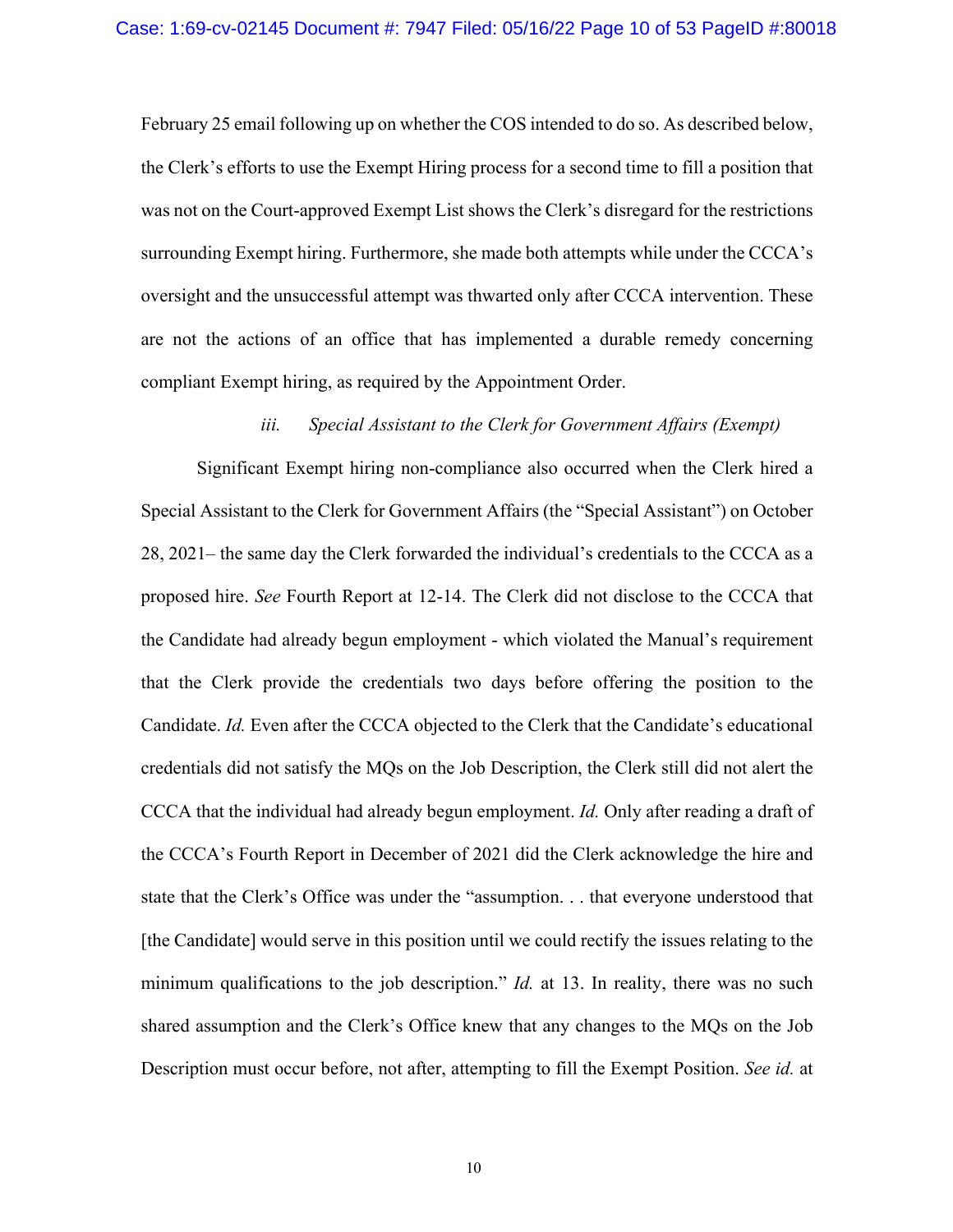13-14. As such, this hire violated SectionsIV.E.3-4.a of the Amended Manual by (a) failing to provide the CCCA and Plaintiffs' Counsel with the opportunity to review and comment on proposed changes to an Exempt Job Description prior to implementing; and (b) failing to provide the selected Candidate's resume and qualifications to the CCCA for review and comment at least two business days before extending an offer to the Candidate. *Id.* The Clerk's reasoning for its actions were not persuasive. *See id.* at 12-14.

#### *iv. Abandoned Attempt to hire Director of HR as Deputy Clerk of HR*

The Clerk's initial attempt to hire an Exempt Deputy Clerk of HR in 2021 was also problematic. After the CCCA raised serious concerns that the selected Candidate, the Director of HR, did not possess the credentials listed on her resume, including those necessary to meet the MQs, the Clerk withdrew the proposed hire. Fourth Report at 15. The CCCA's concerns resulted in an investigation that is the subject of her Second Interim Report (*see* Dkt. 7945). We note here only that, absent CCCA intervention, the Clerk likely would have hired the Director of HR as the Exempt Deputy Clerk of HR.

# *v. Additional Exempt Hiring Processes with Significant Qualification Issues*

Additional Exempt hiring sequences were also problematic. For example, selected Candidates for three Exempt Positions either did not meet the MQs on the Exempt Job Description (like the Special Assistant above) or their initial submissions did not clearly demonstrate they satisfied the MQs, thus requiring significant conferral with the CCCA to address the deficiencies. These issues encompassed the following hires: (1) the Deputy COS (*see* Second Report at 8); (2) the Director of Real Estate and Taxes (Fourth Report at 16); and (3) the Director of Elections Operations Center (Fourth Report at 16). Regarding the Director of Real Estate and Taxes, the Court granted the Clerk provisional approval of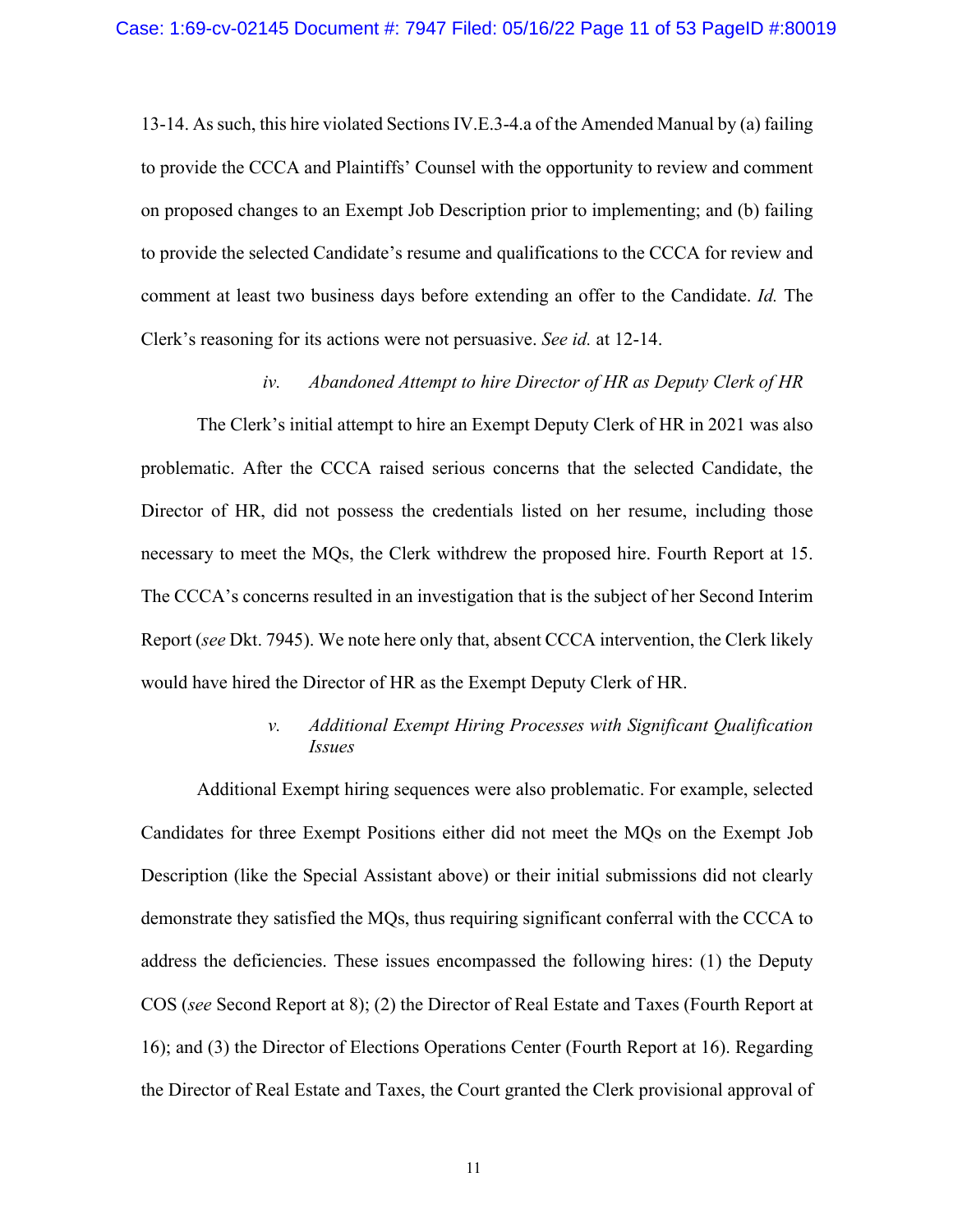the Position's Exempt status, provided that the Clerk submit updates to the Plaintiffs and CCCA every 45 days, detailing "relevant evidence that the role is being fulfilled in a way that warrants the exemption." *See* Dkt. 7541 at 11-12. The Clerk did not submit its first report until the 137th day of employment for the hire (March 11, 2022), encompassing the entire period of employment to that point. The Clerk also did not submit timely the next report, which was due on April 25, 2022, and remains outstanding. The March 11, 2022 report consisted of the employee's personal attestation and description of duties she conducts. On March 31, 2022, after conferral with the CCCA, Plaintiffs' Counsel requested from the Clerk additional information concerning the employee's policy development duties and details of her work with the Communications Division to assess whether she was performing Exempt-qualifying duties. The Clerk did not respond to the request. Without a response to the requested information, the CCCA and Plaintiffs' Counsel will be unable to conclude that the Employee is performing Exempt qualifying duties thus increasing the likelihood that Court intervention will be necessary.

Based on the above, the Clerk has satisfied the part of the Appointment Order that requires her to finalize an updated Exempt List; however, she neither has posted Exempt Job Descriptions on her website (as the Manual requires) nor demonstrated consistent adherence to the restrictions and requirements surrounding Exempt hiring. The Clerk has put forth several Candidates who did not meet the MQs of their positions, has attempted to use the Exempt hiring process to fill Non-Exempt Positions, and has largely ignored the Court's order to provide Plaintiffs and the CCCA with regular detailed reports regarding provisionally-granted Exempt Positions when filled. The Clerk has not held anyone to account for these violations. As noted above, one of the reasons the Appointment Order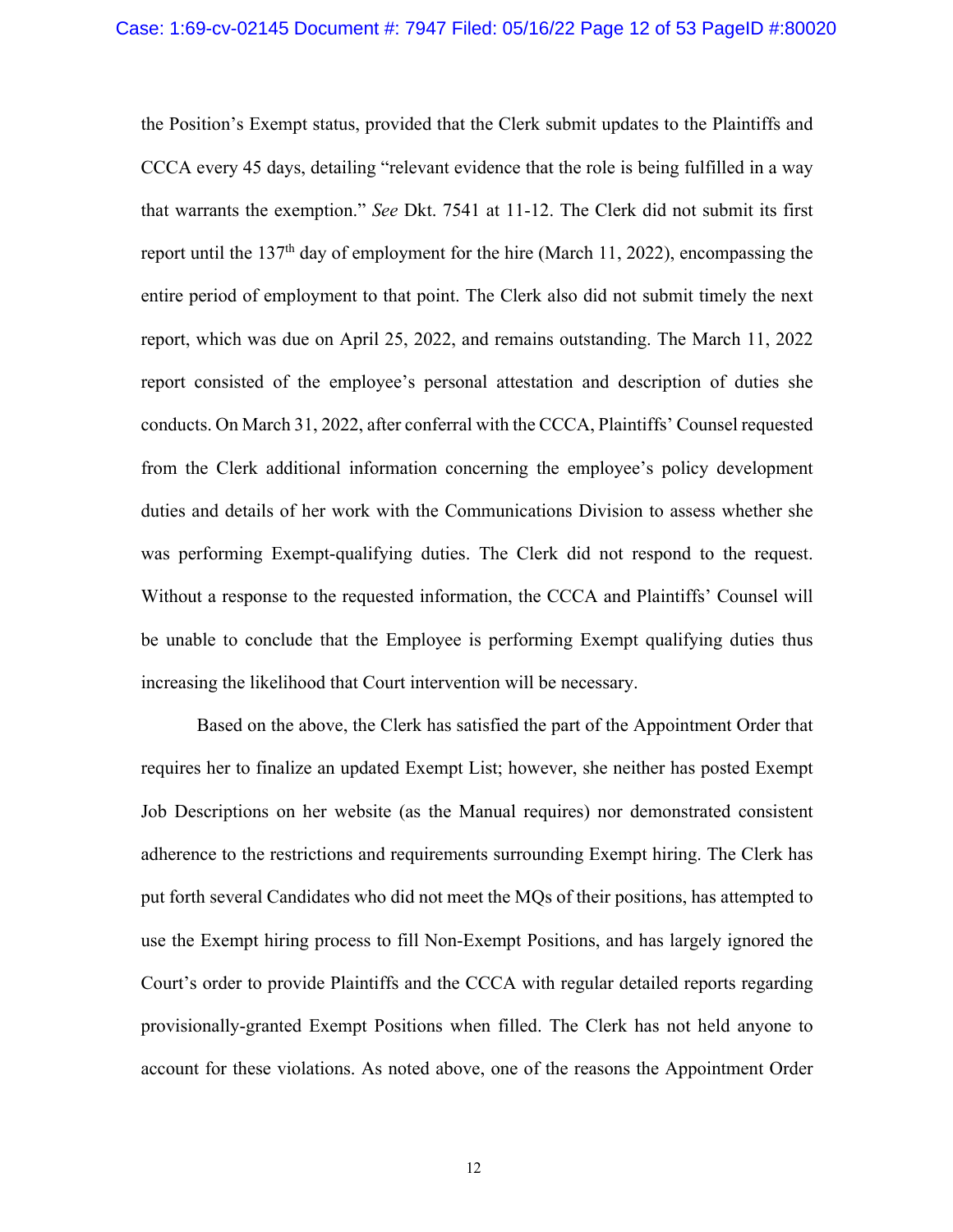was instituted was because the Clerk's violations of the 1991 Consent Decree in relation to Exempt hiring (hiring individuals into positions not on the approved Exempt List without public posting). The Clerk has significant work left to demonstrate she has instituted a durable remedy concerning adherence to its Exempt Hiring Policy.

### **B. Clerk's Adherence to the 2020 Manual, Interim Hiring Policy and Amended Manual**

The second duty assigned to the CCCA by the Court is to review the Manual "to determine whether the policy is in fact applied in the observance rather than the breach . . . identify any discrepancies in the application of the policy, and propose any appropriate revisions." Appointment Order at 41. Unlike some of the other duties assigned to the CCCA that could not begin immediately (*e.g.*, updating the Exempt List required draft Exempt Job Descriptions that the Clerk had not yet created at the time of the CCCA's appointment), the CCCA could have begun immediately the duty of monitoring the Clerk's adherence to her Policy Manual. Indeed, (a) the Clerk had represented to the Court in February 2020 that she had a finalized a Manual (*see* Appointment Order at 32); (b) the CCCA was staffed with a team that had spent many years monitoring at the Recorder's Office the same Employment Actions covered in the Clerk's Manual (hiring, termination, discipline, transfer, performance management); and (c) the Clerk herself as well as many of her senior staff had experience with the concept of a Court-appointed Compliance Administrator monitoring their Employment Actions while at the Recorder's Office or other governmental agencies. Despite the potential to make headway on this duty right away, for several months, the Clerk did not provide the CCCA with notice of her Employment Actions to allow for monitoring, the Clerk then failed to demonstrate consistent adherence to her 2020 Manual, and the Clerk acknowledged the need for wide-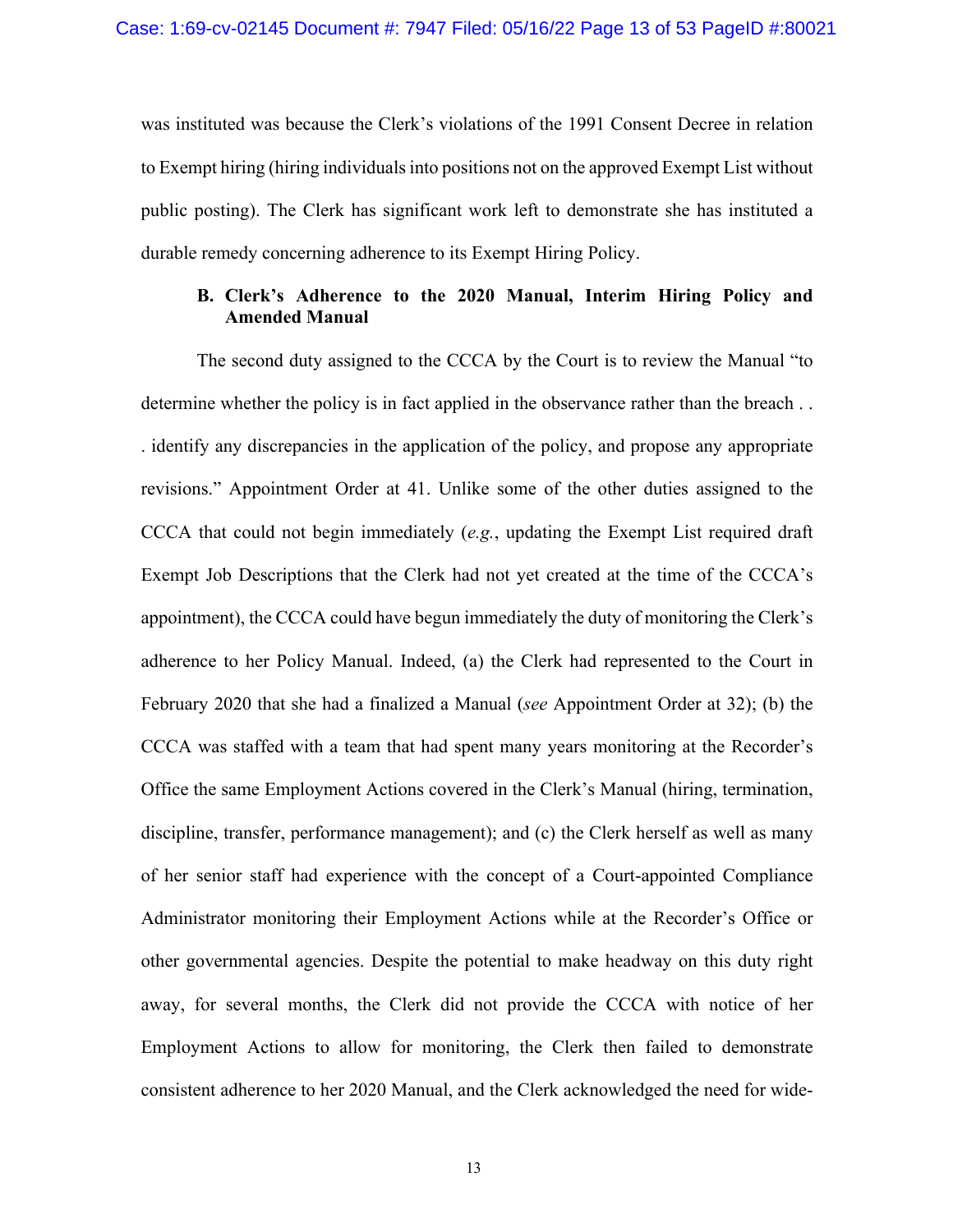sweeping edits to her Manual but took nearly 20 months after the CCCA's appointment to finalize the same. In the meantime, due to the missing steps in the 2020 Manual's hiring provisions, an Interim Hiring Policy was developed to facilitate hiring sequences until a revised Manual was formalized. *See* Third Report (Dkt. 7526) at 15-16. The following discusses the background of the Manual revisions, and the Clerk's efforts to comply with her 2020 Manual, the Interim Hiring Policy (effective June 2021) and the Amended Manual (effective December 13, 2021).

### 1. Updating the Clerk's Manual

The Amended Manual contains structure, clarity and accountability within the policies that the 2020 Manual sorely lacked, and the Clerk's commitment and efforts to develop the Amended Manual should be acknowledged at the outset. The Clerk's cooperation and meaningful efforts to revise the Manual were intermittent, however, despite the Clerk's Office identifying very early on that its Manual needed significant revisions. Lengthy, and often unnecessary, delays contributed to the rollout of the Amended Manual not occurring until December 13, 2021, approximately 20 months after the CCCA's appointment. The bases for the delay – and the corresponding reduced timeframe the CCCA has been able to monitor the Clerk's implementation of her Amended Manual – are important to keep in mind when considering whether the Clerk has demonstrated compliance with her Amended Manual.

First, the Clerk did not cooperate with the CCCA for the first several months after her appointment – seemingly viewing her Motion to Stay the Appointment Order as the equivalent of a granted Stay (despite this Court's explicit instructions otherwise). *See* Initial Report (Dkt. 7085) at 7-8. The CCCA made consistent efforts to monitor the Clerk's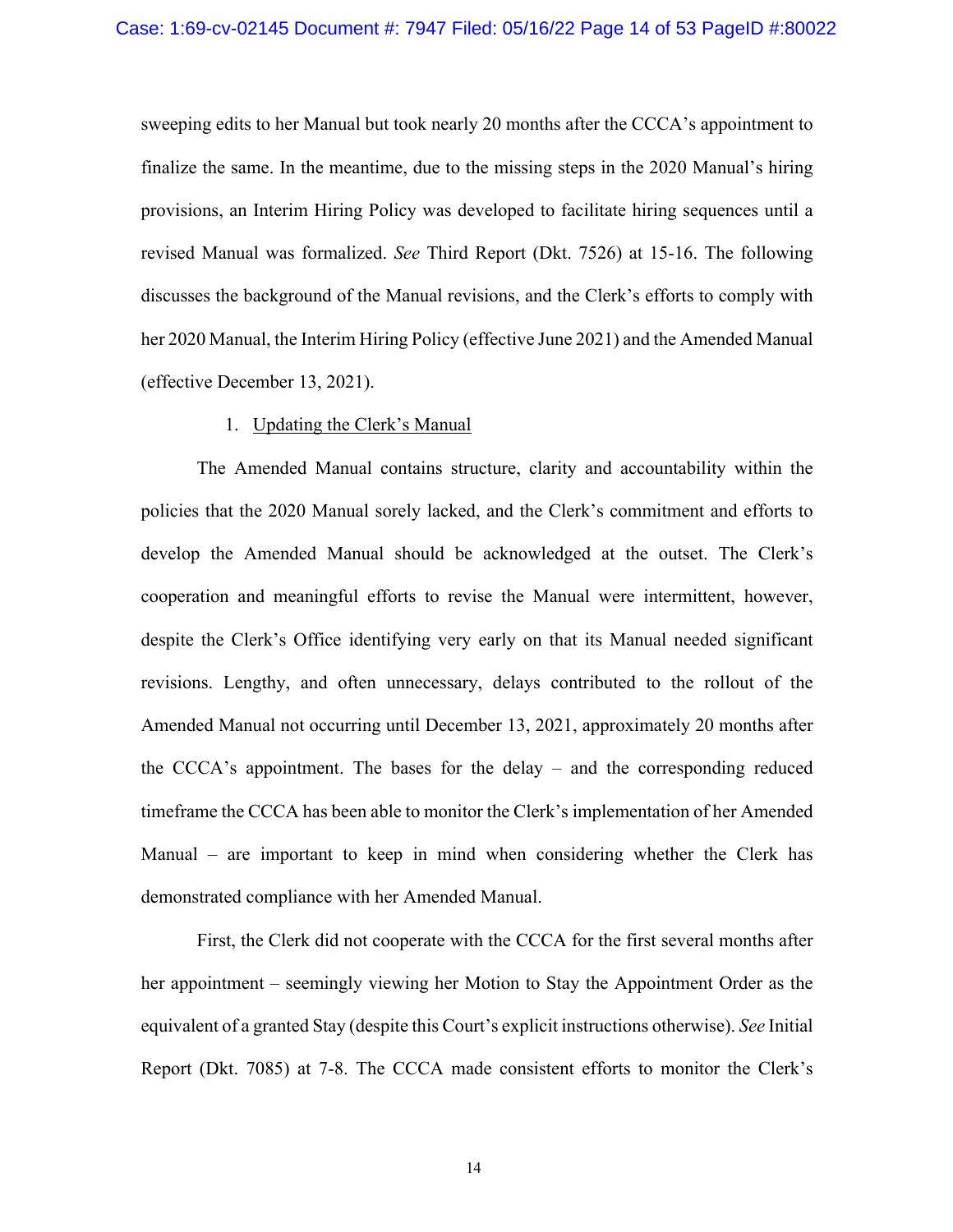existing policies in real time but was not permitted the opportunity to do so by the Clerk. The Clerk's lack of cooperation during this period included not providing notice of Employment Actions, not providing documentation concerning recently completed, ongoing and upcoming Employment Actions, and feigning a lack of understanding of the role of the CCCA in monitoring the Clerk's Employment Actions. *Id* at 8-11.

Second, the Clerk acknowledged early on she had not implemented (nor trained her Employees on) the Manual and intended to make significant changes to the Manual. After many months of not proposing any changes, the Clerk asked the CCCA to propose the first round of edits – noting specifically the desire not to reinvent the wheel. *See, e.g.,* July 30, 2020 Hr'g Tr. (Dkt. 7019) at 20:23 – 21:24. After working with the Clerk on developing an Assumption of Duties Hiring Plan and monitoring the beginning implementation of the same between November 25 – December 4, 2020, the CCCA provided proposed revised drafts of all nine Clerk Policies as well as a new Temporary Assignment Policy. Unfortunately, the Clerk failed to work with CCCA and Plaintiffs at a consistently efficient pace on the proposed edits in the succeeding months. The Court set deadlines for exchanging drafts and for the parties and CCCA to confer on the same (*see, e.g.,* Dkt. 7128), but the Clerk continually failed to meet those deadlines. Third Report at 5-6. The Court ultimately noted that, "The longer the Clerk waits to implement policies, and the less concrete the policies are in establishing a durable remedy against First Amendment violations (the standard for termination), the less likely it will be that the Clerk will prevail on the motions" to be released from the Appointment Order. Dkt. 7385.

During June 2021, the parties and CCCA had a series of conferral meetings whereby significant progress was made on updating the policies. *See* Third Report at 5-7.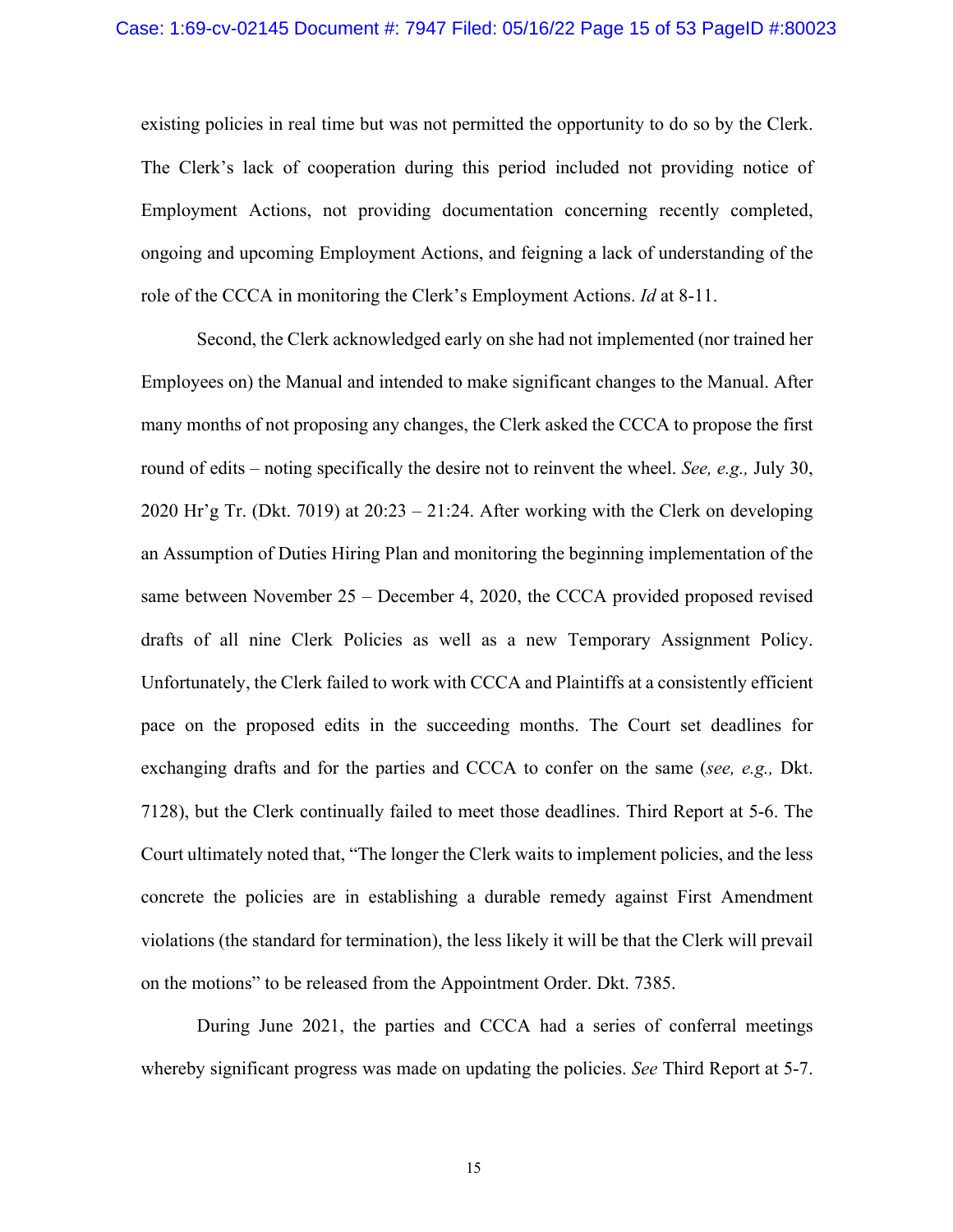The CCCA quickly turned around revised policies based on those meetings and provided them to the Clerk for review. After a few weeks of delay by the Clerk's Office, the parties set a new target of the end of July 2021 for finalization of the Amended Manual (and forms) and for the Clerk to begin conducting the Manual-required training by mid-August 2021. Ultimately, an Amended Manual was not agreed upon until early October, and the Amended Manual was not presented to Employees until December 1, 2021. *See* Fourth Report (Dkt. 7709) at 5-6. All employee training on the Amended Manual was completed on December 13, 2021 (while additional required trainings remain outstanding, *see below* at 42-44). Because of this long delay in updating the Clerk's policies, widespread lack of compliance with the 2020 Manual, and continued non-compliance with the Interim Hiring Policy and Amended Manual (as described below) – the CCCA does not believe the Clerk has demonstrated consistent and effective compliance with her policies such that court oversight is ripe for termination.

#### 2. Clerk's Adherence to the 2020 Manual and Interim Hiring Policy

Notwithstanding the Clerk's Office's early acknowledgment of the need to revise the Manual, it was required to follow its existing Manual in the interim. Appointment Order at 41. As the CCCA has previously reported, the Clerk's efforts at complying with the 2020 Manual were inconsistent for some policies and non-existent for others. The Clerk acknowledged at the outset of the CCCA's tenure that the 2020 Manual required significant revisions and Clerk Employees had not been trained on the Manual. Initial Report at 16- 17. The gaps in the 2020 Manual's General Hiring process were so extensive that hiring sequences could not credibly be conducted under it as it contained no explanation of the steps HR was to take between the submission of an application and the conducting of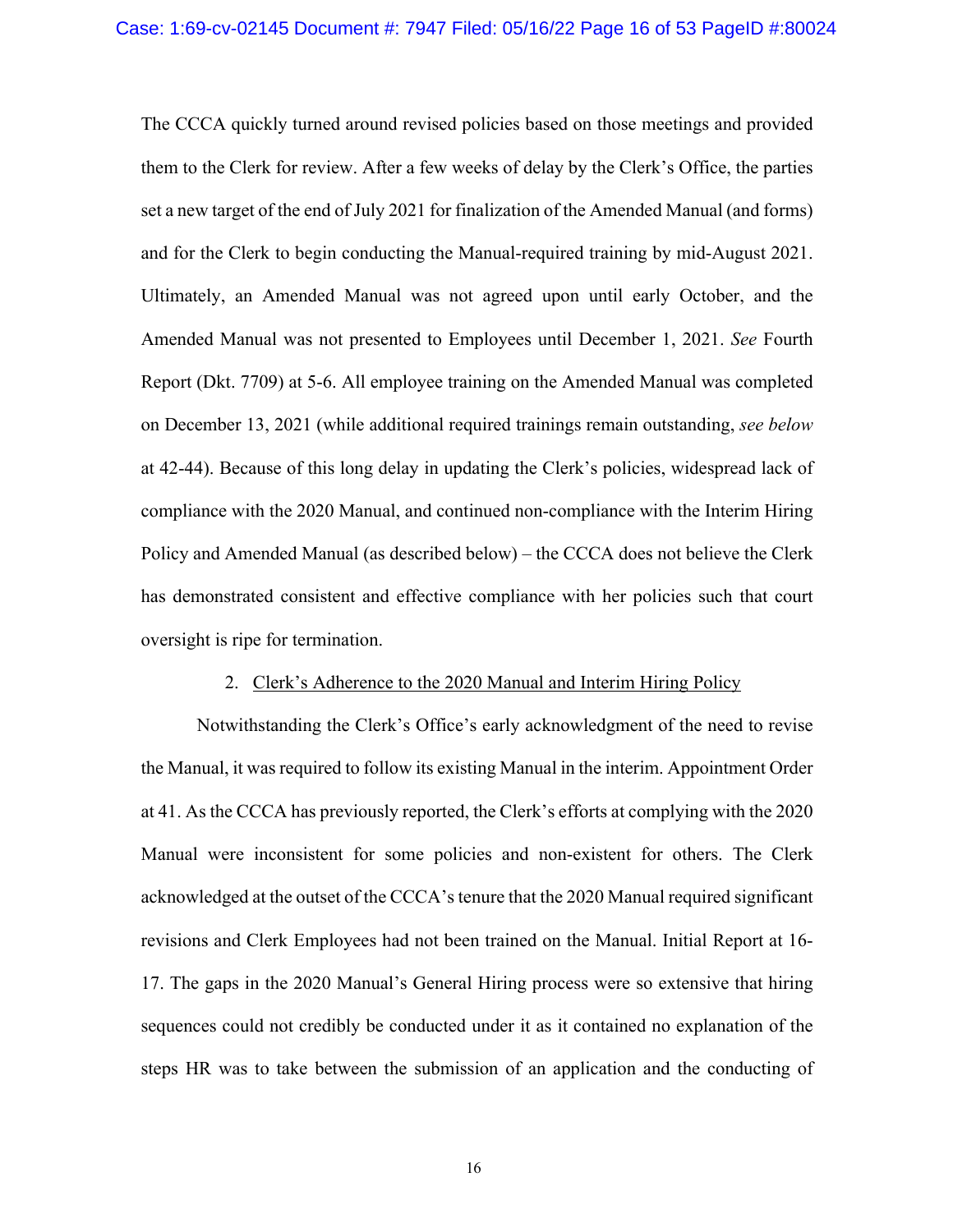interviews. *See* Initial Report at 18; *see also* Feb. 25, 2021 Hr'g Tr. (Dkt. 7323) at 23:9-16 (where the Court noted that "…with respect to gaps in policies such as the hiring policy, that's a situation where the January 2020 policy just doesn't address what has to happen between, for example, posting and interviewing. . . . [a]nd so in that sense, the policy is not being implemented…."). Nonetheless, the Clerk posted six Non-Exempt Positions under the General Hiring Process or Actively Recruited Process without explanation of how she would perform the missing steps in the Manual. Third Report at 15-16. After the CCCA highlighted this deficiency, the Clerk engaged in negotiations to develop an Interim Hiring Policy to facilitate these six (and other) hiring sequences until the Amended Manual could be finalized. *Id.* 

Additionally, the 2020 Manual (and Amended Manual) – like Employment Plans for other Cook County agencies – required the Clerk to have updated and accurate Job Descriptions for all Positions, and the Clerk has so far failed to produce or develop such Job Descriptions for most Non-Exempt Positions. *See* Fourth Report at 9-10. The Clerk has also struggled to provide an updated and accurate Organization Chart showing the correct reporting structure of the office, but her efforts to produce the same have increased significantly in recent months. When provided notice by the Clerk's Office, the CCCA monitored the Clerk's adherence to the 2020 Manual in real time (or audited after the fact) including the following Employment Actions: hiring for both Exempt and Non-Exempt Positions, Discipline, Performance Management, Temporary Assignments, Time and Attendance, and Training. Based on the CCCA's monitoring, the Clerk's Office did not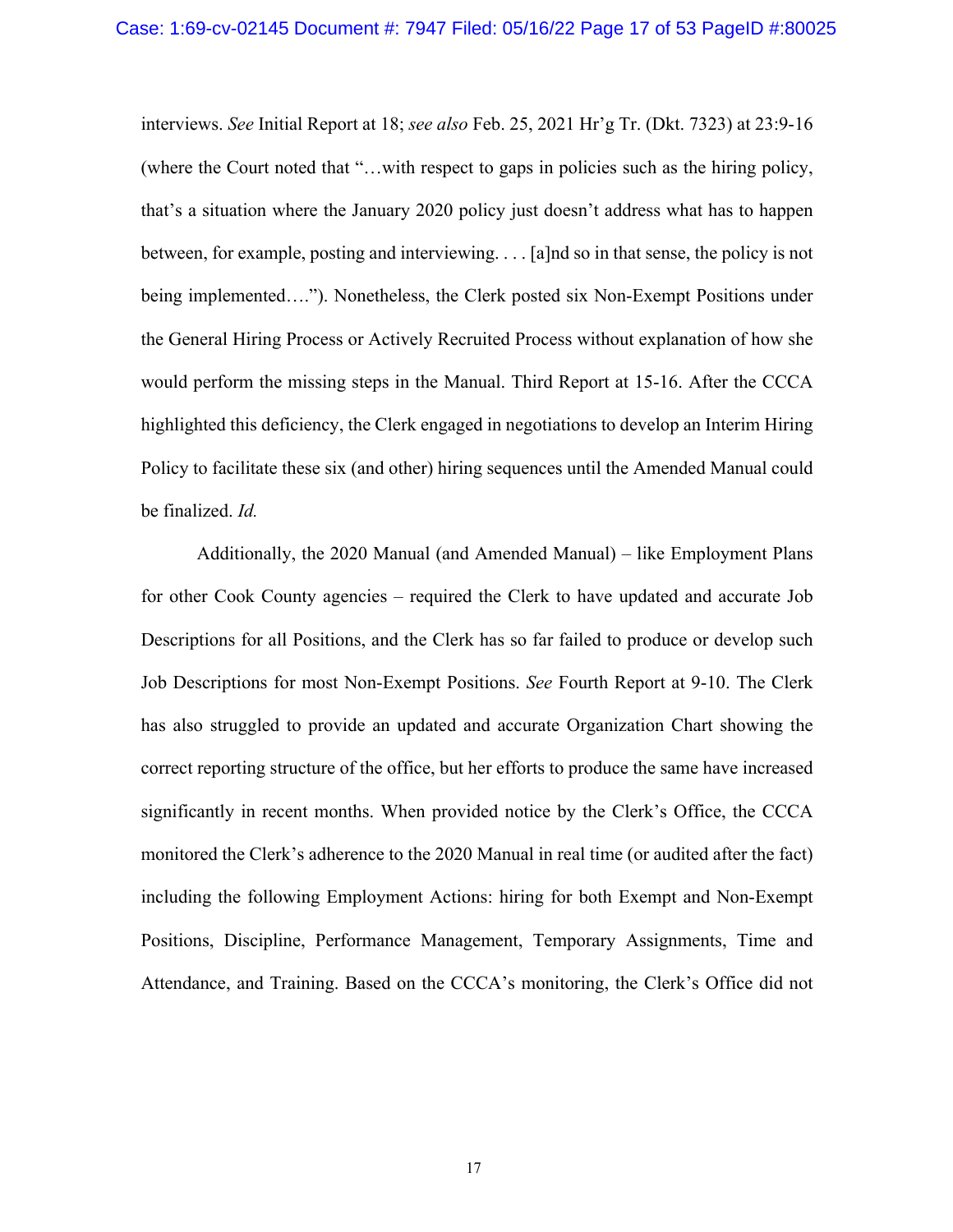demonstrate consistent compliance with the 2020 Manual or the Interim Hiring Policy.

### *a. Non-Exempt Hiring under the 2020 Manual*

As detailed in the Third Report, the CCCA undertook an audit of the Clerk's hiring sequences that took place (or were finalized) after the CCCA's appointment.<sup>8</sup> Third Report at 13-14. Between the CCCA's review and an OIIG Report concerning a mid-2020 Non-Exempt hiring sequence for Security Officer I, the Clerk did not implement and abide by significant portions of the 2020 Manual's Non-Exempt Hiring policy. *Id.* at 13-15. Many important elements of compliance and transparency were missing, including a lack of required documentation such as completed Interview Evaluation Forms, Interview Panel Ranking Forms, proof that interviewed Candidates possessed the educational MQs, and signed No Political Consideration Certifications ("NPCCs") from those Clerk employees involved with the hiring sequences. *Id.* In its investigation of the Security Officer I hiring sequence, the OIIG found similar issues, as well as compromised elements of the process regarding the number of applications reviewed and validation of those applications, interview panel selection, and the interview process itself. *See* Third Report at 14-15 (discussing IIG20-0583). As the Court noted in the July 6, 2021 Status Hearing, the Clerk's hiring process fell far short of an acceptable standard.<sup>9</sup>

#### *b. Other Policy compliance under the 2020 Manual*

The CCCA also monitored the Clerk's activities under the 2020 Manual in relation to Discipline, Performance Management, Temporary Assignment, Time and Attendance

<sup>&</sup>lt;sup>8</sup> The Clerk did not provide the CCCA with the opportunity to monitor any aspect of these hiring processes in real time – including hiring interviews conducted in late July – three months after the CCCA's appointment.

<sup>9</sup> "This is certainly an example of, even though no political discrimination was found, it's the kind of process or lack of process that…it's very easy to envision how (political discrimination) could have seeped in there if the process is as haphazard as this one was." (Dkt. 7501) at 30:7-11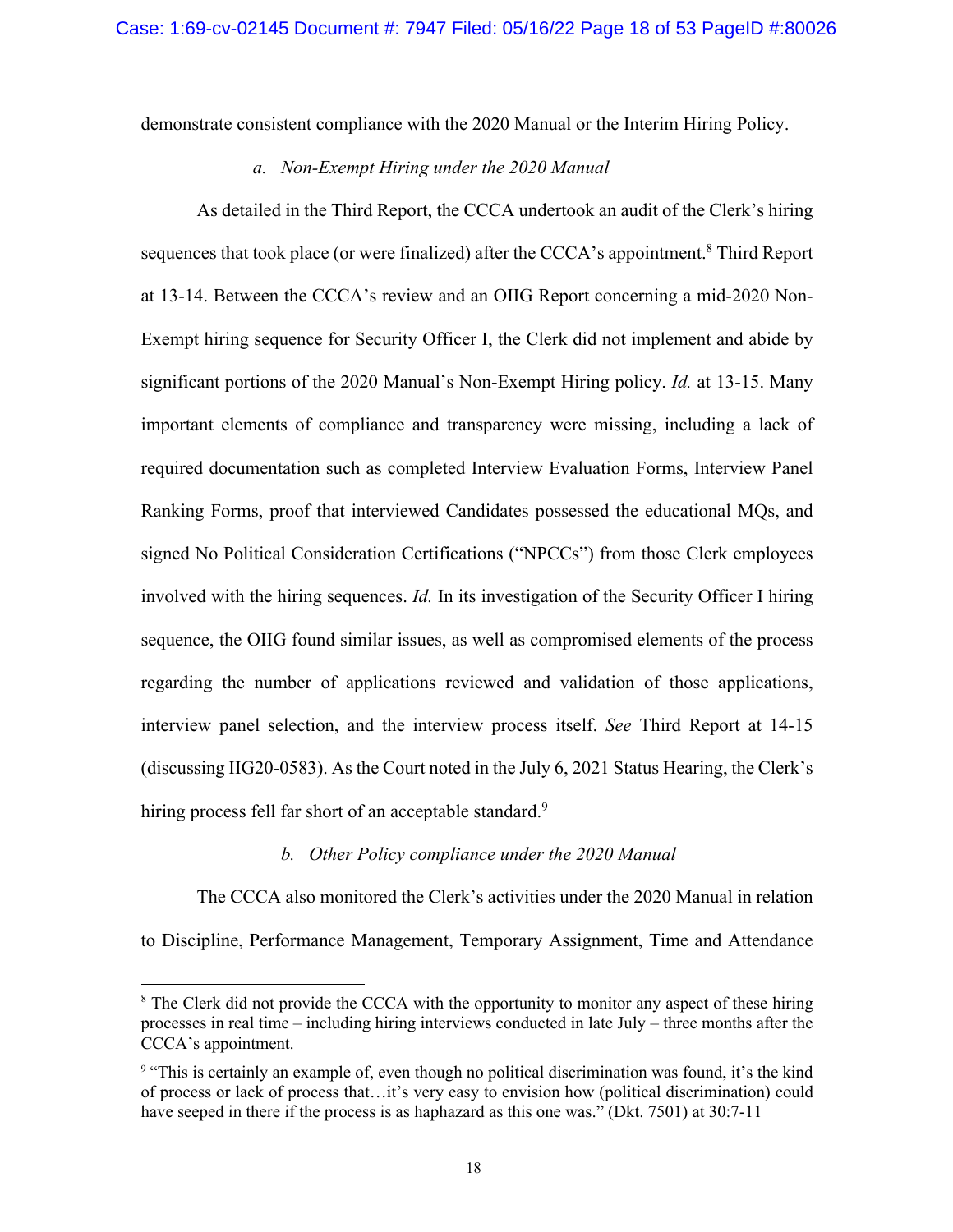and Training. The CCCA has previously described the Clerk's non-compliance in relation

to these policies under the 2020 Manual as follows:

• Discipline: The Clerk was inconsistent with applying her Discipline Policy among similarly situated Employees, did not provide clear dispositions regarding each charge an Employee faced, and did not utilize or provide proper documentation to the CCCA on completed (or discontinued) discipline sequences. *See* Third Report at 20-22; Fourth Report at 24-26. However, the Clerk displayed commitment and improvement in addressing the issues identified.

• Performance Management: As the 2020 Manual did not contain a Performance Management Policy and the Clerk aimed to onboard more than 60 Employees pursuant to the Assumption of Duties ("AOD") process at the end of 2020, an urgent need for a revised Performance Management Policy existed shortly after the CCCA's appointment. *See*  Second Report at 10-11. Despite the urgency for a revised policy, limited conferral with the CCCA occurred, and the Clerk unilaterally finalized the revised policy on February 25, 2021, which was preceded by a hasty training the day before. The CCCA observed the following non-compliance with the policy:

- o Supervisors rarely held required meetings with employees to (1) establish the performance milestones and (2) check-in on Employees' progress on those milestones during probationary periods;
- o Only 5 of the 64 probationary evaluations were issued timely;
- o Managers did not meet with or engage in substantive correspondence with the Supervisor who drafted the evaluation, as the policy required; and
- o Time and Attendance assessment was inconsistent as Supervisors were allowed to create their own metrics despite the CCCA recommending a consistent standard be applied across the Clerk's Office.

*See* Third Report at 18. The Clerk did not respond to the CCCA's June 3, 2021 feedback detailing the above issues, among others. Based on these issues, the CCCA concludes the Clerk did not demonstrate consistent compliance with her Performance Management Policy prior to the Amended Manual's adoption.

• Temporary Assignment: No Temporary Assignment ("TA") policy existed in the 2020 Manual; however, the Clerk conducted TAs amid development of a policy to be included in the Amended Manual. To assess the Clerk's compliance, the CCCA sent feedback to the Clerk regarding her TA activity in relation to the draft policy as the parties and CCCA had substantially agreed to the content of the same. *See* Third Report at 23. This feedback, addressing nine TAs, noted issues such as a lack of proper documentation of the reasoning for selection and the job titles the Employees were being temporarily assigned to and a lack of proper notice to the relevant Employees. *Id.* After CCCA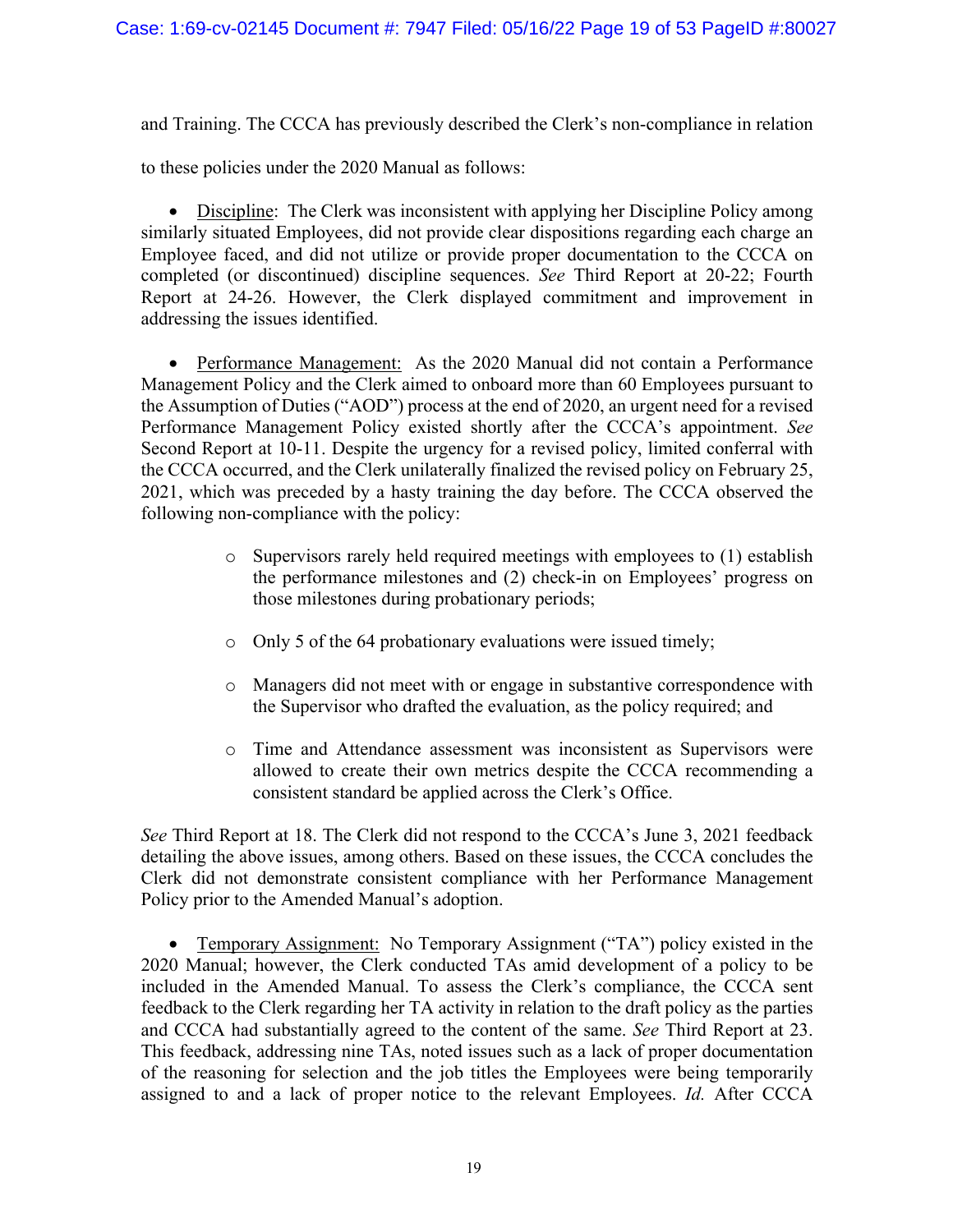feedback, the Clerk improved her compliance, most notably by citing various components of the policy in her notice of the TA requests. *See* Fourth Report at 27. However, issues remained with failure to provide the CCCA with notice of the status of the TAs and other required procedural steps after the TA requests. *Id.* Further, the Clerk executed at least one TA of an employee who now – over 17 months since the TA began, remains in the TA with no end in sight. This TA crossed over from its initiation under the 2020 Manual to its continuation under the Amended Manual, and as discussed below at 36-38, its continuation directly violates the Clerk's policy which states that TAs may not surpass 120 days (unless appropriately extended by another 120 days, not to exceed 240 days total) in a calendar year.

• Time and Attendance: The CCCA conducted a partial audit to obtain a representative sample of the Clerk's level of compliance with the Time and Attendance provisions in the 2020 Manual. *See* Third Report at 23-24. CCCA findings and questions were delivered to the Clerk on May 24, 2021. The sample of information obtained from the audit exhibited widespread non-compliance with the Clerk's written policies, including:

- o Lack of discipline for widespread violations of the 2020 Manual's prohibition of "Excessive Tardiness" (three or more tardies in a calendar month.)
- o More than 7,400 hours of overtime without the required written authorization.
- o Failure to memorialize altered work schedules.
- o No consequences for two Non-Exempt Employees who, for one or more month(s) in a row, did not swipe in or out at all, but were paid for full days.

Despite the CCCA's initial request for a response by June 10, 2021, the Clerk did not respond until January 10, 2022 (in a response to the CCCA's Fourth Report), simply conceding that she did not follow the Time and Attendance provisions in the 2020 Manual, and her compliance efforts regarding Time and Attendance would be forward looking under the Amended Manual. *See* Clerk Response to Fourth Report (Dkt. 7756) at 13.

• Training: The Clerk did not complete required trainings under the 2020 Manual, including all Employee training and HR personnel training. July 30, 2020 Hr'g Tr. (Dkt. 7019) at 21:6-12. The Clerk conducted one Supervisor Training under the 2020 Manual but involved only five newly hired managers via the AOD process, and as the CCCA noted, the training consisted of little more than reading certain provisions of the 2020 Manual word-for-word and a short question-and-answer session. *See* Second Report at 17-18.

The Clerk conducted Interviewer Training pursuant to the AOD process in September and October 2020, and prior to Interim Hiring Policy interviews on September 28, 2021. The Clerk also conducted general Interim Hiring Policy training on June 10, 2021, shortly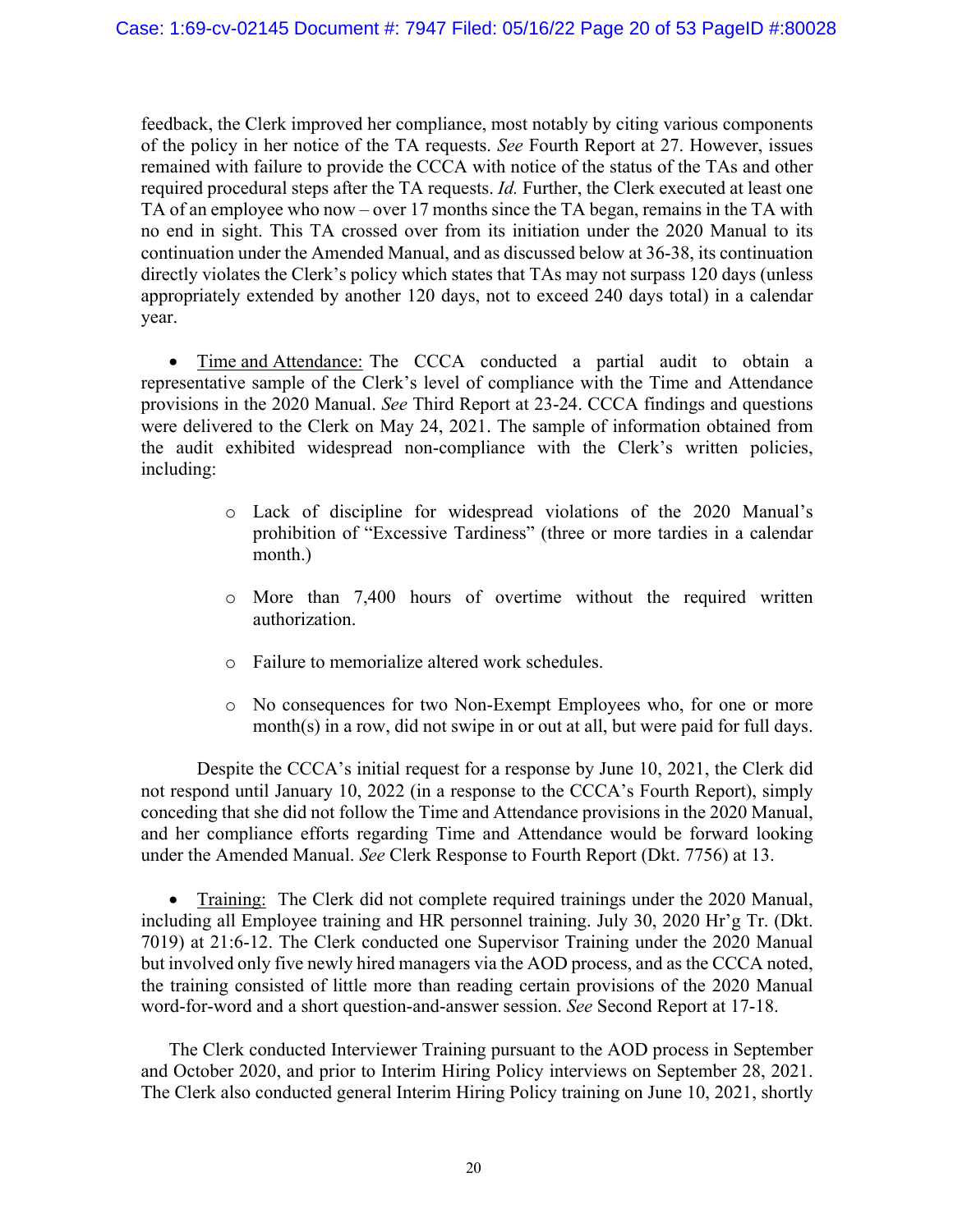after its adoption. These trainings were conducted virtually. The trainings tracked very closely to the information on the slides for the attendees, without much elaboration for context. One notable exception is the portion covering Conflict-of-Interest during the October 2020 training, where the Chief Ethics Officer provided significant context to the attendees regarding how to handle potential Conflicts of Interest, inclusive of examples. The Chief Ethics Officer implored the Employees to err on the side of caution relative to potential conflicts, and allow him to make the call on whether the circumstance rose to a Conflict, consistent with the AOD Plan's requirements.

### *c. Non-Exempt Hiring Under the Interim Hiring Policy*

In March 2021, the Clerk posted six Non-Exempt Positions and stated her intent to fill these vacancies either through the General Hiring or Actively Recruited Process. *See*  Third Report at 15. After the CCCA noted that the Clerk provided no specifics on how she would perform the missing steps in the General Hiring Process and that no separate Actively Recruited Process existed in the 2020 Manual, the Clerk engaged in negotiations with the CCCA and Plaintiffs to develop an Interim Hiring Policy to address the deficiencies and govern compliance with the hiring sequences until the Amended Manual was finalized. *Id* at 15-16. The Interim Hiring Policy was finalized in early June 2021.

In total, the Clerk initiated 17 postings involving 13 Non-Exempt Positions under the Interim Hiring Policy. *See* Fourth Report at 18-19. The Clerk brought three of the hiring sequences to completion prior to the December 2021 rollout of the Amended Manual, while the others stalled at various stages prior to interview. *Id* at 20. The CCCA detailed the Clerk's inability to demonstrate consistent compliance or independence in execution of the Interim Hiring Policy, exemplified at the application review stage by constructing inaccurate Applicant Lists, incorrect and/or inconsistent validation, and incorrect sorting of Applicants based on Preferred Qualifications ("PQs"). *Id* at 20-21. Regarding the three sequences that reached the interview stage, the CCCA provided detailed feedback on issues that occurred, including, among others, a lack of understanding of how to randomize, sort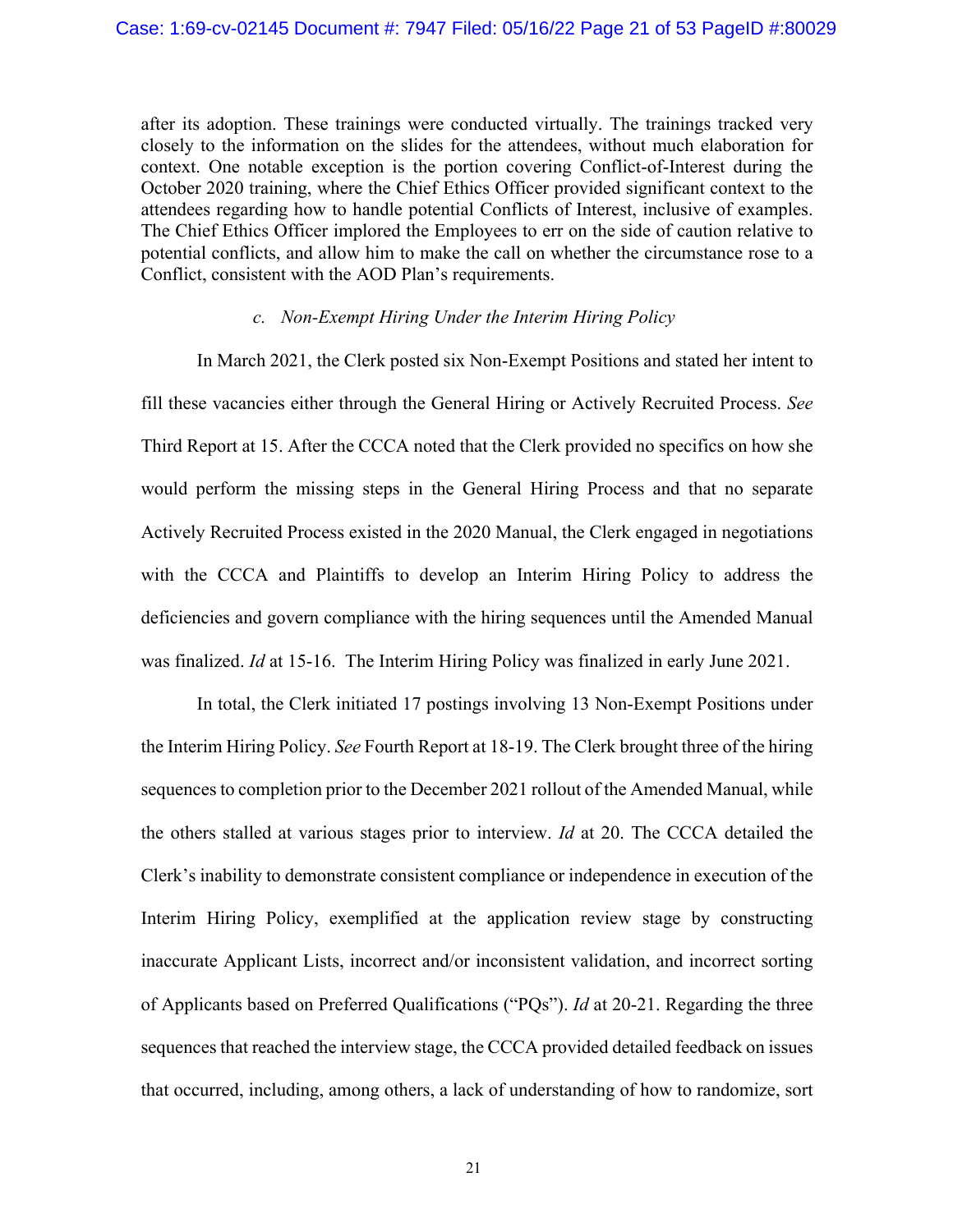and validate Applicants per the policy's requirements, a lack of production of NPCCs by Clerk employees involved with the hiring sequences, failure by interview panelists to provide any or sufficient explanation of scores on Interview Evaluation Forms, and the failure to provide complete Posting Files to maintain full documentation and transparency of the hiring sequences. *Id.* at 18-20. Throughout the various stages of the hiring sequences (and similar to the execution of the AOD Hiring Plan discussed below at 49-51), the Clerk's Office did not display subject matter expertise of the Interim Hiring Plan, consistently relying on the CCCA to identify issues and interpret the policy. *See* Third Report at 16-18. The Deputy COS recognized this dynamic, assessing in October 2021 that despite some headway being made, the Clerk's "efforts to comply with the interim hiring policy have been a struggle…" *See* Oct. 5, 2021 Hr'g. Tr. (Dkt. 7603) at 32:10-12. Based on the above, the CCCA does not believe the Clerk demonstrated consistent compliance with her hiring policies under the 2020 Manual or Interim Hiring Process to support the presence of a durable remedy.

### *d. Organizational Charts and Non-Exempt Job Descriptions*

One of the first requests the CCCA made after her April 2020 appointment was for the Clerk to provide copies of Job Descriptions for all Non-Exempt Positions, as well as updated and accurate Organizational Charts.10 *See* Initial Report at 6-7. Outside of active hiring sequences, the Clerk has either provided an outdated Job Description or no Job Description at all for most of the Non-Exempt Positions. *See* Third Report at 8; Fourth Report at 10. Given the paucity of Job Descriptions in the Clerk's Office, the CCCA

<sup>&</sup>lt;sup>10</sup> Although an Organizational Chart is not directly addressed in the Appointment Order, the Court agrees that it is "a basic foundational document to have an organization chart because [] the employment policies refer repeatedly to supervisors and chains of command. And so it's very difficult to have one without the other." Feb. 25, 2021 Hr'g Tr. (Dkt.7323) at 41:3-9.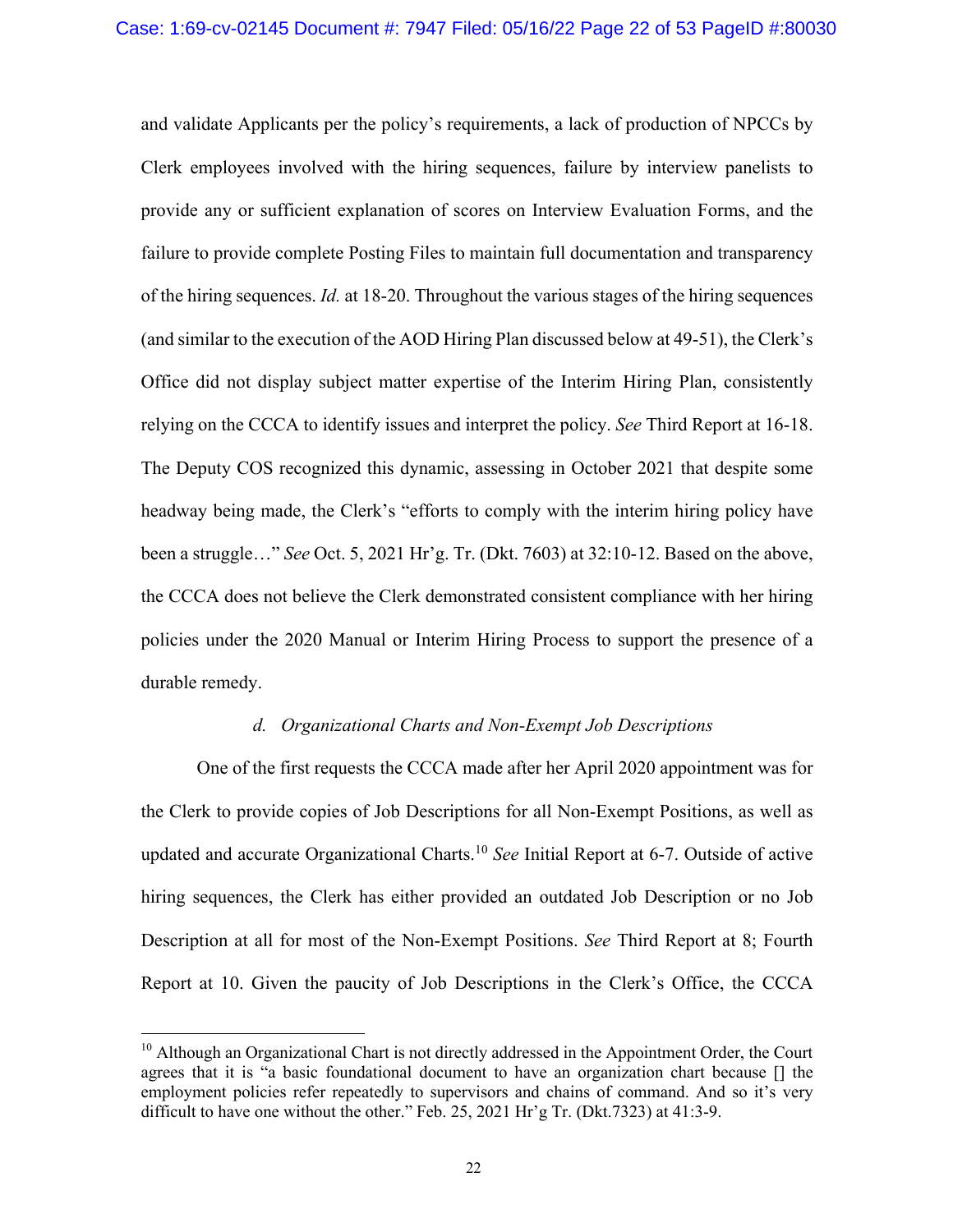### Case: 1:69-cv-02145 Document #: 7947 Filed: 05/16/22 Page 23 of 53 PageID #:80031

understands the enormity of the task to provide updated and accurate Job Descriptions for each Position; however, the size of the task does not absolve the Clerk from the negative impacts of the circumstance.

A plurality of Employees is operating without an updated Job Description and the accompanying awareness of the specifics and scope of their duties and responsibilities. The concern is not academic. For example, during a February 11, 2022 meeting monitored by the CCCA, one employee reported that she was asked in vague terms by management to act in the place of her Supervisor following the Supervisor's retirement at the end of 2021. No formal process was initiated (such as a Temporary Assignment) such that the Employee would be clear on what was expected of her. The Employee then requested a copy of her Job Description and an itemization of her duties as other members of the unit were complaining that the Employee was treating them unfairly, and the Employee wanted clarity on her supervisory authority. As far as the CCCA is aware, HR did not provide the employee with an updated Job Description, but rather provided the Employee a copy of the Notice of Job Opportunity from the 2015 internal promotion opportunity from which the Employee received her current title. This notice provided a description of duties, but to the CCCA's knowledge, the Clerk has not formally addressed expectations (or utilized any process) to clarify what the Employee's role is in the wake of the Supervisor's absence. Given the lack of updated and accurate Job Descriptions, something this Court has noted value in developing, *see* Aug. 12, 2021 Hr'g Tr. (Dkt. 7558) at 29:11-14, Employees are left vulnerable to being asked to perform duties outside of their Positions, and are potentially subject to discipline for "incompetence or inefficiency in the performance of duties of the position..." Manual § V.D.1(e), without knowing specifically what those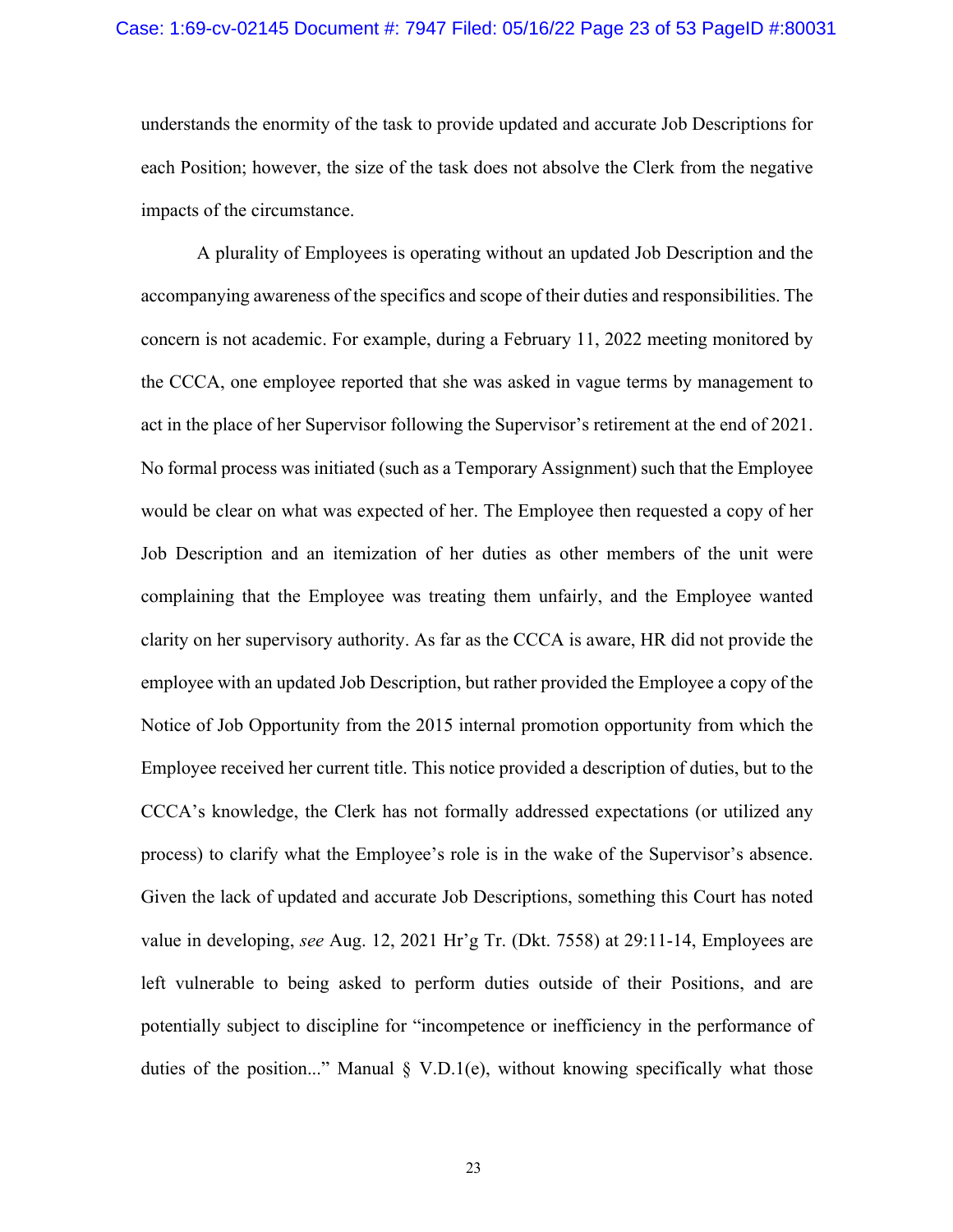duties and responsibilities are.<sup>11</sup> This is highlighted also by an HR Employee who, during a July 2021 Pre-Disciplinary Hearing for negligence in the performance of duties, noted she had previously requested a copy of her Job Description numerous times to no avail.

Regarding an updated and accurate Organizational Chart, the Clerk did not become meaningfully engaged on the issue until mid-2021, nearly one year after the CCCA's appointment and initial requests. *See* Third Report at 8-9. The initial charts the Clerk provided (in October and November 2020, respectively) contained myriad entries that did not align with what the CCCA had observed through monitoring and were confirmed by the then Deputy Clerk of HR to be inaccurate. *Id.* at 9-10. After multiple offers by the CCCA to develop an updated Organizational Chart were rebuffed, and a court-imposed deadline of April 20, 2021 came and went without production, the Clerk provided a more coherent Organizational Chart on May 19, 2021. *Id.* Issues of accuracy and completeness remained, however. After the CCCA provided the Clerk with extensive feedback on the May 2021 Organizational Chart, the Deputy Clerk of HR agreed that CCCA meetings with Deputies of each Department would assist in developing a more accurate Organizational Chart. These meetings were valuable; however, the Clerk took several months to arrange them and only did so after direction from the Court. *Id.* After all Deputy meetings took place, the Clerk provided an updated Organizational Chart on March 4, 2022. The CCCA

<sup>&</sup>lt;sup>11</sup> After receiving training on the Amended Manual's Discipline Policy, an Employee submitted a question in reference to this infraction, asking "Does every employee have access to their job description? If we wanted to view our essential job duties, where might we find them?..." The Clerk's written response was: "Any employee who wishes to obtain a copy of their job description should inquire with HR." The CCCA recommended that the Clerk provide a more fulsome answer that would detail to the Employee whether an updated job description existed for their position and if not, how they could obtain a description of their duties. The Clerk declined this recommendation, explaining that the Clerk "felt that the best way to handle inquiries from Employees about Job Descriptions was for HR to field those questions on a case-by-case basis." As noted above, Employees do not appear to have success when they seek a copy of their Job Description from HR.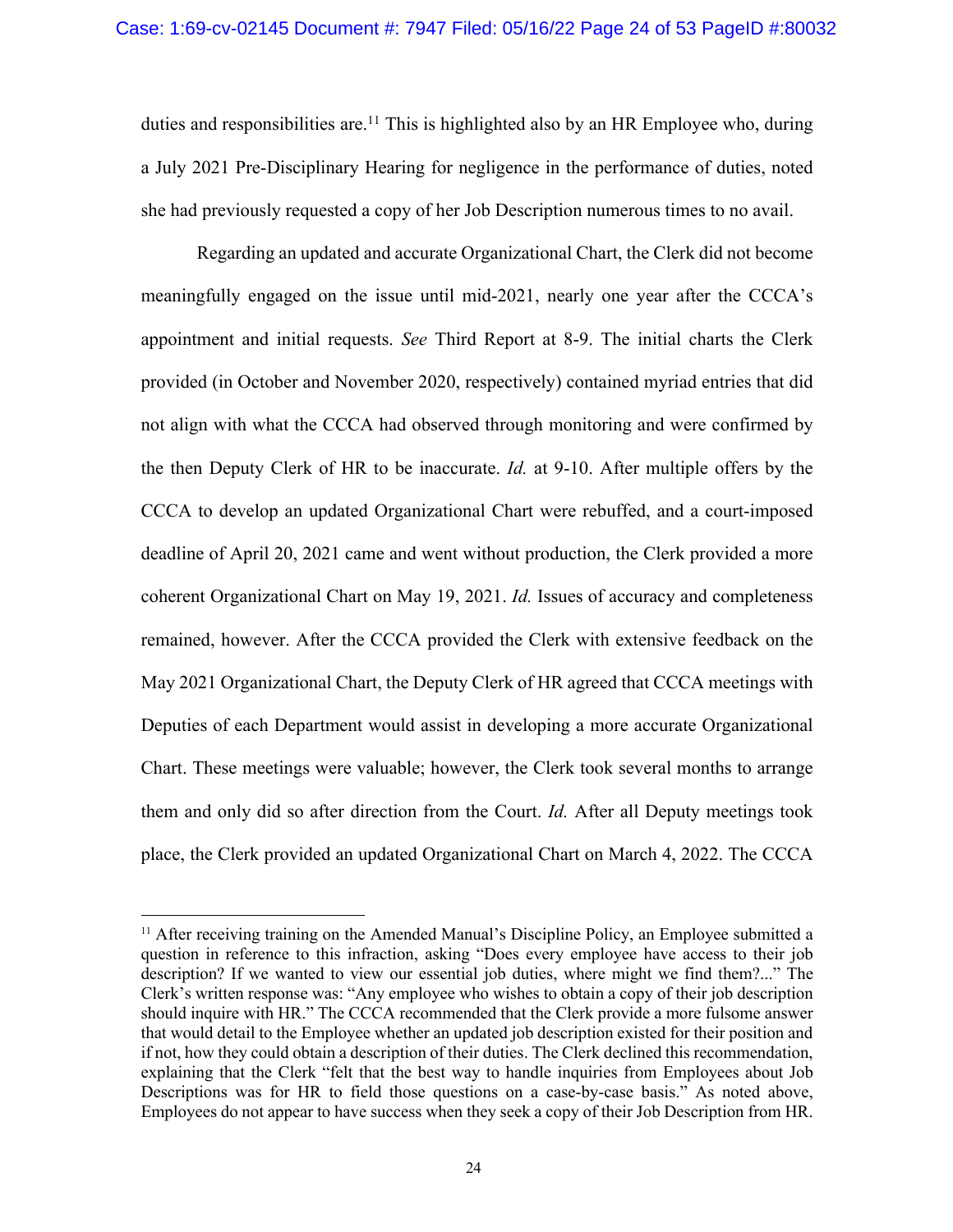provided feedback on this draft on March 22 noting, *inter alia*, areas where the chart did not align with the structure the Deputies Clerk described, inconsistency between operational and budget titles, and unclear reporting relations (particularly in the Elections Division; the CCCA is awaiting a response (or a corrected Chart) from the Clerk. As such, the Clerk has not yet provided an updated and accurate Organizational Chart – a task for an office of just over 300 employees that surely should not take the over 700 days it has taken to date to fulfill.

Overall, it is clear the Clerk's Office did not demonstrate consistent compliance with its Policy Manual from the CCCA's April 2020 appointment through the December 13, 2021 effective date of the Amended Manual. The non-compliance was widespread – ranging from demonstrated lack of understanding of certain policies (Hiring, Performance Management and Temporary Assignments) to an admitted lack of implementation of others (Time and Attendance and Training). For other policies, the Clerk made some efforts to comply with the Policy Manual but fell far short of compliance such that by the end of 2021, the CCCA could not conclude the Clerk had effectively implemented any of her employment policies.

### 3. Clerk's Adherence to the Amended Manual

As noted above, the Amended Manual became effective on December 13, 2021. The following recounts the Clerk's level of compliance with the Amended Manual and the CCCA's ability to observe the same.

# a. *Status of Clerk's Human Resources Department*

The Clerk's HR Department is faced with numerous responsibilities, only one of which is its important role in ensuring compliance with significant portions of the Amended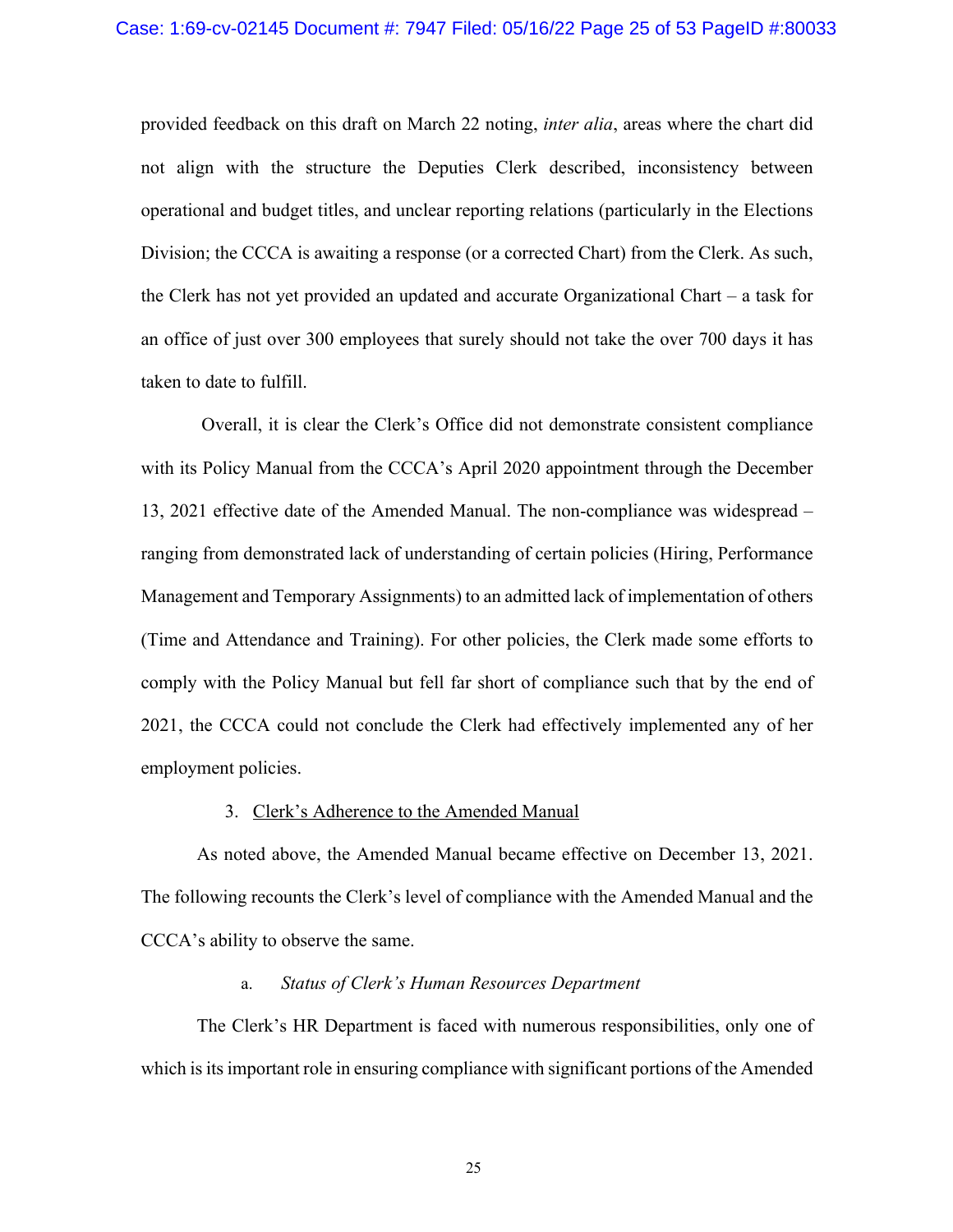Manual. HR must provide the normal HR functions to an organization with over 300 Employees, and has had to adjust to the unique challenges posed by a global pandemic, all the while experiencing significant turnover within its ranks. The CCCA is certainly sensitive to the obstacles HR has faced, some of which no doubt have contributed to a pattern of non-compliance. But the Clerk also seemingly has failed to make compliance a priority, only communicating the challenges she faces -such as within HR - after the CCCA has identified instances of non-compliance, instead of proactively engaging with the CCCA to address the challenges to ensure compliance.

The Clerk is required to "maintain an HR staff of experienced and knowledgeable professionals" who, in addition to meeting the MQs for their Position, are "primarily responsible for implementing the hiring policies and procedures of the Clerk's Office." Amended Manual at §IV.B.8. HR is also responsible for "initiating, directing, coordinating, and overseeing the Human Resources Division processes, policies and procedures of the Clerk's Office relating to all Employment Actions, and for training employees regarding those matters, in consultation with the Chief Ethics Officer." Amended Manual § IV.C.

As the CCCA has previously detailed, the Clerk's HR department has struggled with a lack of responsiveness and clarity when responding to CCCA questions and requests for information and documents. Fourth Report at 7. HR also has made continual violations of the Clerk's hiring policies, resulting in significant CCCA feedback to prevent further violations. *Id.* A major factor in these struggles has been significant turnover within HR, resulting in a reduced staff consisting only of a Deputy Clerk, Director, HR Coordinator and Executive Assistant for nearly the last nine months. Further complicating matters is that the lack of a Deputy Clerk of HR between the October 22, 2021 termination of the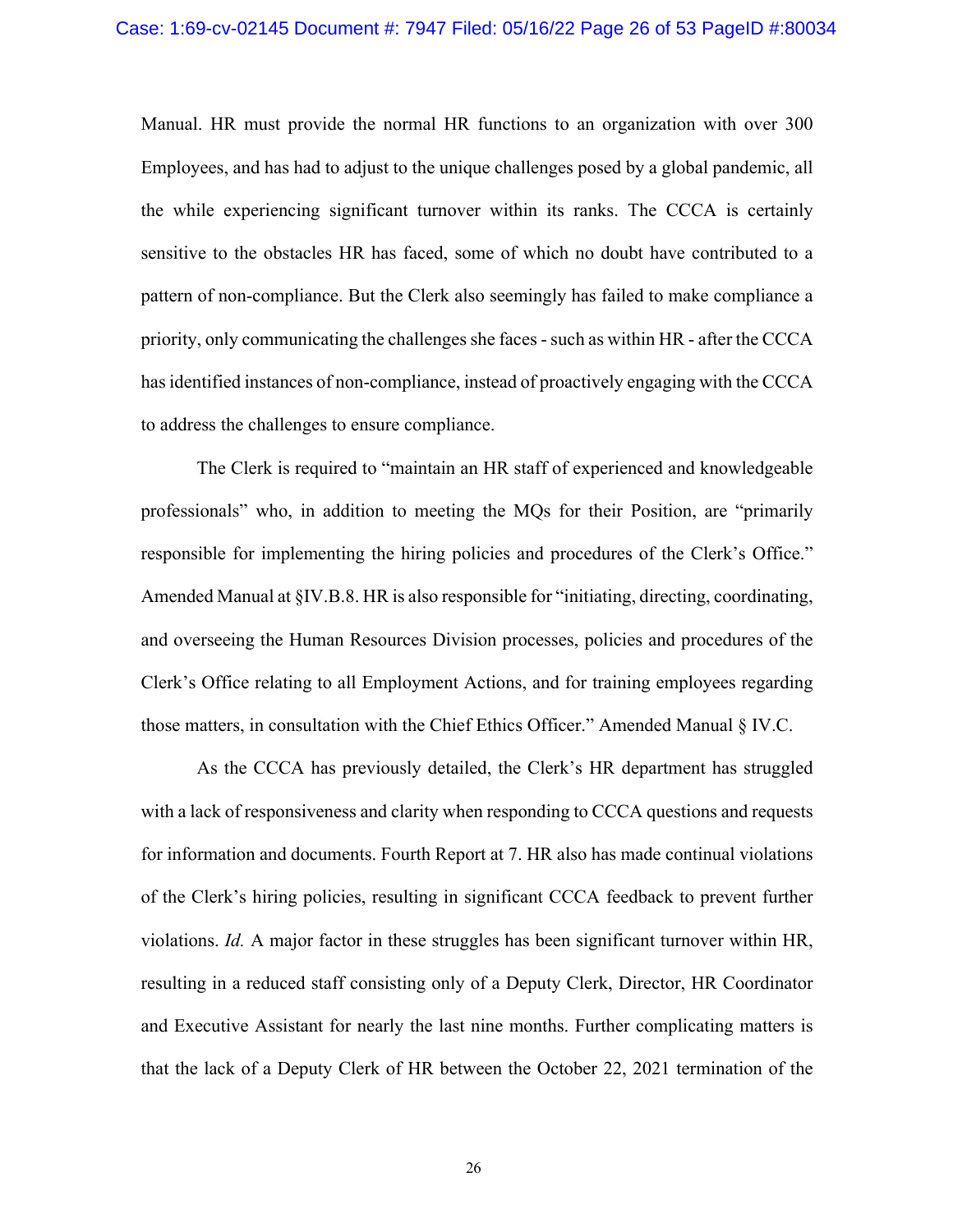then-Deputy Clerk and the November 29, 2021 start of her successor – the third Deputy Clerk of HR during the CCCA's tenure.

To assist HR in its policy compliance and responsiveness to the CCCA, on October 5, 2021, the Deputy COS informed the Court he would serve as liaison to the CCCA until HR could become "self-sufficient." Fourth Report at 7-8. The CCCA welcomed this development as the Deputy COS has significant experience with *Shakman* compliance and the CCCA had a positive working relationship with him from his time at the Recorder's Office. After his involvement, there was a notable improvement in the consistency and cohesion of the communications. *Id* at 8*.* However, as the CCCA noted to the Court and the Deputy COS, the necessity of the Deputy COS' oversight revealed that the Clerk did not yet have an HR staff capable of fulfilling its duties under the 2020 Manual or the Amended Manual and the CCCA would need to see the Clerk's HR staff operate on their own (without reliance on the Deputy COS) before concluding HR was capable of effectively conducting its Manual-assigned duties. *Id.* The Deputy COS has not informed the CCCA that he has pulled back his role, signifying he does not deem HR to be selfsufficient yet, much less the "well-oiled machine that can . . . . efficiently and effectively function and work through these hiring processes," he hoped HR could become. Oct. 5, 2021 Hr'g Tr. (Dkt. 7603) at 32:19-25.

Given that compliance issues at each stage of hiring processes remain, as well as other non-compliance with the Amended Manual as described below, the CCCA does not believe the HR Department is self-sufficient from a compliance perspective. While the CCCA is encouraged by the new Deputy Clerk of HR's temperament and understanding of the compliance issues when presented to him, the CCCA still has not observed the HR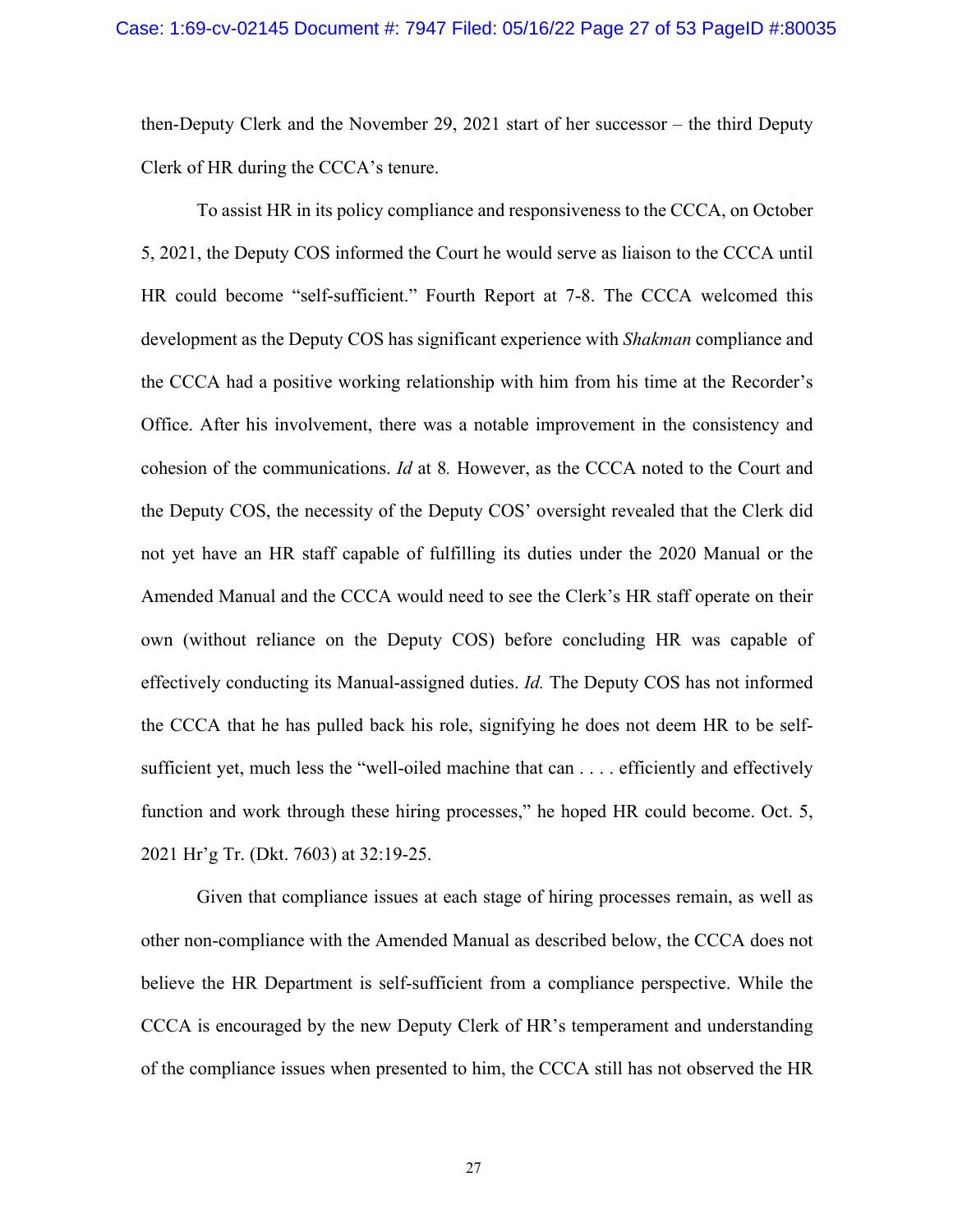department display: subject matter expertise of the hiring policy, the ability to independently adhere to the policy's provisions, or the ability to proactively identify and rectify non-compliance with the same. Reinforcements appear to be on the horizon as the Clerk just completed long-languishing hiring sequences in April 2022 for a Leave of Absence Coordinator and a Senior HR Generalist (posted in July and August of 2021, respectively). At this stage, however, HR has not demonstrated the ability to effectively implement the employment policies contained in the Amended Manual.

#### b. *Non-Exempt Hiring under the Amended Manual*

As noted above, the Clerk concluded three of the 17 hiring sequences initiated under the Interim Hiring Policy. Once the Amended Manual took effect on December 13, 2021 and with CCCA consent, the Clerk decided that HR would utilize the Amended Manual to complete the remaining steps in those 14 in-process hiring sequences. Since the Amended Manual has been in effect, the Clerk used the General Hiring Process to conduct interviews for Clerk V – Vital Records, Senior HR Generalist, Leave of Absence Coordinator, Supervisor of Mail Ballot Processing, and used the Actively Recruited Process to conduct interviews for the Director of Training. The Clerk also advanced the hiring sequences of six other Positions that have yet to reach the interview stage.

The Clerk's new Deputy Clerk of HR has displayed a clear ambition to abide by the General Hiring Policy when non-compliance has been brought to his attention, and his efforts are greatly appreciated. Given that he and the Director of HR are the only HR Employees substantively working on advancing the hiring sequences, the effort these two have put forward has not gone unnoticed. Unfortunately, consistent with what the CCCA noted under the AOD and Interim Hiring Policies, Clerk dependence on the CCCA to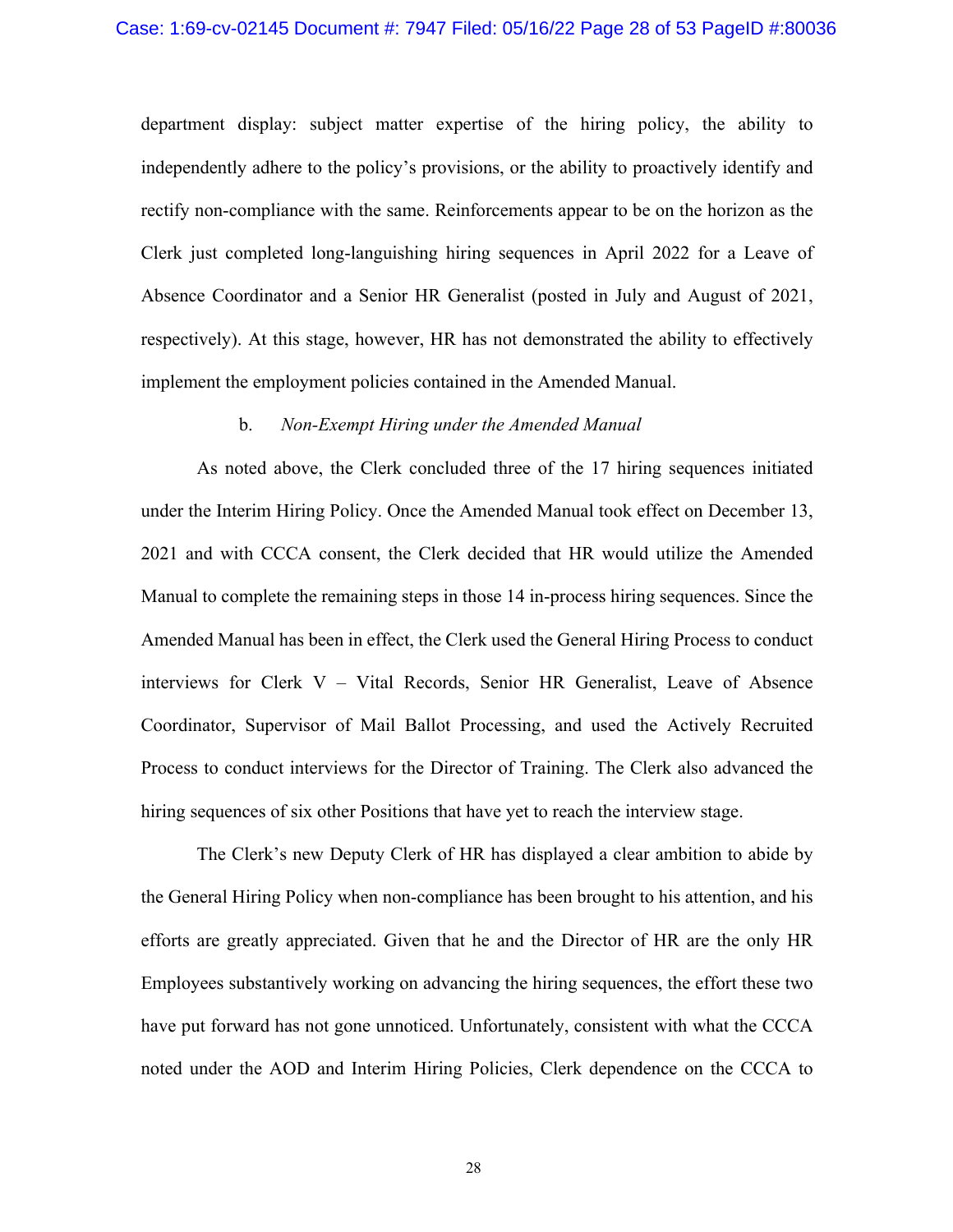identify non-compliance and interpret what is required under the hiring policies has persisted under the Amended Manual. While the Deputy Clerk of HR has shown a willingness to address issues the CCCA has identified, the Clerk has yet to display proactive compliance in her implementation of the Non-Exempt Hiring Policies.

### i. *Problematic Validation of Applications by HR*

Consistent with hiring activity under the AOD and Interim Hiring policies, the Clerk has encountered issues with Preliminary Eligibility Lists, Randomized Sorted Preliminary Eligibility Lists and Validated Eligibility Lists for nearly each Position. The posting of Legal Support Coordinator exemplifies this dynamic. Legal Support Coordinator involved a single MQ that contained both an education standard and an experience standard, but could be met if the Applicant possessed either; they did not need to possess both.12 After receiving a draft of the July 2021 job posting, the CCCA alerted the Clerk that HR had broken the single MQ into two separate Disqualifying Questions. The CCCA suggested that the Clerk create a single Disqualifying Question to correlate with the single MQ. HR ignored this recommendation. The result was the first Preliminary Eligibility List<sup>13</sup> provided by the Clerk only contained the names of the Applicants that answered yes to *both* Disqualifying Questions, contrary to policy requirements in both the

<sup>&</sup>lt;sup>12</sup> The MQ was "Associate Degree from an accredited college or university in Paralegal or Legal Studies OR Three (3) years of full-time experience as a paralegal, legal administrator or legal support coordinator." (emphasis in original)

<sup>&</sup>lt;sup>13</sup> As this list was provided on August 25, 2021, while the Interim Hiring Policy was still in effect, it was titled the Applicant List, but it functions exactly the same as the Preliminary Eligibility List under the Amended Manual.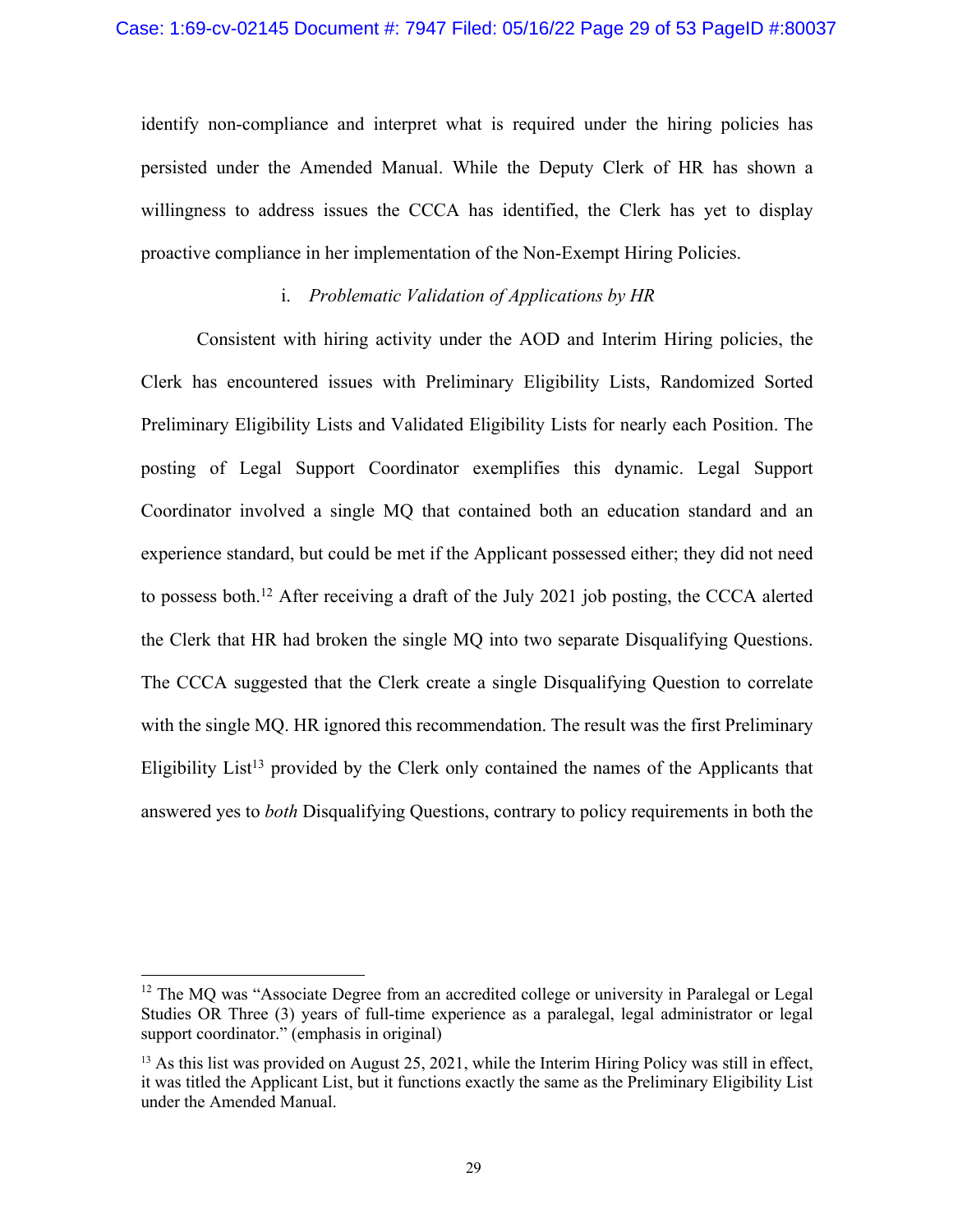Interim Hiring Policy and Amended Manual.14

The Clerk submitted a revised Validated Eligibility List<sup>15</sup> that only encompassed review of approximately half of the appropriate Applicants, necessitating further correspondence and explanation by the CCCA. The Clerk then sent another revised VEL, still without having validated all eligible Applicants, requiring the CCCA to again explain the issue and detail its impact. Despite the application period for this posting expiring on August 19, 2021 and the CCCA last providing comments to the Clerk on the VEL on February 14, 2022, the VEL remains pending with the Clerk. Were it not for the CCCA, approximately half of eligible Applicants would have been disqualified contrary to the Amended Manual.

While not to the severity of Legal Support Coordinator, other non-compliance consistently occurred in relation to application review under the Amended Manual including incorrect Preliminary Eligibility Lists, Sorted Preliminary Eligibility Lists, Validated Eligibility Lists and Interview Lists. The discrepancies were not contained to subjective interpretation of an Applicant's stated credentials, but rather the applicability of the plain language of the Manual. This type of feedback for one or more of the enumerated lists was required for 10 Positions<sup>16</sup> (*i.e.*, every hiring sequence the Clerk has undertaken

<sup>&</sup>lt;sup>14</sup> "HR shall create a Preliminary Eligibility List for the Position containing only the names of the Applicants who completed the application process in EAS and who, based on their answers to the Disqualifying Questions, indicated that they possess all Minimum Qualifications for the Position."

<sup>&</sup>lt;sup>15</sup> The revision was necessitated because the CCCA pointed out the initial VEL that HR submitted indicated the Clerk had not evaluated Applicants relative to PQs in accordance with the Interim Hiring Policy (and Amended Manual).

<sup>&</sup>lt;sup>16</sup> These positions are: (1) Vital Records Clerk V; (2) Leave of Absence Coordinator; (3) Senior HR Generalist; (4) Legal Support Coordinator; (5) Data Scientist; (6) Clerk V – EDU; (7) Field Coordinator; (8) Technology Manager – Election Equipment; (9) Administrative Assistant III – Clerk of the Board; (10) Director of Training (Actively Recruited).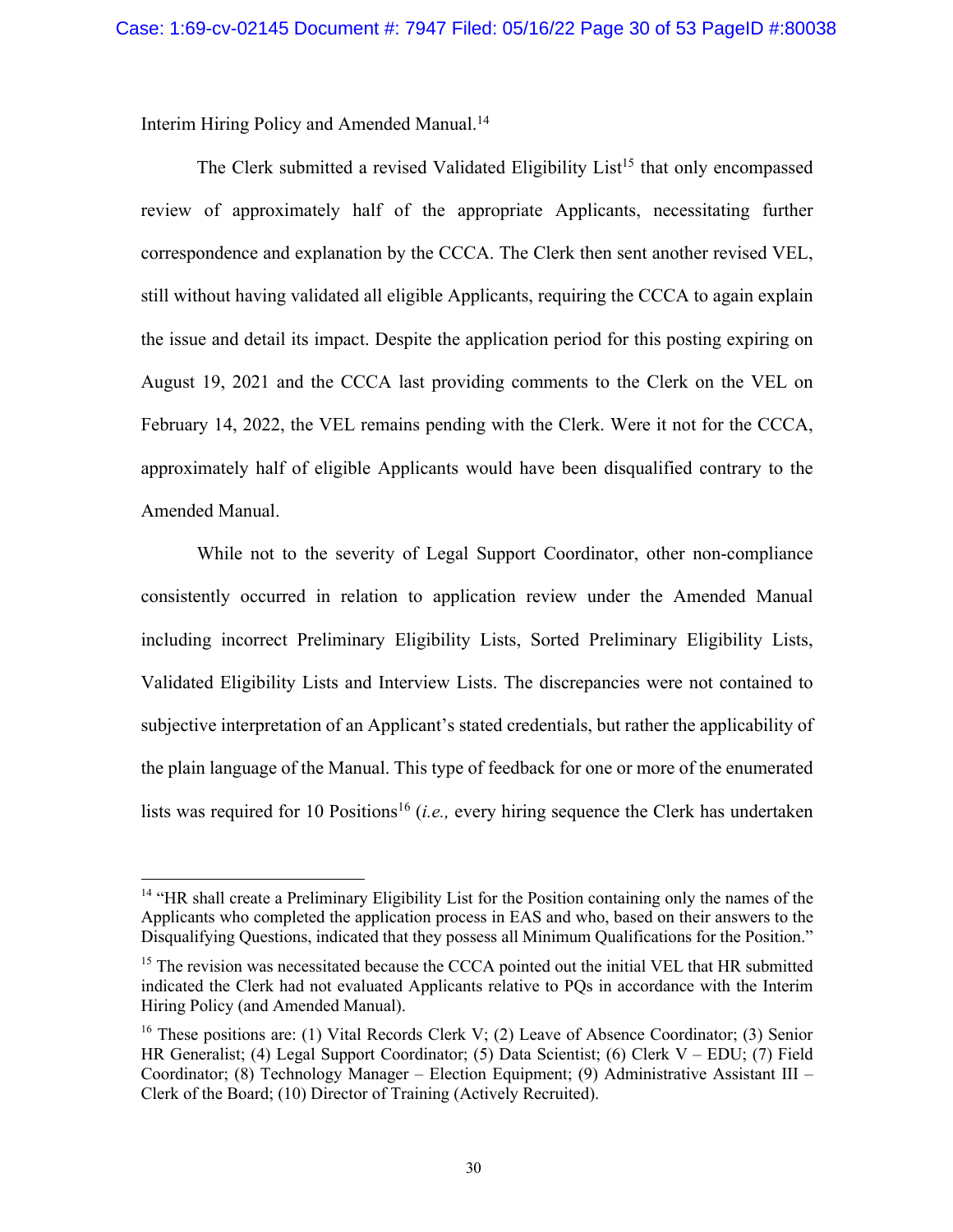while the Amended Manual has been in effect).

### ii. *Interview compliance*

Concerning interviews, the Clerk has improved regarding certain issues noted from the AOD and Interim Hiring processes. The CCCA previously has provided the Clerk feedback regarding interview sequences under those policies where panelists often only recorded their notes of the Candidate's answer with no explanation of how that answer correlated to the score given. *See* Second Report at 25-26; Fourth Report at 19-20. Encouragingly, many panelists have demonstrated improvement in recording explanations for their interview scores, an important element of transparency within the hiring process. In the limited interviews occurring under the Amended Manual to date, the CCCA has not noted any issues regarding the reporting of potential Conflicts-of-Interest, an element that occurred within AOD interviews. Second Report at 26*.* 

Despite improvement, non-compliance contionued in the form of failing to copy the CCCA on offers for interview and any Candidate responses. The CCCA has previously reported on this type of non-compliance under the AOD and Interim Hiring Policy. *See*, *e.g.,* Second Report at 23. Accordingly, the CCCA cannot confirm that all Candidates received sufficient, and the same, notice of interview. The importance of this requirement in the Manual is so that all Candidates receive equitable opportunity to interview. This noncompliance has persisted despite our previous reporting on the issue, as well as the CCCA's Nov. 18, 2021 feedback to the Clerk's Office on the GIS Chief Analyst hiring process. Given the multitude of issues in hiring under the Amended Manual, the CCCA does not believe the Clerk has demonstrated consistent compliance with her hiring policies;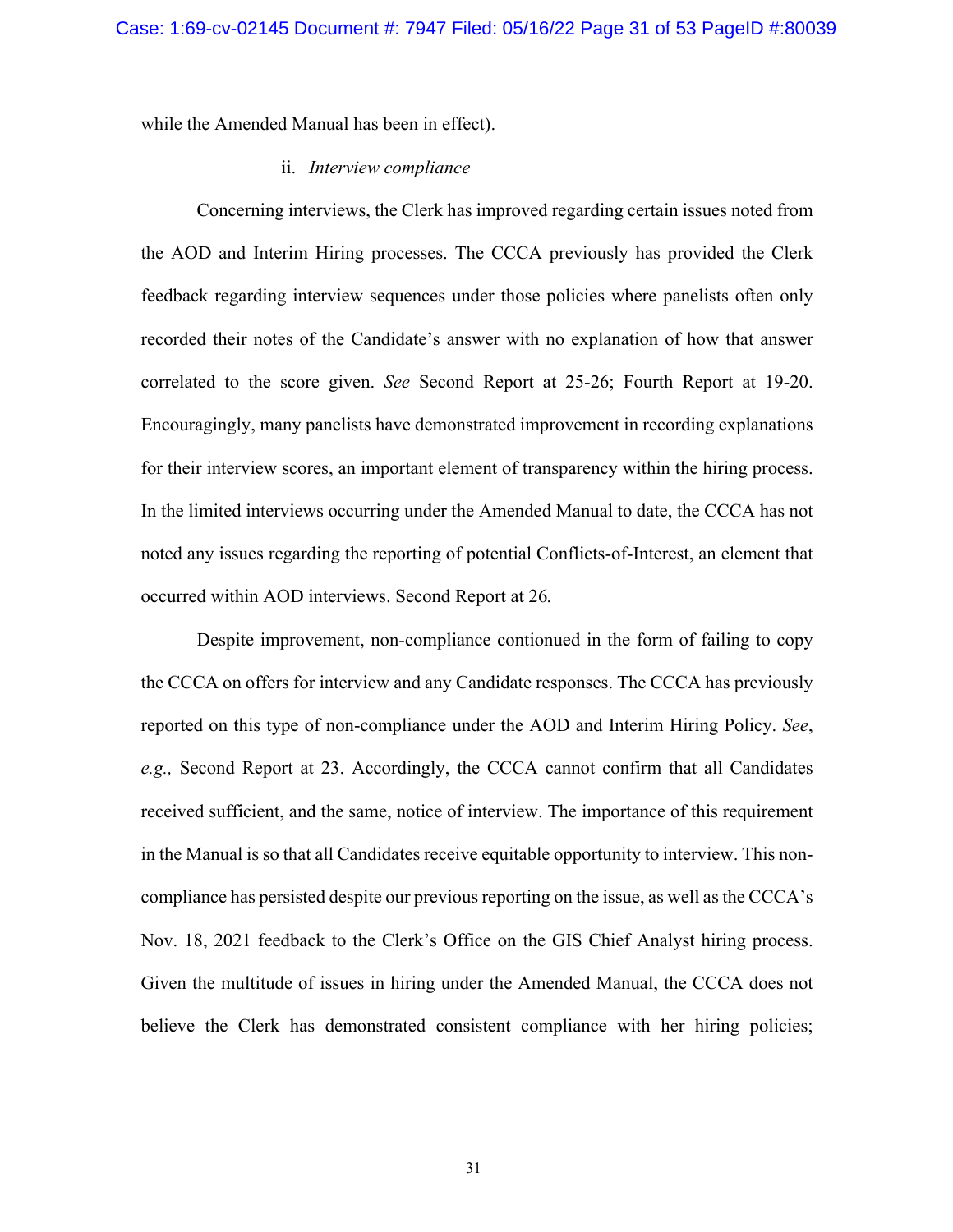additional monitoring is required.

### c. *Discipline Policy*

The CCCA has monitored the evaluation of 58 Disciplinary Action Forms submitted to the Deputy COS for his review in accordance with the Amended Manual. The Deputy COS is tasked with determining whether the DAF "contains all of the information that is required to be included" and "whether the description of the Employee's conduct, if taken to be true, would support a finding that a violation of the Policy Manual has occurred. Amended Manual § V.F.2. The CCCA has observed the Deputy COS provide extensive and relevant feedback to the submitters of the DAFs to ensure they are compliant with the Amended Manual. This feedback has included, among other things, instructions to clarify the relevant sections of the Manual allegedly violated, inquiry as to whether actions as stated on the DAF constitute a policy violation, and ensuring that all required fields on the DAF form are properly completed. While the number of DAFs that require feedback has been significant, signifying that training on the Discipline policy was not effective in this area, the Deputy COS' efforts and performance in this regard has been notable and has resulted in limiting non-compliance.

The CCCA has also monitored 34 Pre-Disciplinary Hearings under the Amended Manual. Generally, the hearings have operated in a policy compliant manner, but concern remains that the Clerk has implemented Discipline inconsistently for similarly situated individuals. For example, on March 30, 2022, the CCCA provided feedback to the Clerk on the results of discipline stemming from her Covid-19 attestation and vaccination policy. The CCCA noted, among other things, that some Employees who failed to timely submit their Covid-19 attestation forms were deemed to have committed the Major Cause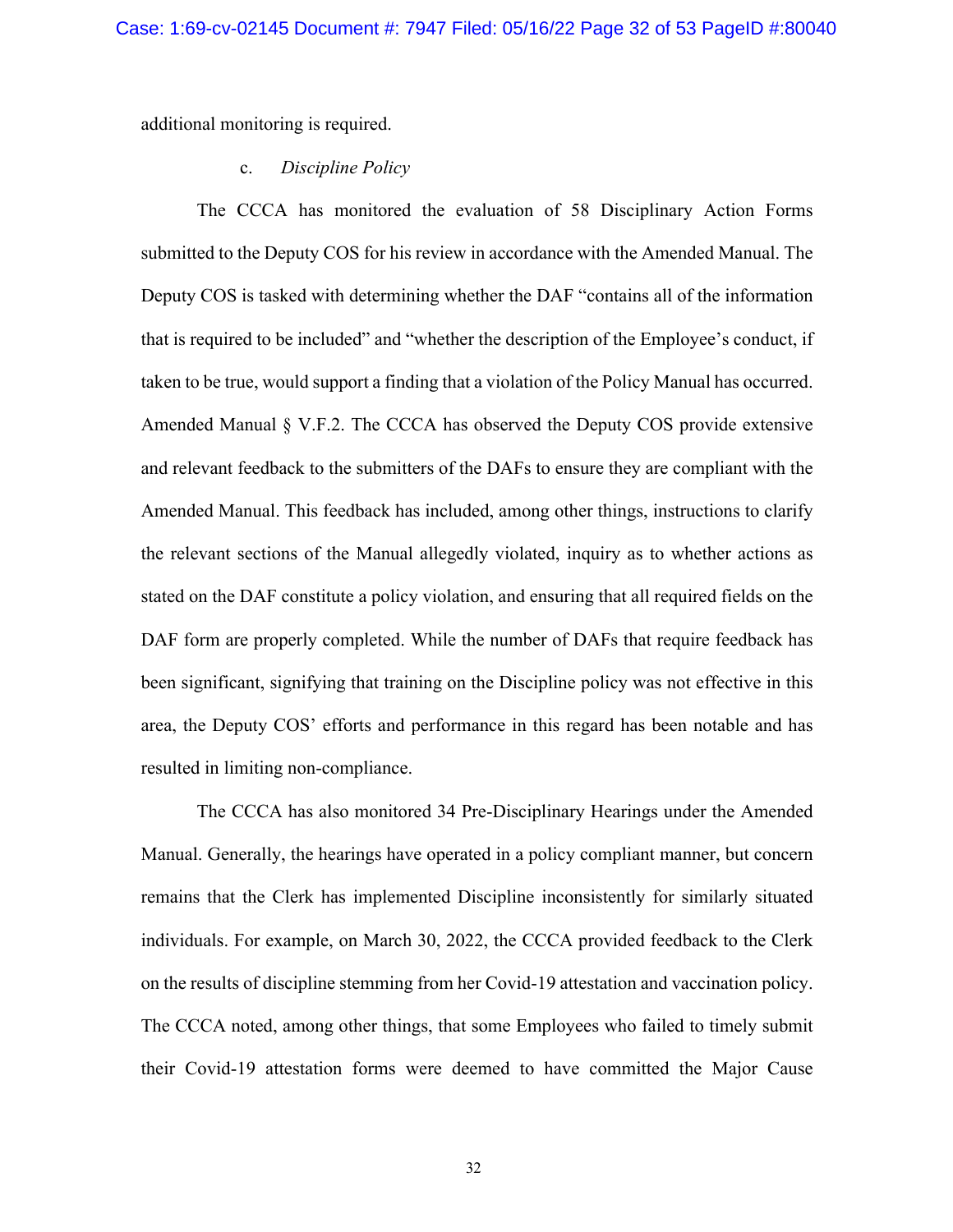### Case: 1:69-cv-02145 Document #: 7947 Filed: 05/16/22 Page 33 of 53 PageID #:80041

Infraction of "Gross Insubordination" and received suspensions, while others who committed the same violation were charged with the Minor Cause Infraction of "Insubordination" and provided counseling. The Clerk did not respond to the feedback.

The above inconsistencies notwithstanding, the CCCA has observed the Clerk attempt to implement discipline in line with the policy. However, the Clerk has inconsistently disciplined employees for certain policy violations and not disciplined others who committed the same violations. The result is that certain Employees have escaped discipline for clear, and at times persistent and/or serious, policy violations. As noted above (at 20) and below (at 40), the Clerk has failed to discipline some employees for numerous time and attendance violations, or only initiated discipline after receiving CCCA feedback identifying the violations. This includes failure to initiate discipline for excessive tardiness, failure to swipe (in some cases no swipes over periods of several months), and the unauthorized accrual of compensatory/overtime, among others. It is important to note that the CCCA's identification of the violations were pursuant to limited audits of particular Divisions, representing just a snapshot of the Clerk's potential lack of compliance.

Even amid the violations the CCCA has brought to the Clerk's attention, the Clerk has applied a timing restriction without a discernable standard. The Manual states that "[g]enerally, DAFs are required to be submitted within thirty (30) days of the date in which the incident occurred." The Clerk has invoked this standard inconsistently among Employees where the DAF was or would be submitted more than 30 days after the incident occurred. For example, the Clerk stated that she could not discipline two Employees who accrued unauthorized compensatory time because the 30-day threshold elapsed but stated that she could discipline five other Employees for the same offense, explaining that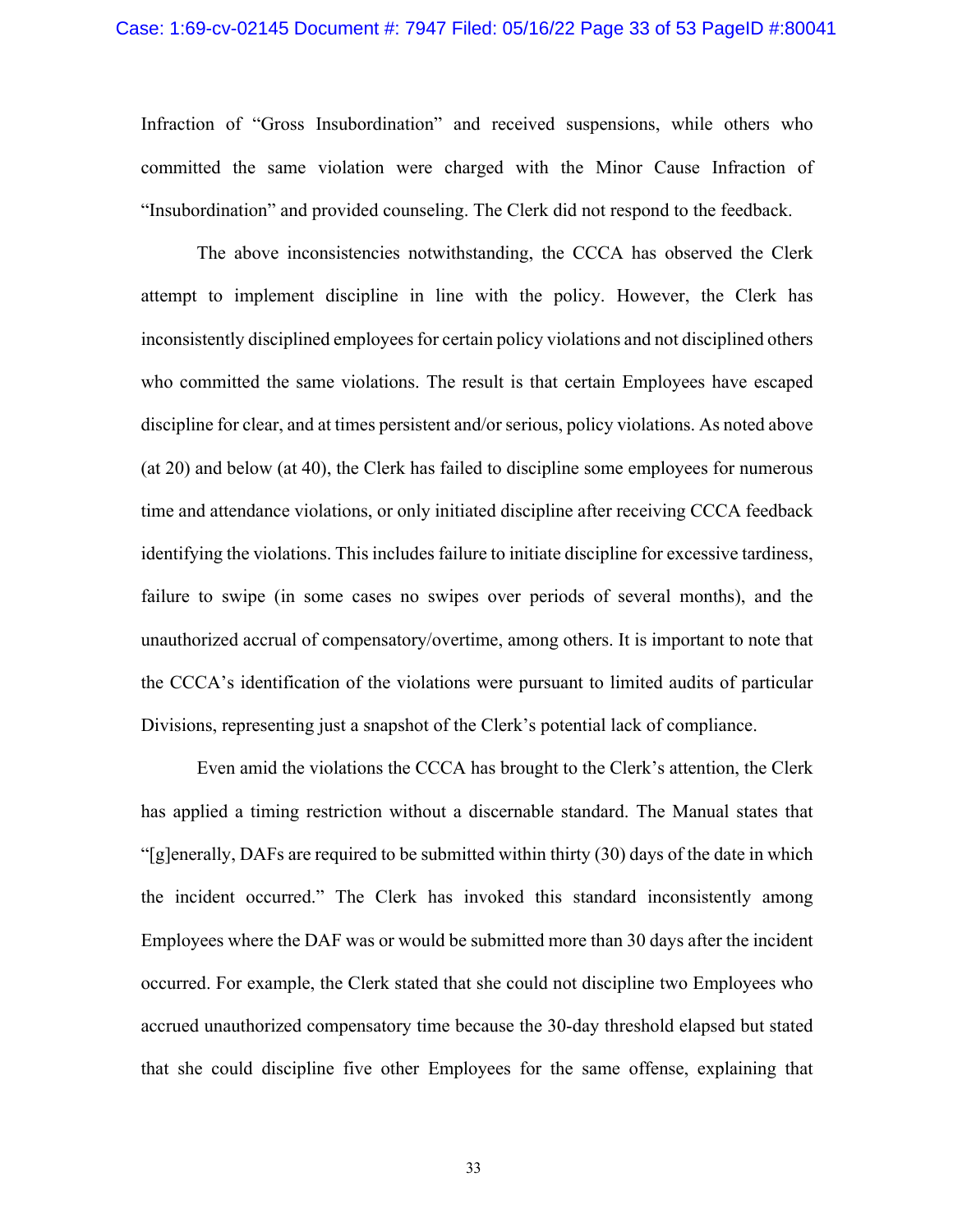"although the time frames are slightly beyond the general guideline requiring discipline to be issued within 30 days of the conduct, discipline is being initiated." On May 5, 2022, the CCCA asked why the Employees were treated differently and awaits the Clerk's response. The CCCA will recommend the Clerk amend this language either to eliminate the word "generally" or to set forth clearly the circumstances that would allow for an extension of the 30-day deadline. The alternative allows for a vague standard that could be utilized arbitrarily to benefit, or punish, Employees based on political favoritism.

Finally, the CCCA is concerned with the Clerk's lack of action concerning the Director of HR's resume discrepancies first identified by the CCCA in October 2021 and the subject of her May 12, 2022 Second Interim Report. When the Clerk has discovered that other Employees included inaccurate (or false) information on their resume, those Employees were terminated. *See* Third Report at 28; Fourth Report at 29. The Clerk has taken no disciplinary action against the Director of HR for the irreconcilable discrepancies present on her resume despite learning of the same over six months ago.

The CCCA has previously commented on being encouraged by the Clerk's effort to improve her discipline policy compliance. *See* Third Report at 22. She has also expressed optimism that the additional structure provided within the Amended Manual and training on the same would provide the Clerk the opportunity fill in the gaps of discipline compliance. *See id*. The CCCA remains optimistic, particularly because of the performance the Deputy COS has displayed in reviewing initiated discipline. However, that positive element is immaterial if the Clerk's Office inconsistently enforces policy violations. Accordingly, the CCCA cannot conclude the Clerk has demonstrated effective compliance with the Discipline Policy and recommends additional monitoring.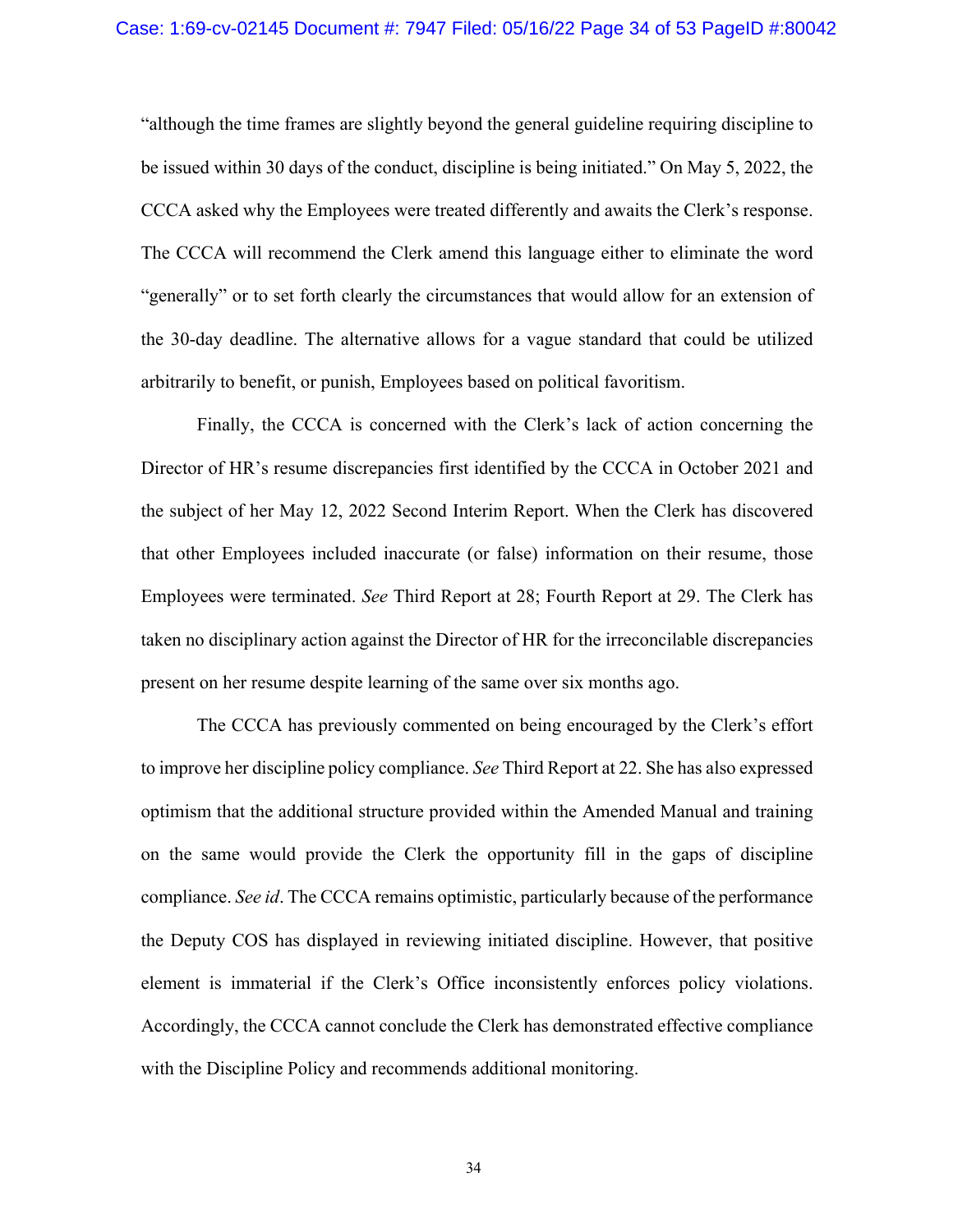### d. *Performance Management Policy*

As detailed above at 19, the Clerk struggled to abide by the requirements of the Performance Management Policy that was developed prior to the adoption of the Amended Manual, particularly in the areas of conducting required meetings during an Employee's first 30 days of employment (milestone meetings), and between the Employee's 30th and 60th day of employment (check-in meetings). Under the Amended Manual, the Clerk has conducted the probationary Performance Evaluation for the sole employee whose probationary period has occurred since the Amended Manual went into effect. The CCCA provided feedback on how the content of the milestone meeting satisfied the requirement that the Employee's duties contained in the Job Description be discussed but fell short of providing the "milestones that will be evaluated during the probationary period." Consistent with previous evaluations, the Manager did not conduct the formal "check-in" meeting, which is designed to "provide the Employee with clear, direct feedback about the Employee's work performance to date and any recommended areas of improvement…" The Manager also utilized an incorrect Performance Evaluation form to facilitate the evaluation issued to the Employee. Also, it did not appear the required review of the draft evaluation by the author's Immediate Supervisor occurred as the CCCA was not provided any notice of the same.

The Performance Management Policy agreed to in February 2021, as well as the Performance Management policy contained in the Amended Manual, also contemplates annual evaluations for all Non-Exempt, non-probationary Employees. The Clerk has not conducted any annual evaluations nor indicated that she plans to conduct any annual evaluations anytime soon. With only one Performance Evaluation conducted under the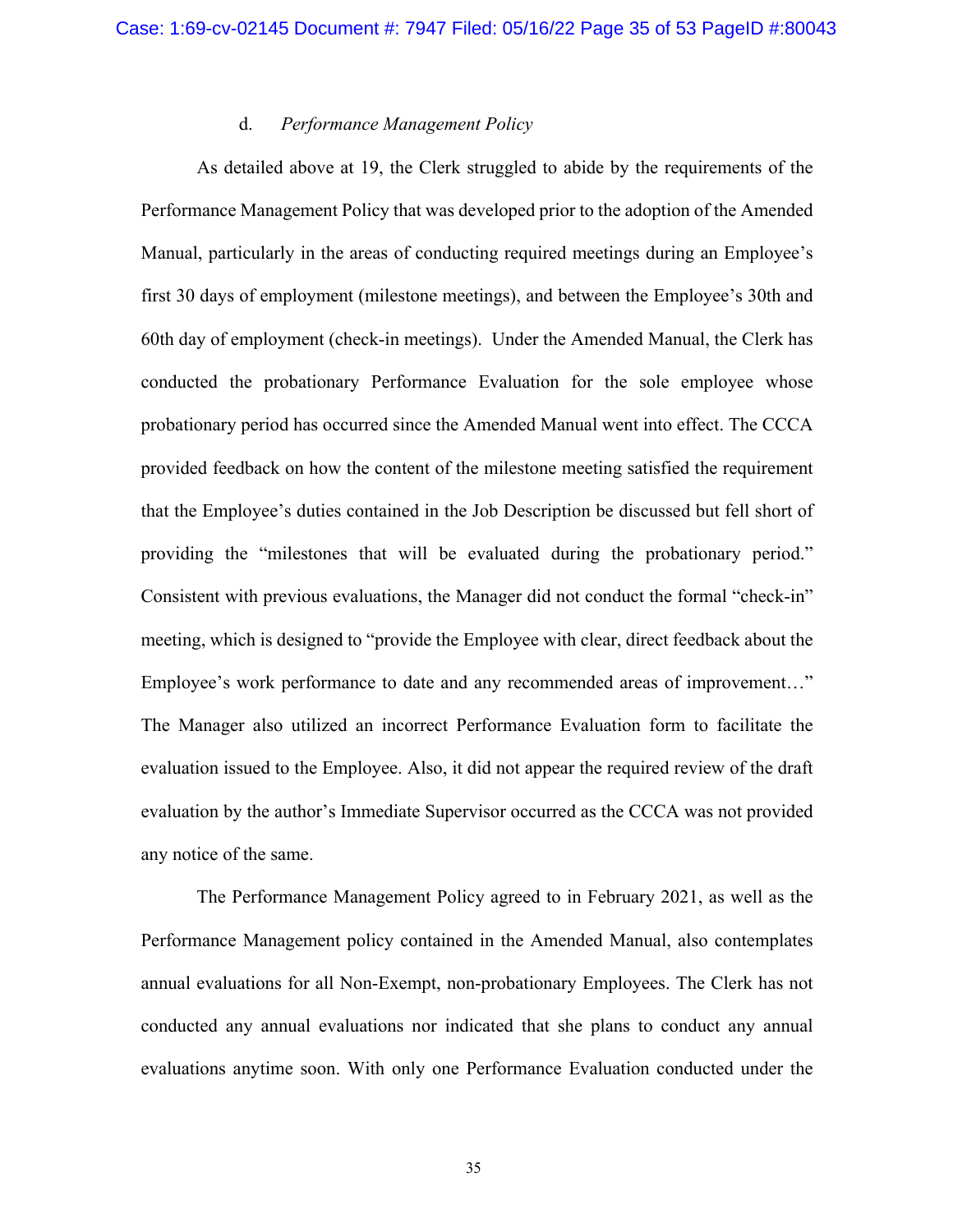Amended Manual (which had significant issues), the CCCA does not believe the Clerk has demonstrated consistent compliance with the Performance Management Policy.

#### e. *Temporary Assignment Policy*

The CCCA noted in her Fourth Report that Temporary Assignment compliance had improved as the Clerk began citing various components of the draft TA policy (which substantially reflected the final policy in the Amended Manual) in the notices of requested TAs. This trend continued with the two TAs requested under the Amended Manual. However, non-compliance remains ongoing.

On January 13, 2022, the CCCA sent correspondence to the Clerk, requesting updates on the existing TAs of which the CCCA was aware. Specifically, as referenced above (at 19-20), the CCCA noted that for one TA, a Clerk V had seemingly been temporarily assigned as a Supervisor since November of 2020. The CCCA also requested updates on Temporary Assignments in the Finance Department that began in July of 2021, exceeding the 120-day limit contained within the Amended Manual (and the draft policy the Clerk committed to abiding by when the TAs commenced). After receiving no substantive response to the inquiry, the CCCA included the questions formally in her Sixth Request for Documents and Information on February 10, 2022.

The Clerk detailed in her initial response that the TA originating in November 2020 remained ongoing, and she planned on filling the position competitively, but at an unknown time to occur after the Clerk completed other prioritized hiring. The CCCA informed the Clerk that placing the Employee into a higher-graded Position (which included an increase in pay) for an indefinite period violates the Amended Manual, which limits TAs to 120 days in a calendar year, unless extended by an additional 120 days, for a maximum of 240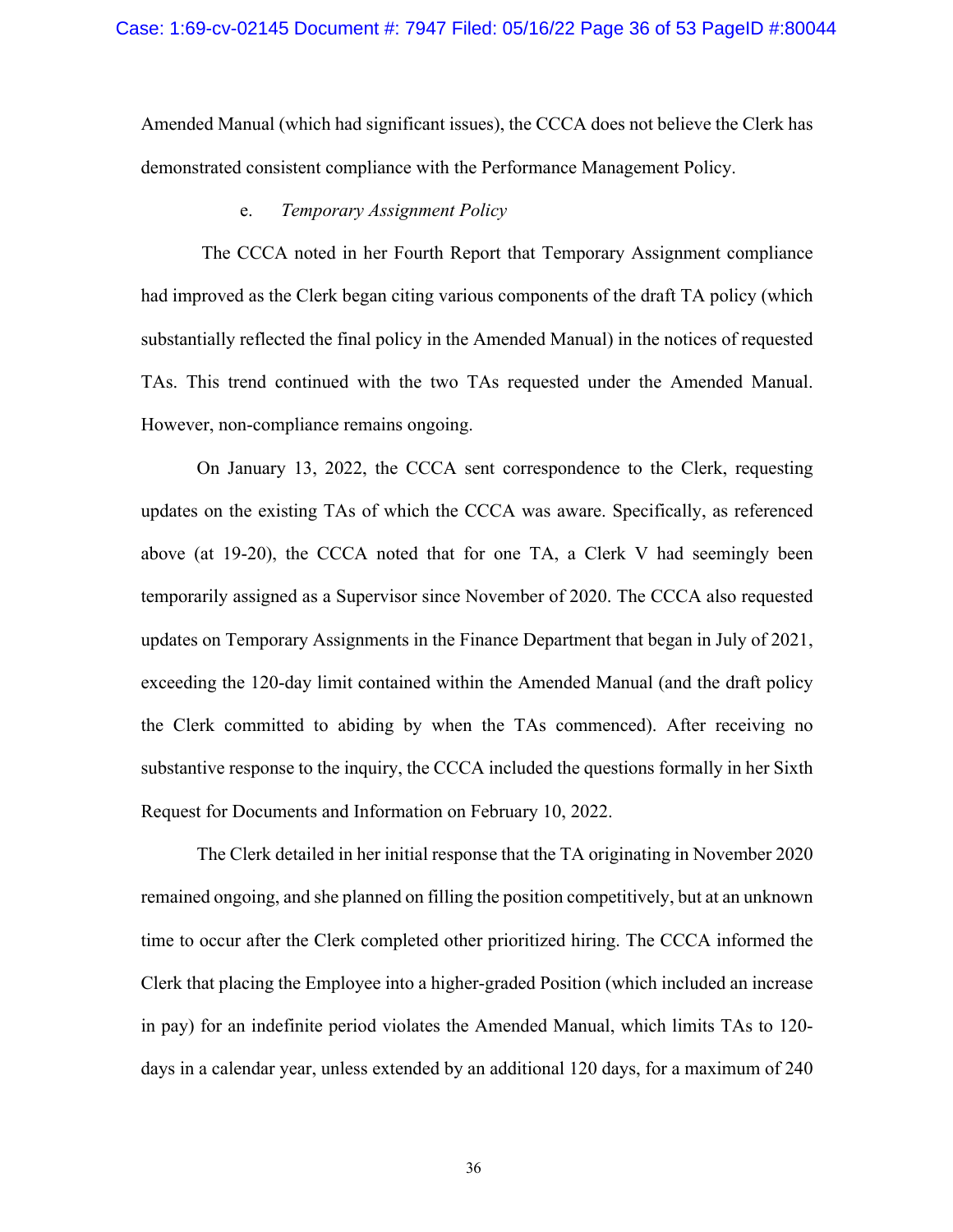days. This TA has been ongoing for more than 500 days. When asked how the Clerk intended to address the ongoing non-compliance, she simply repeated that she intended to hire for the position after concluding its other hiring priorities. When specifically asked why no other Employees were rotated into the Position, the Clerk stated that, due to the tasks within the Department, she could not afford to train anyone new on the skills needed to fulfill the duties of the position. Doing so would not be "advantageous for the Division or operationally efficient."

This non-compliance is significant as the indefinite period of placement into a Position with a higher pay-grade is a de-facto promotion, circumventing the requirements present in the 2020 Manual, the Amended Manual and the Appointment Order that the Clerk conduct all hiring for Non-Exempt Positions via a publicly posted and competitive process. In explaining why the Clerk declined to follow through with a separate TA request initiated in January 2022 that similarly would have placed another Employee in a supervisor role with a pay increase, the Clerk cited that the Amended Manual did not contain a provision to accommodate a TA with a pay increase and therefore it had to be abandoned. By contrast, because the ongoing noncompliant TA originated under the 2020 Manual, the Clerk said it was "contractually obligated" to provide the pay increase. The 2020 Manual does not contain any provision that authorizes a pay increase in this scenario, and the Clerk failed to explain how she was "contractually obligated" to continue with the pay increase. Upon further CCCA questioning, the Clerk acknowledged that the Manual contains no obligation to provide the pay increase, but asserted she was not contractually prohibited from doing so either as the 2020 Manual was silent on the issue. The Clerk stated that as the pay increase is already in place, reversing course would incur union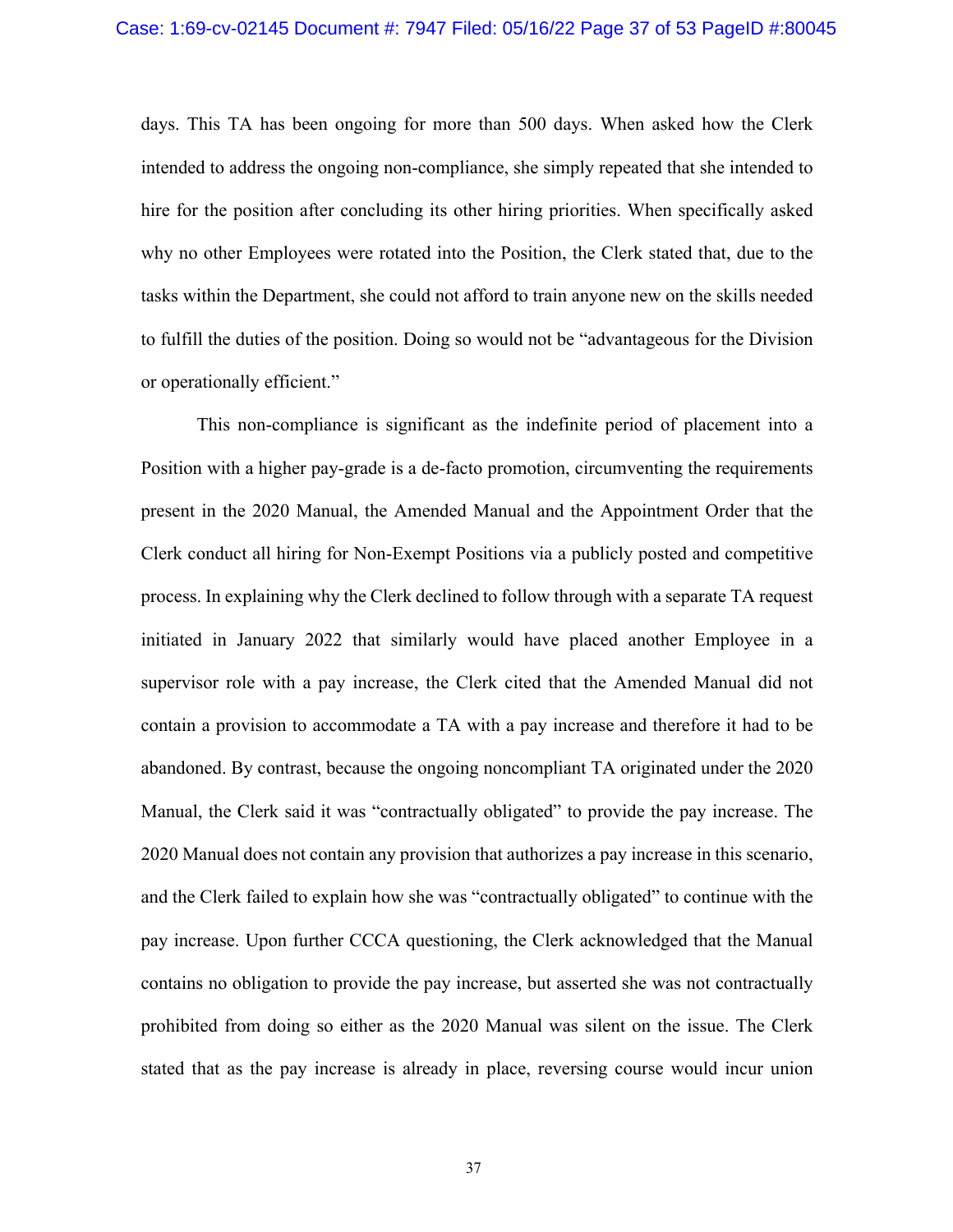objection.

The Clerk also informed the CCCA on February 22, 2022, that she had extended the TAs in the Finance Division in November 2021 without notice to the CCCA. The Clerk attributed this lack of notice to "human error" given the "volume of messages being exchanged." Given the above non-compliance, the CCCA does not believe the Clerk had demonstrated consistent compliance with her Temporary Assignment Policy.

### f. *Telecommuting*

Section VII of the Amended Manual allows Deputy Clerks to authorize routine or emergency telecommuting in writing for employees in their Divisions. Amended Manual at 62-64. Telecommuting may only be authorized based on documented operational needs and/or documented extenuating circumstances. The Telecommuting Policy allows routine as well as emergency telecommuting, the latter which is limited to 14-calendar days or the duration in which an emergency declaration is in place unless extended by the employee's Deputy Clerk or designee. Emergency telecommuting is also limited to circumstances including: "inclement weather, exigent circumstances, or declared national, state and/or local emergencies." *Id.* at 63.

Since implementation of the Amended Manual, the Clerk has used the Telecommuting Policy in at least 60 instances. On March 24, 2022, the CCCA sent the Clerk extensive feedback regarding its compliance with the Telecommuting Policy for the period of December 13, 2021 through February 28, 2022. The CCCA commends the Deputy Clerks of Recording Operations, Real Estate and Tax, Clerk of the Board, Vital Records as well as Legal Counsel for their efforts to comply with this Policy. Despite these efforts, certain improvements are needed to tighten the Clerk's compliance with the policy.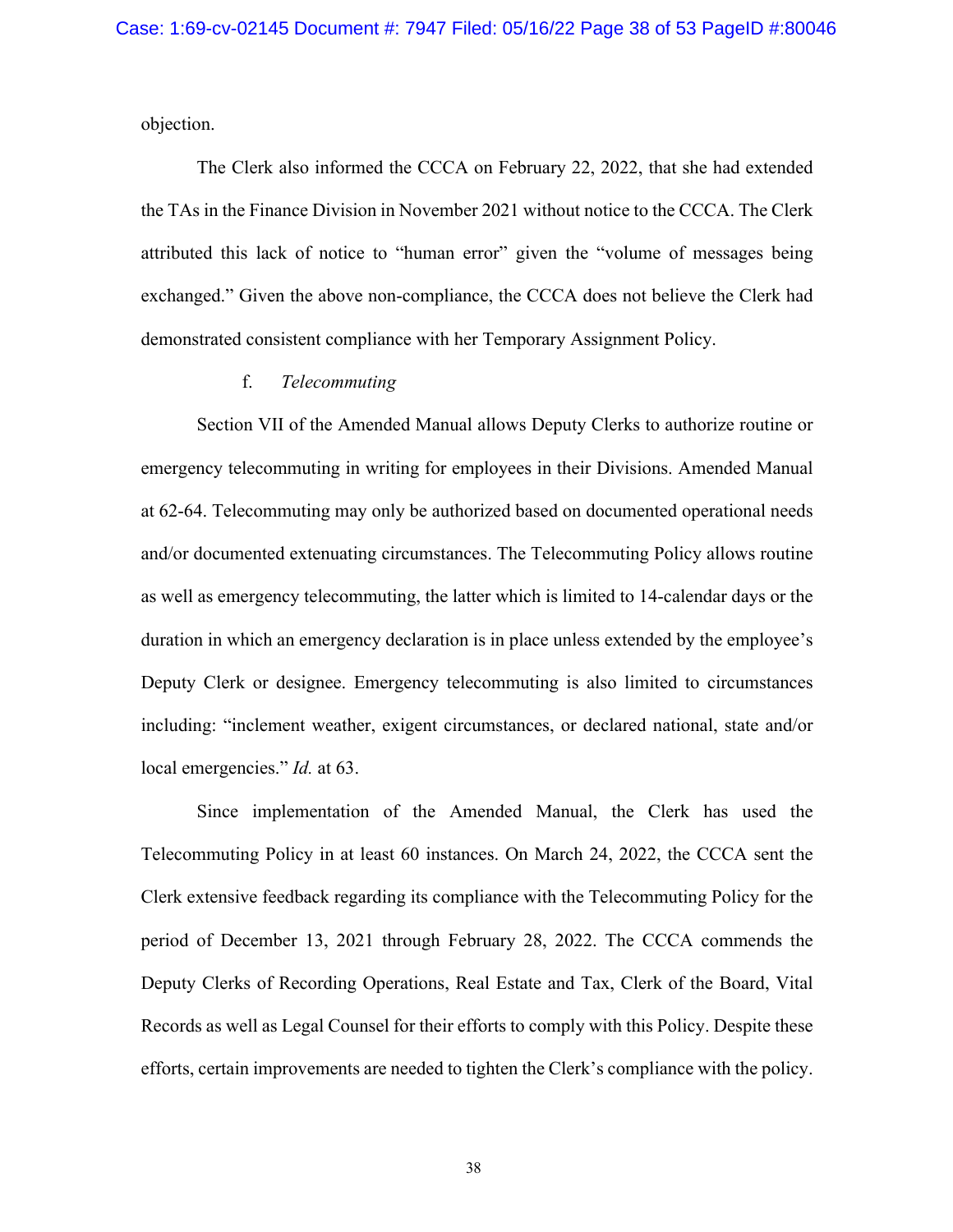The CCCA's March 24, 2022 feedback included, *inter alia*, the following compliance issues: (1) 26 telecommuting requests resulted in schedule changes without the Deputy following the Clerk's policy on schedule changes; (2) 10 emergency telecommuting requests did not meet the definition of "emergency" in the Manual; (3) 18 emergency telecommuting authorizations extended beyond the 14-day limit without policy-compliant authorization to do so; (4) one Deputy submitted a telecommuting extension but did not specify the names of employees affected by the extension; and (5) eight of the 60 telecommuting requests did not include the policy required NPCCs. Based on the above, the CCCA believes the Clerk has not yet demonstrated consistent compliance with this policy.

### g. *Time and Attendance*

The CCCA audited the actions of certain Divisions to ascertain the Clerk's level of compliance under the Amended Manual. On February 18, 2022, the CCCA provided the Clerk the results of her audit covering the Clerk of the Board, HR, and Security Divisions for the period of December 16, 2021 through January 31, 2022. On March 21, 2022, she provided her audit covering Recording Operations and the Property Fraud Unit for the period of February 1, 2022 through February 28, 2022. Both audits identified, *inter alia,* significant numbers of tardiness policy violations that the Clerk had not initiated discipline for; Employee failure to adhere to the swiping requirements in the Manual; and the Unauthorized accrual of Compensatory/Overtime. The Clerk responded to these audits on April 5 and April 12, 2022, respectively.

Some of the non-compliance initially identified by the CCCA's audits was resolved based on new information provided by the Clerk; however, most non-compliance could not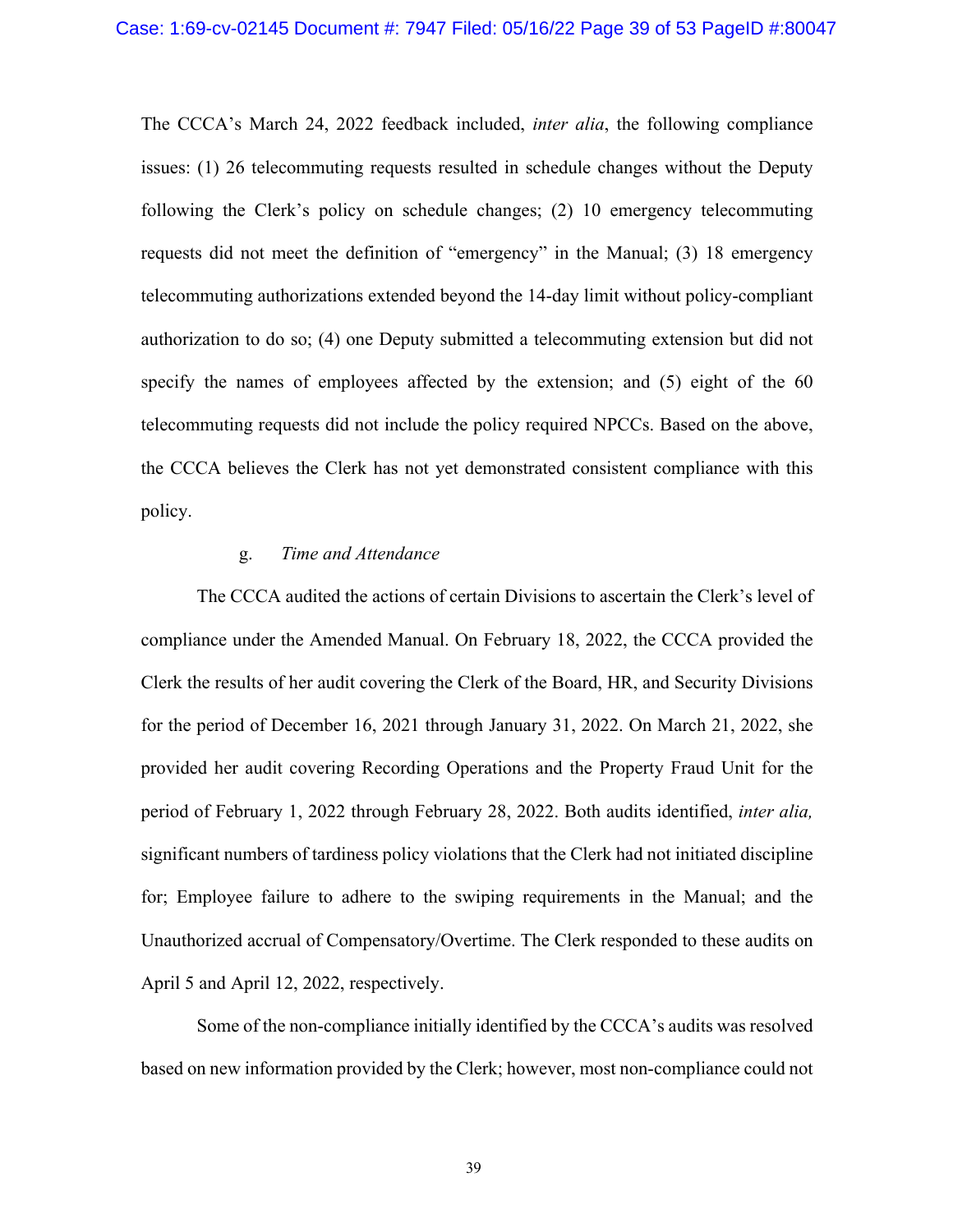be reconciled. For example, certain tardiness in the Recording Division which resulted in discipline would not have been initiated but for the CCCA's audit, and the Clerk informed the CCCA that she could not pursue discipline for tardiness within the Security division because it was stale. The Clerk also acknowledged that several Employees identified in the March 21 audit who accrued unauthorized compensatory time should have been disciplined, and that the Clerk would be initiating the same. The Clerk has since begun discipline against some such employees. Regarding widespread failure to swipe in and out for lunch, the Clerk contended that the Manual's provision that FLSA Exempt, Shakman Non-Exempt Employees are required to adhere to all swiping requirements (including to swipe in and out for lunch) was not what the Clerk intended, and they would pursue an amendment to the Manual. The Clerk has not yet proposed such an amendment.

The CCCA identified swiping issues for two Directors that were particularly problematic. The Director of HR (FLSA Exempt, Shakman Non-Exempt) stopped swiping in or out on October 25. This coincides with the timeframe the Clerk proposed the Director of HR as Deputy Clerk of HR. (Exempt Employees need not swipe in or out, but as noted above, the Director of HR was never hired as the Deputy Clerk of HR). The Director of HR resumed swiping on March 8, 2022, after the CCCA identified the issue. The Clerk's explanation was that the Director of HR "was unaware that she was required to (swipe in and out) previously. As the Director of HR was swiping until October 25, 2021, this explanation is not credible. Additionally, the Director of Clerk of the Board and Procurement ("Director of COB"), also FLSA Exempt, Shakman Non-Exempt, has not been swiping in or out since at least July of 2021.<sup>17</sup> The Director of COB still does not

<sup>&</sup>lt;sup>17</sup> All swipes for the Director of COB prior to July 2021 reflect swiping in and out exactly at 9:00 and 5:00, respectively, indicating the swipes were automatically generated.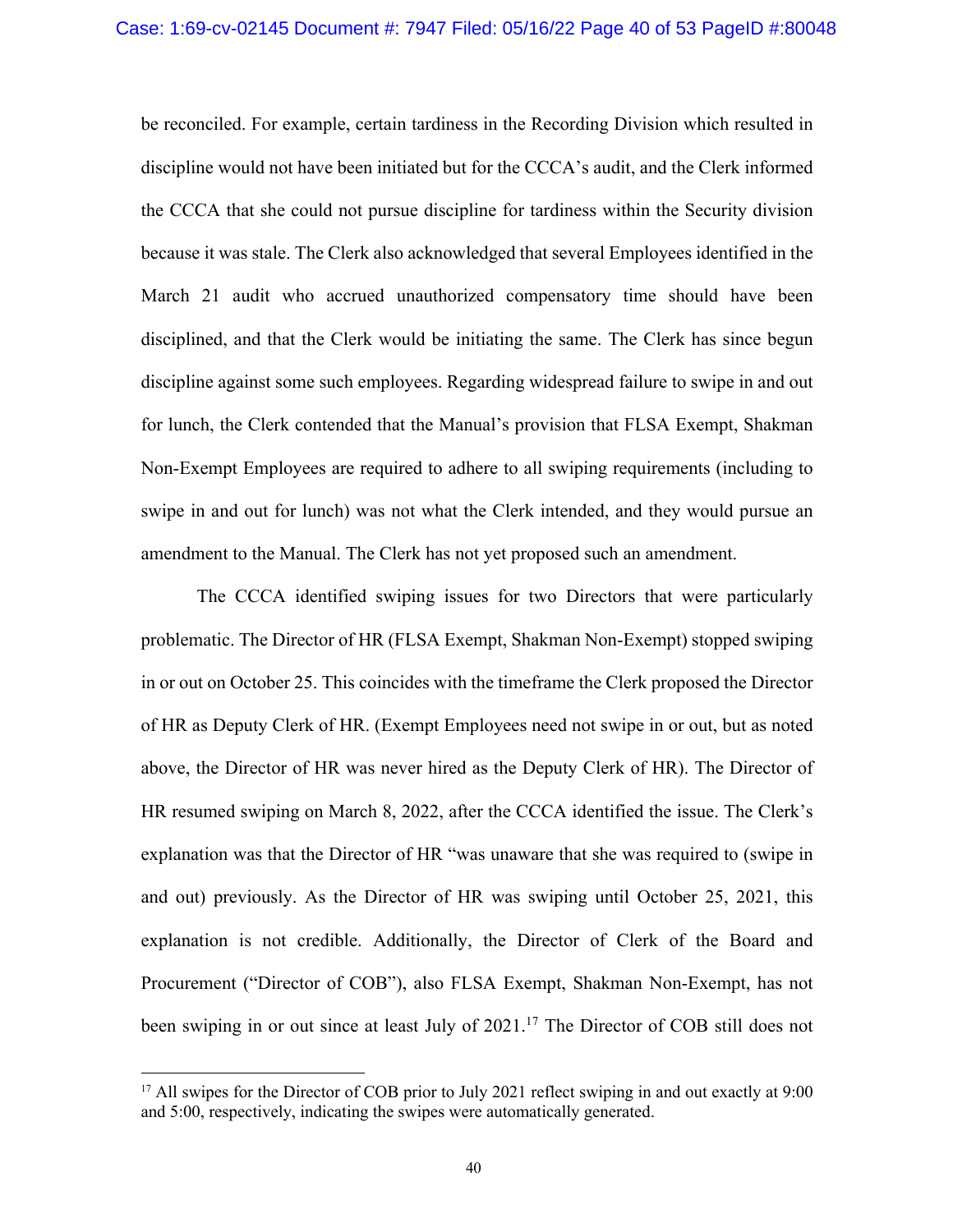swipe in or out despite the CCCA raising the issue. Neither the Director of HR nor the Director of COB have received Discipline for their swiping violations.

#### h. *Training*

No element of compliance may have been more directly affected by the challenges posed by the pandemic than training. Put simply, gathering Employees in one location to receive training has been difficult, and throughout the CCCA's tenure, the Clerk has had to configure ways to best provide virtual training – no small task. Compounding these challenges was the Clerk's dissatisfaction with the performance of the Director of Training (hired inappropriately as Exempt in August 2020) leading to the Employee's termination in June 2021. The Director of Training position remains vacant. Other significant turnover in HR (as detailed above at 26-28) has only exacerbated the challenge to provide effective training. It has taken considerable effort from the Deputy COS and Chief Ethics Officer to facilitate Amended Manual-related trainings. Nevertheless, the Clerk is required to fulfill her obligations under the Amended Manual to conduct various trainings. So far, she has fallen short on these obligations.

### *i. Completed and Pending Trainings*

The Amended Manual requires HR to conduct the following four trainings: (1) all Employee training "to ensure [employees] are aware of and knowledgeable about the Policy Manual, and Unlawful Political Discrimination" (Section IV.C.4); (2) HR Personnel Training "to ensure that they are aware of and knowledgeable about the Policy Manual and will be able to administer relevant portions of the Policy Manual and answer any questions they may receive" (Section IV.C.2); (3) Supervisor Training "to ensure they are aware of and knowledgeable about the Policy Manual" (Section IV.C.3); and (4) Interviewer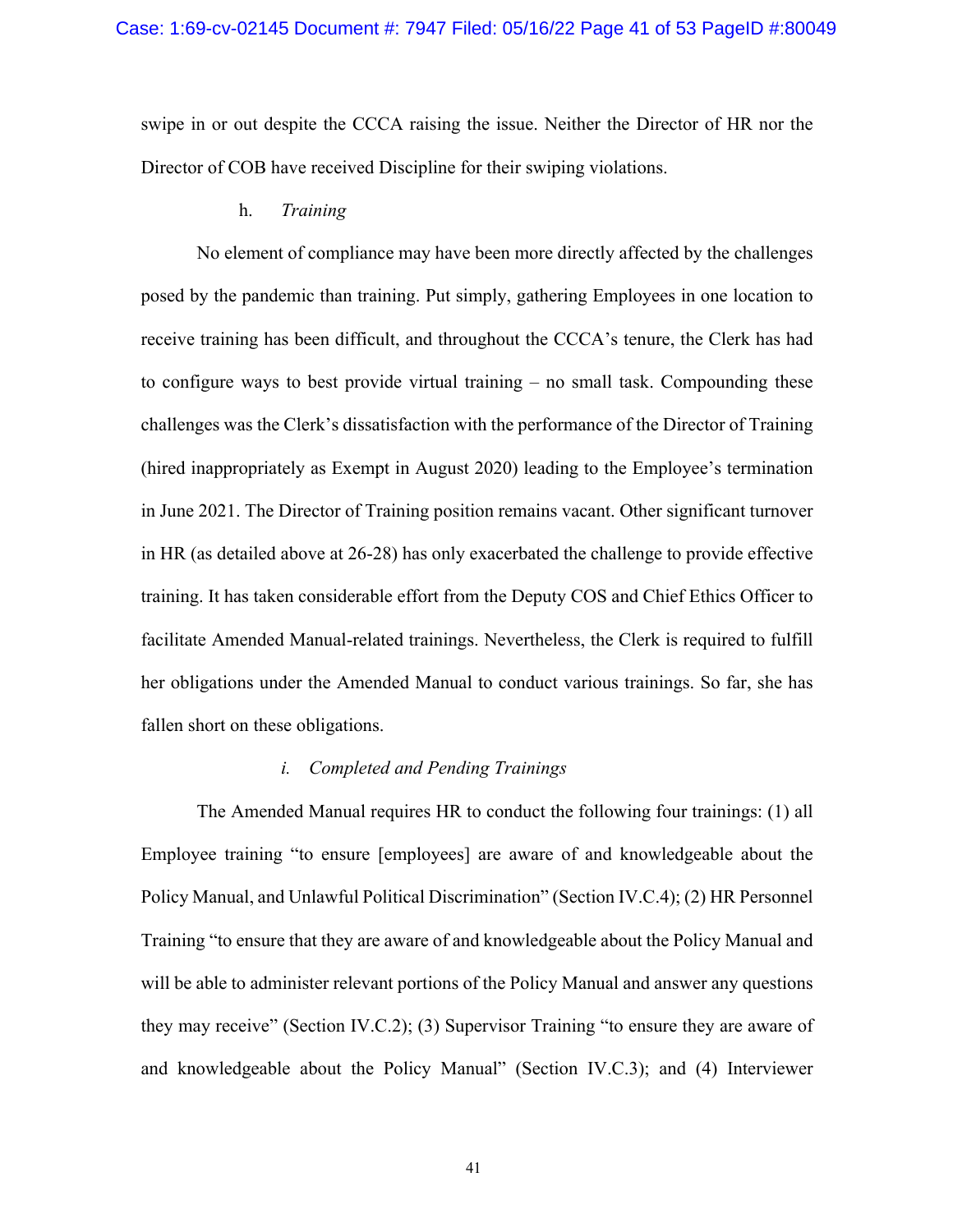Training "of all Employees who are eligible to interview Candidates for any Position regarding proper interview conduct, techniques, and requirements, as well as the prohibition of Unlawful Political Contacts and Unlawful Political Discrimination" (Section IV.C.5). To date, the Clerk has only conducted All Employee Training of the Amended Manual (and limited Interviewer Training). She has not conducted any training on Supervisors or HR Personnel and has missed deadlines imposed by the Court during a recent status hearing to provide draft training decks to the CCCA for review. A summary of the completed and outstanding trainings follows.

The two trainings the Clerk has conducted under the Amended Manual covered the All Employee Training and, for a handful of Supervisors, Interviewer Training. Concerning the All Employee Training, the CCCA reviewed the draft training deck and provided "over a dozen pages of identified inaccuracies in the decks and recommended changes aimed at improving effectiveness of the training." *See* Fourth Report at 6. The Clerk accepted most accuracy-related edits but not the other recommendations and edits aimed at improving effectiveness. *Id.* Further, as explained in the March 2022 status, the Clerk received written questions from Employees on the training, shared a draft response with the CCCA and the CCCA provided proposed edits to the same; however, the Clerk issued the response to the Employees without incorporating nearly any of the CCCA's proposed edits and without notifying the CCCA she had issued the response.

Concerning the Interviewer Training, the Clerk provided the CCCA with a draft training deck, the CCCA provided significant proposed edits to ensure accuracy and improve effectiveness, and the Clerk adopted the accuracy-related edits. Overall, the CCCA believed this training deck was of a much higher quality than the All Employee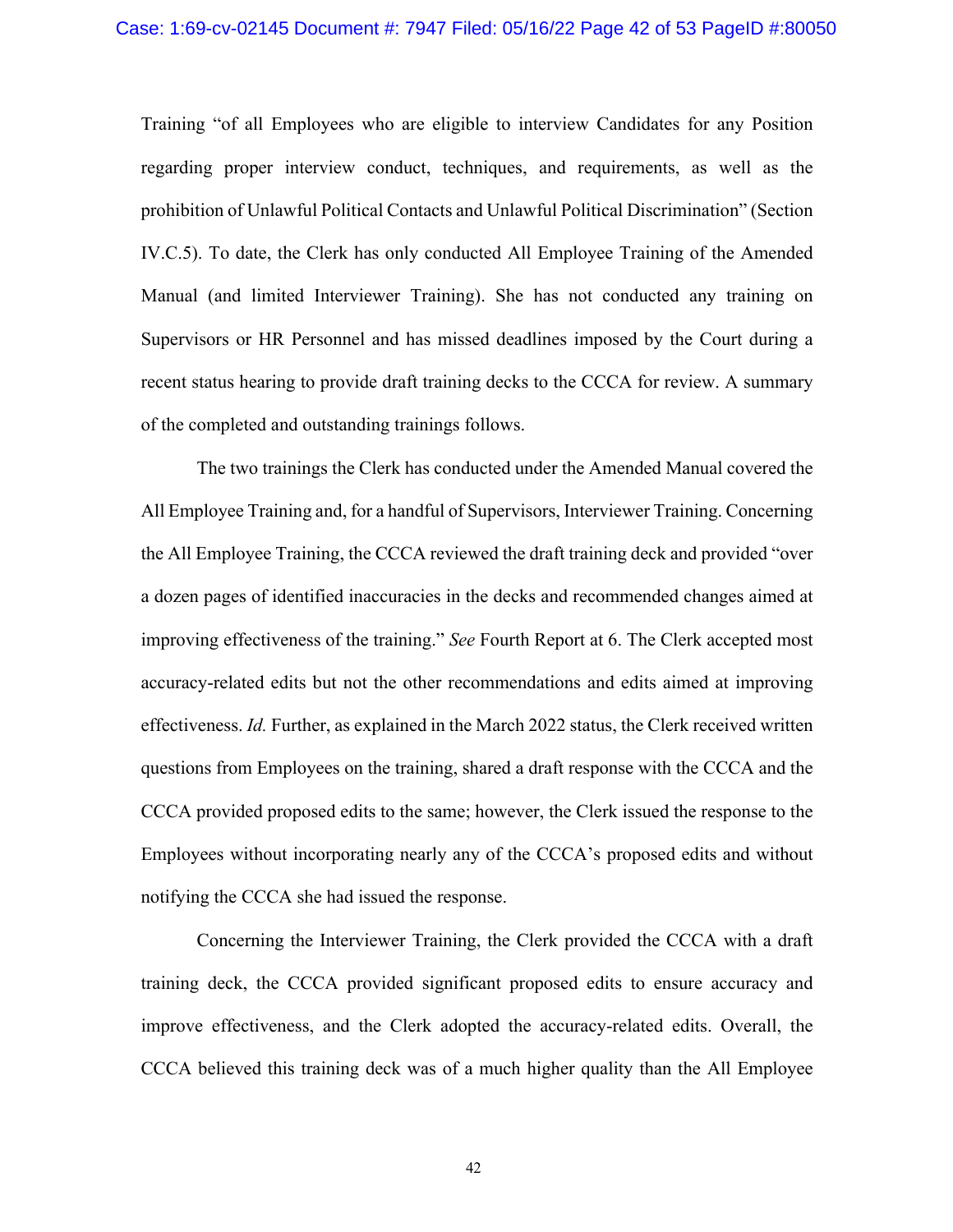Training deck as it included more examples and context for the target audience. The Clerk then implemented the Interviewer Training for 18 of around 50 Supervisors in February 2022 without providing the CCCA notice of the same (a violation of Section IV.C.3 of the Amended Manual). When asked why the CCCA was not copied on the notice of training as the Manual requires, the Clerk responded that no correspondence was sent to Employees notifying them of the Interviewer Training, rather, "[e]ach Employee that HR, in consultation with the Division Deputies, anticipated may be participating on an Interview Panel was told to log on" and complete the training. The Clerk asserted that "[a]s a result, there was no message on which to copy the CCCA."

This explanation (1) confirms non-compliance with the Manual<sup>18</sup>, and (2) is an example of the Clerk not engaging in a spirit of compliance. The Clerk's response to the lack of notice avoided any acknowledgement of her obligation to provide the same, rather pointing to what she perceived to be a loophole to avoid transparency and notice obligations under the Amended Manual. At this stage of the CCCA's appointment, for the Clerk to advance this type of argument on a matter so simple and clear-cut as notice of a training makes the CCCA wonder what other technicalities and loopholes the Clerk has been utilizing to avoid her compliance obligations.

### *ii. Outstanding Required Trainings*

The two remaining Manual-required trainings are for HR Personnel and Supervisors. The HR Personnel Training is critical as HR is "primarily responsible for implementing the hiring policies and procedures of the Clerk's Office" and, further,

<sup>&</sup>lt;sup>18</sup> Manual § III.M requires that "Notice of Mandatory Trainings will state that the training is required and that failure to attend the training will subject an Employee to Discipline up to and including Termination." As there is no record of the content of the verbal notice to verify it satisfies the requirements of III.M, verbal notice is noncompliant with the Amended Manual.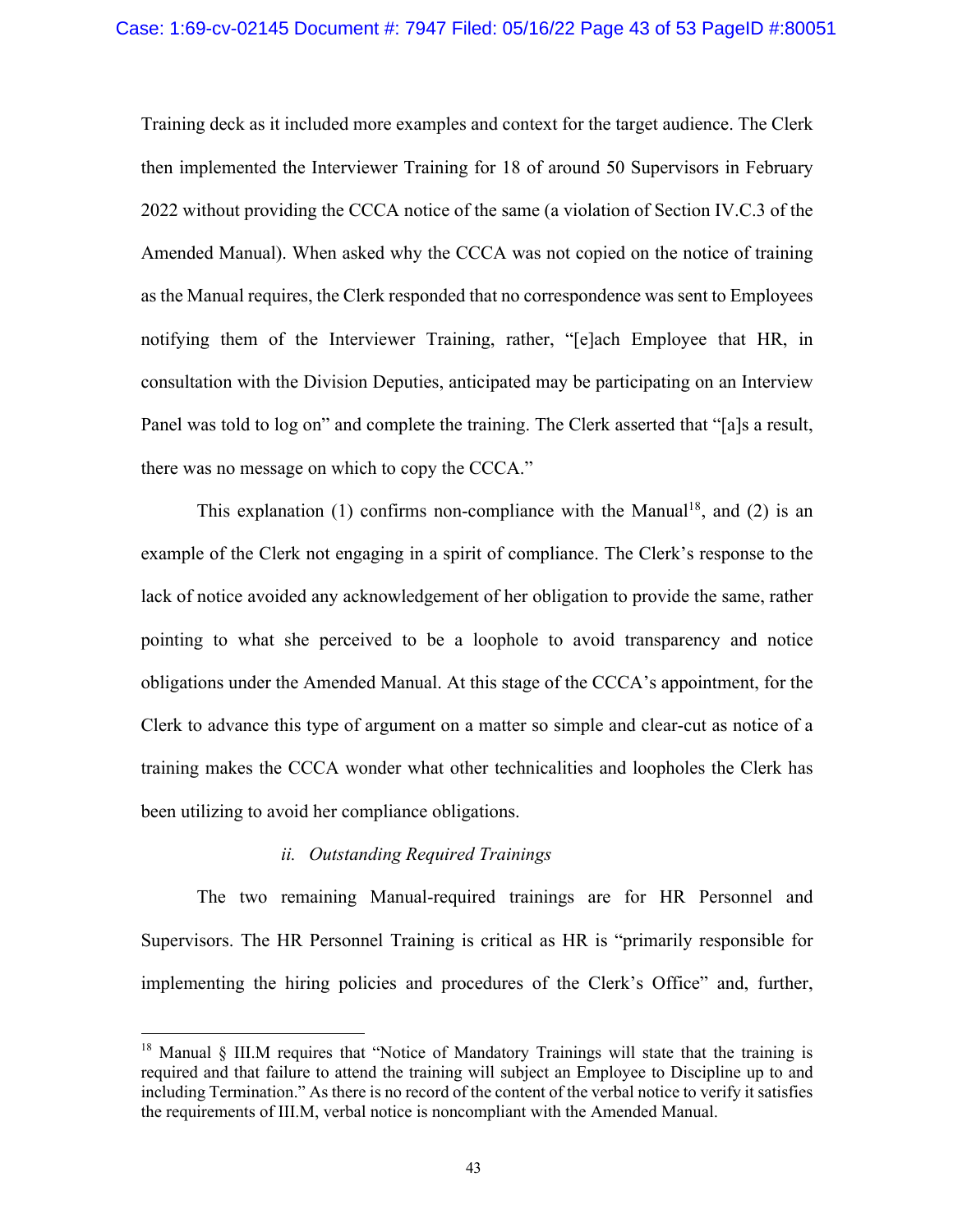because, as the Deputy COS acknowledged, HR had not yet "become self-sufficient" and was still learning the very policies it was tasked with implementing. Fourth Report at 7-8. Supervisor Training is similarly critical as many policies in the Amended Manual – such as Discipline, Performance Management and Time and Attendance, begin with the Supervisors (rather than with HR) so it is important those Supervisors understand their roles and responsibilities under the policies.

During the March 3, 2022 status, the Clerk's Office committed to providing the CCCA with draft training decks for the HR Personnel Training and Supervisor Training on March 11, 2022 and March 18, 2022, respectively. *See* Dkt. 7832. As of the filing of this report, the CCCA has not received any draft training decks (or updates from the Clerk) on the same. As such, these critical trainings remain outstanding and the Clerk has not demonstrated compliance with her Training policies.

### i. *Development of Seasonal Election Policy and Hiring Activity*

The Clerk's Office hires a significant number of employees on a temporary basis to help facilitate its obligations to conduct elections. As no written policy existed to govern this hiring, the Court encouraged the Clerk to negotiate such a written policy after the 2020 election cycle concluded. *See* Oct. 15, 2021 Hr'g Tr. (Dkt. 7159) at 21:9-24. The Clerk's initial proposal was to use the same external vendor that the Chicago Board of Elections used to facilitate its elections-specific seasonal needs. *See* Third Report at 6, n.4; Fourth Report at 19, n.15. The Clerk advised in December 2021 that the third-party vendor would not be a realistic solution and sought to negotiate the development of a stand-alone process with the Plaintiffs and CCCA. *See* Dec. 22, 2021 Hr'g Tr. (Dkt. 7732) at 33:2-21.

On or around March 10, 2022, the parties and the CCCA substantially agreed to a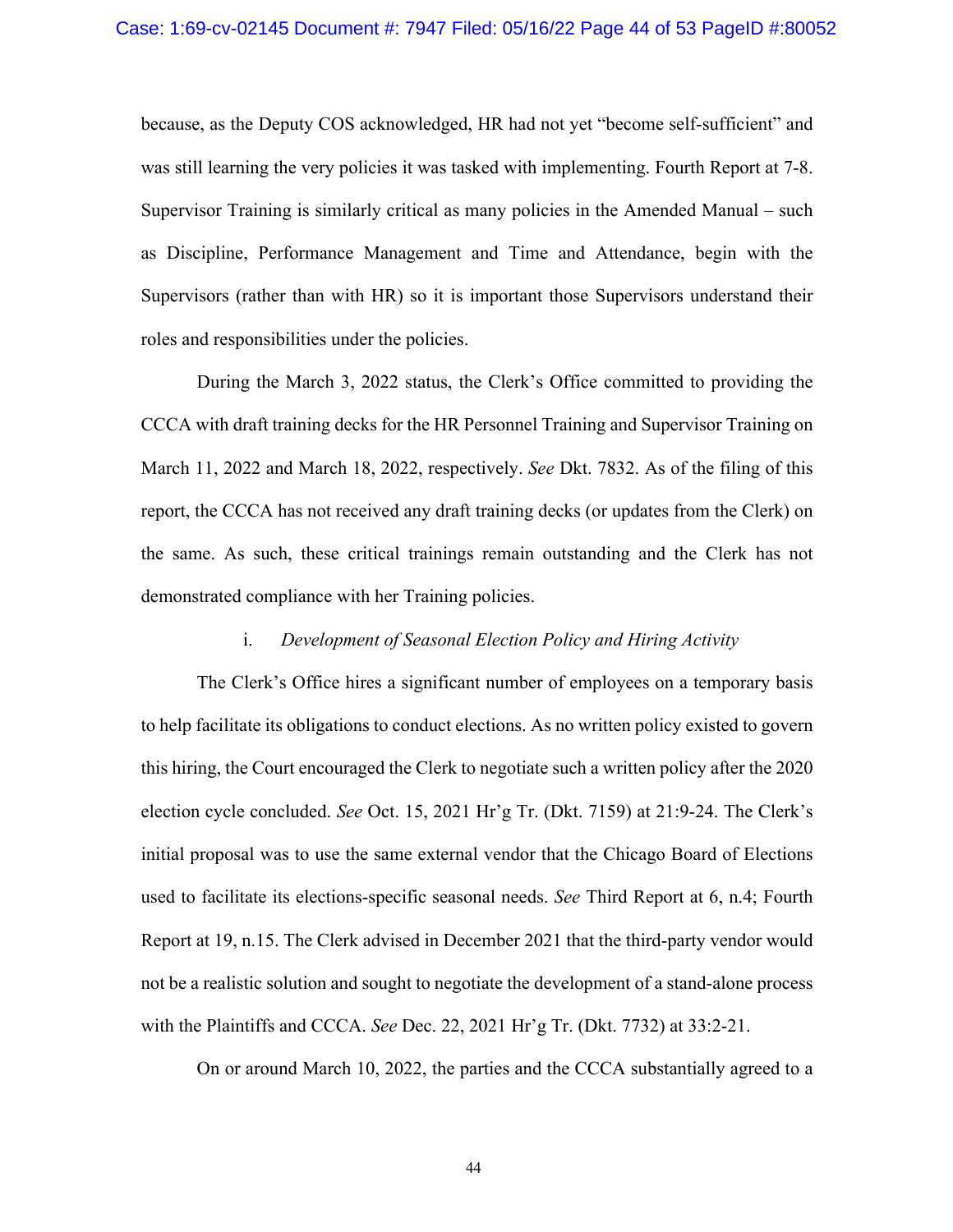policy that required all seasonal hiring to be conducted pursuant to public posting of a single seasonal election position (Seasonal Clerk IV) via the same Electronic Application System the Clerk uses for all other Non-Exempt hiring. The draft policy also included, *inter alia:* requirements that a job description for the seasonal position be developed, inclusive of Minimum Requirements; that the posting would contain Disqualifying Questions based on those Minimum Requirements; and that Applicants would be eligible for seasonal employment if they answered in the affirmative to all the Disqualifying questions. The Clerk also agreed with the Plaintiffs' and CCCA's suggestion to give preference to any Applicant that had previously worked for any election authority (rather than just for the Clerk's Office). Because the policy was substantially agreed to, the CCCA did not object to the Clerk posting the seasonal Clerk position on March 15.

Immediately after the posting went live, the CCCA provided the Clerk with feedback regarding significant policy non-compliance with the posting. This noncompliance included that the Disqualifying Questions the Applicants were required to answer, the only element to evaluate suitability for employment, did not match the Minimum Requirements on the posting. Additionally, the required "statement that Candidates who confirm they have worked on an election previously for an election authority will be given offers of seasonal employment prior to those without such experience" was not present on the posting; rather, the Clerk inserted a question that signified preference for a standard that was not agreed upon, whether the Applicant had "previously worked with *Cook County* as an Election Worker." The Clerk did not respond to this feedback.

Less than a week later, after receiving the first Eligibility List pursuant to the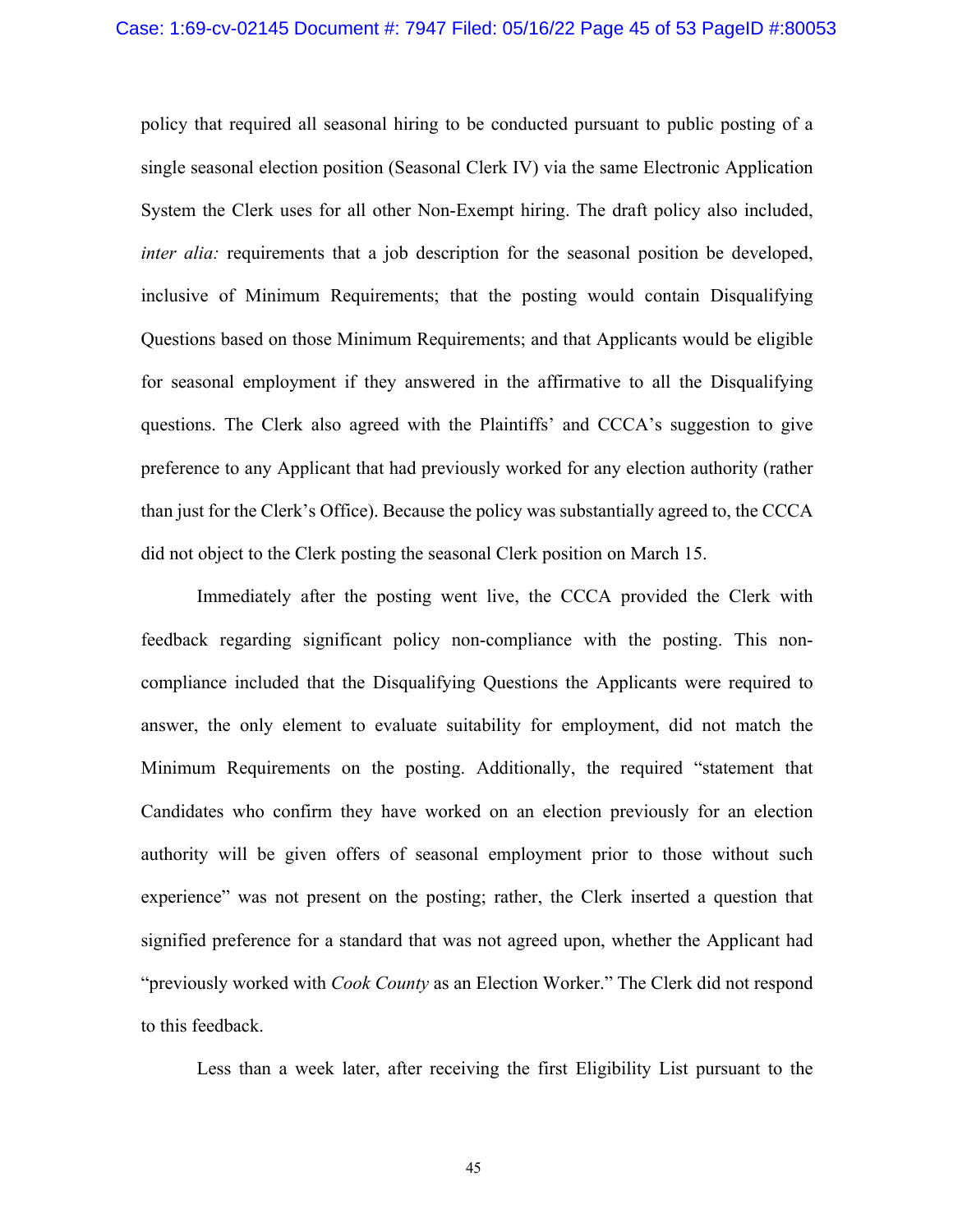posting, the CCCA again provided feedback regarding non-compliance, reiterated the previous feedback, and additionally included the following non-compliance: HR had deemed Applicants as eligible who either did not answer, or answered in the negative, the Disqualifying Questions; HR had listed certain Applicants twice on the eligibility list; HR had provided preferential treatment only to Applicants who worked previously for the Cook County Clerk's Office for an election, not any election authority (as the parties and CCCA had agreed). After the Clerk protested that the non-compliance was immaterial and would only serve to delay her seasonal elections hiring, the CCCA reiterated that the feedback provided was simply identifying non-compliance with the policy and Job Description to which the Clerk had substantially agreed. The Clerk responded by proposing edits to the policy that would eliminate the non-compliance identified by the CCCA.

On March 29, 2022, Plaintiffs' Counsel responded noting their "object[ion] to the Office disregarding its written policy and then trying to correct the violations by amending the policy after the fact. If changes are necessary for business reasons, the Office should revise the policy and then act, not the other way around." Plaintiffs' Counsel then responded to the substantive edits proposed by the Clerk, agreed to many, and made additional proposed edits. The Clerk's Chief Legal Counsel stated that the Clerk would respond to the Plaintiff's comments and questions on the policy "in due course." The Clerk did not respond until May 2 when she accepted all of Plaintiffs' edits.

Additionally, in the Third Report, the CCCA described concerns regarding the Clerk's continued retention of seasonal election workers and the lack of any written process for the same. *See* Third Report at 14, n.9. In November 2021, the Clerk identified six "remaining seasonal workers," three of whom have since been terminated and one of whom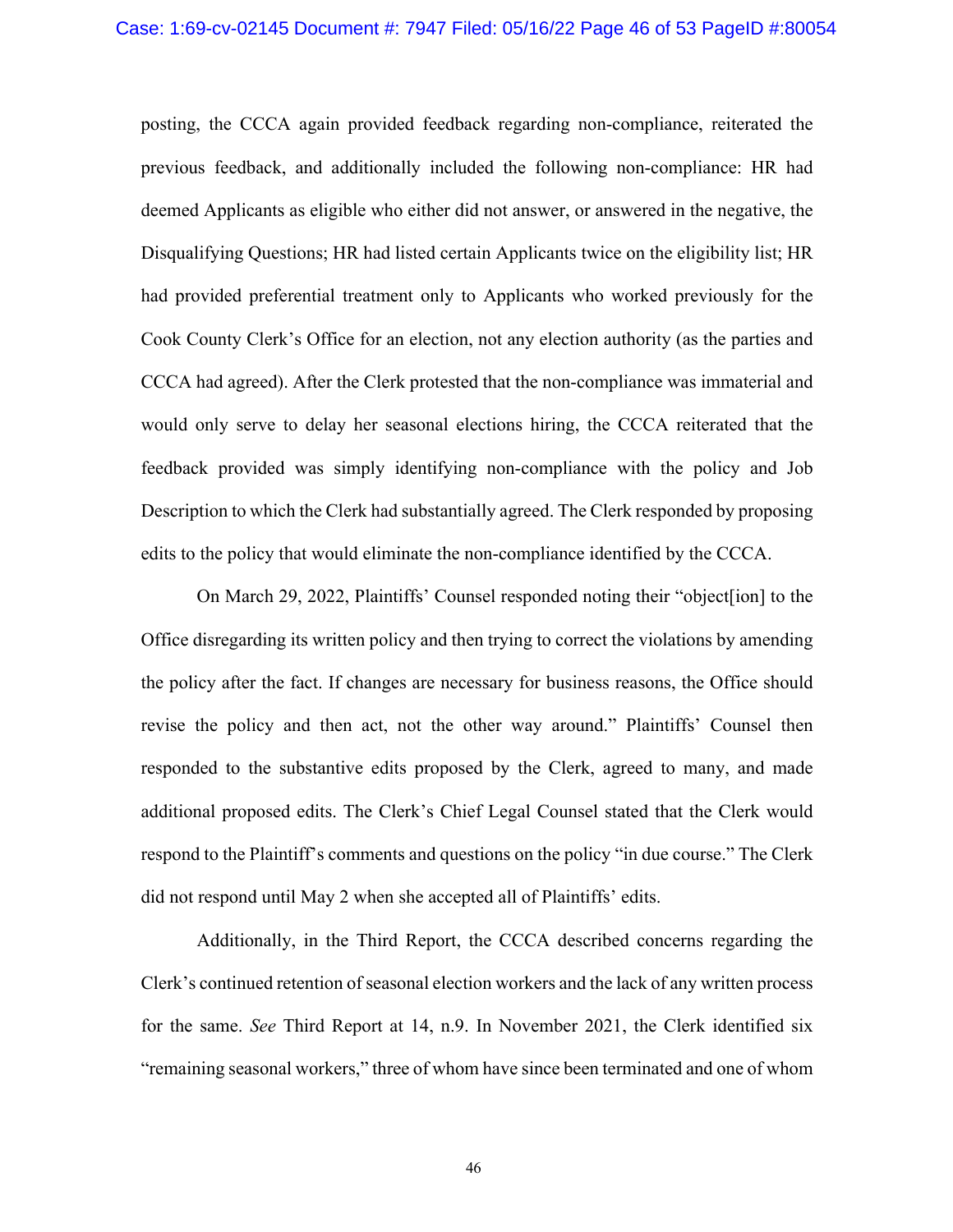received a permanent position via a Memorandum of Understanding with the Union. *See* Fourth Report at 19, n.15. The other two remain employed with the Clerk's Office. As the Court noted, the retentions of these Employees without process "shines a light on the need to eliminate these kind of informal processes." *See* Aug. 12, 2021 Hr'g Tr. at 20:4.

Overall, it is clear the Clerk has significant ground yet to cover to demonstrate consistent compliance and the presence of a durable remedy with respect to her Amended Manual. HR Personnel and Supervisor Trainings remain outstanding and, as evidenced by the consistent issues with the Clerk's hiring processes, draft disciplinary documentation, and time and attendance compliance, it is clear these trainings are sorely needed by the respective audiences. At this stage it simply does not appear HR possesses the subject matter knowledge to implement the Amended Manual effectively. Further, the CCCA found in the Second Interim Report that the Director of HR committed a Major Cause Infraction by falsifying her resumes for both her current position and the abandoned attempt to hire her as Deputy Clerk of HR, especially troubling given her role. Without a more robust HR function, the Clerk's Office will have a difficult time demonstrating the existence of a durable remedy with its employment policies. As such, the CCCA recommends additional monitoring of all aspects of the Clerk's Amended Manual and suggests initiating bi-weekly meetings with HR to discuss outstanding compliance matters so issues may be resolved and course-corrected more expeditiously.

# **C. Recommend Policies Concerning Solicitation of Political Donations**

The third task assigned to the CCCA in the Appointment Order is to "recommend policies to govern the solicitation of political donations or support and the reporting of any such solicitations." Appointment Order at 42. As In her Initial Report to the Court, the

47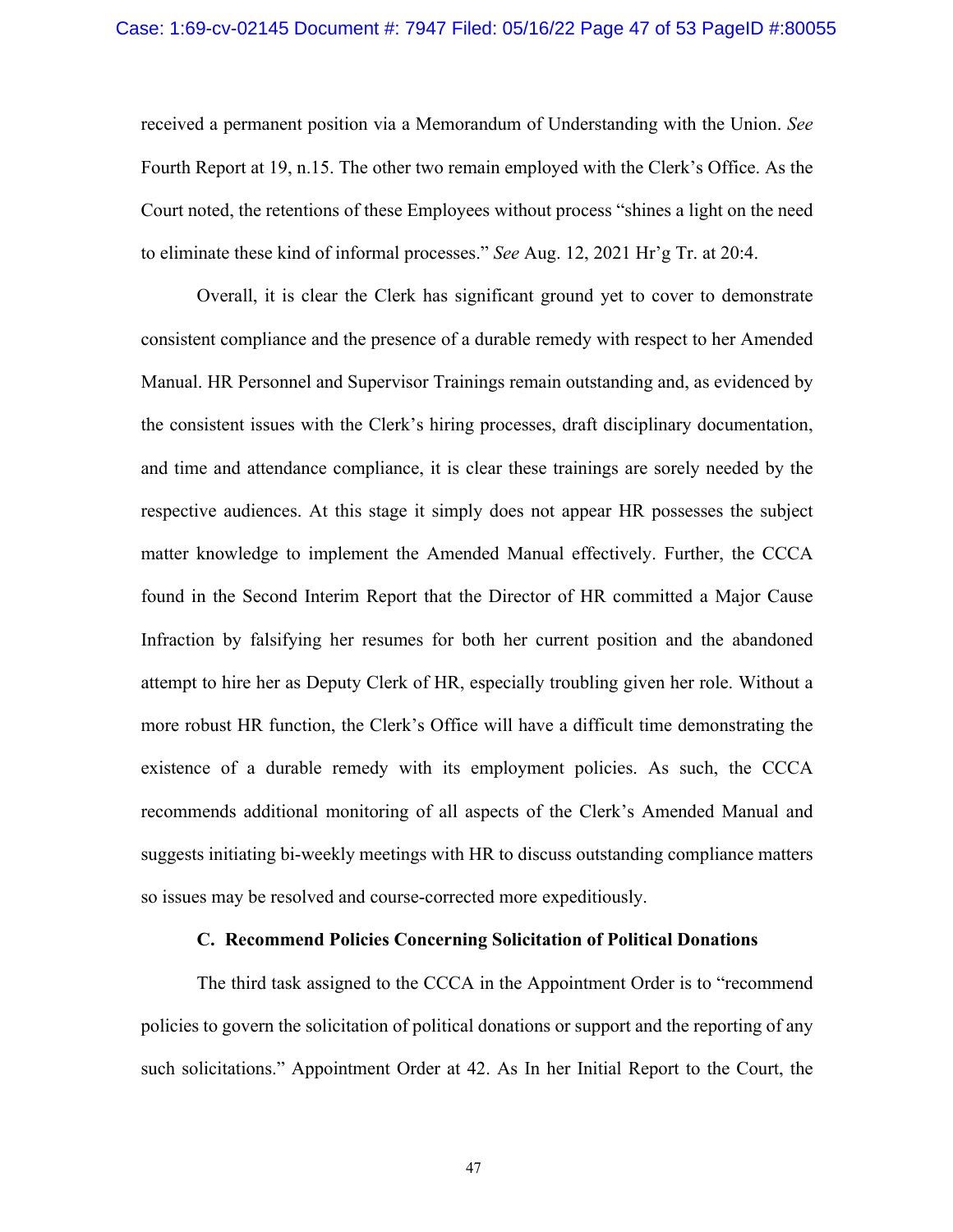CCCA expressed concerns that the Clerk's existing policy on solicitation of political donations *required* Clerk employees to report ethical rule or policy violations internally – to the employee's departmental Deputy Clerk and the Deputy Clerk of HR – and *permitted* the employee to report the same to the Board of Ethics and OIIG. Initial Report at 21. This element was rectified in the Amended Manual as it (1) adopts Cook County's policy on political solicitations as found in the County's Ethics Ordinance; (2) requires Employees to report violations of the same only to the OIIG or County Ethics Board (consistent with the Ethics Ordinance) and (3) allows Employees (at their discretion) to report such allegations to the Clerk's Chief Ethics Officer. Fourth Report at 28. Based on the finalization of the relevant policy, the CCCA believes the Clerk has satisfied this part of the Appointment Order.

# **D. Review Hiring-Related Aspects of the Assumption of the Recorder's Duties into the Clerk's Office**

The fourth task assigned to the CCCA is to "review the incorporation of the Recorder's Office into the County Clerk, to determine, among other things, whether political considerations are improperly used in deciding which Recorder's Office nonexempt employees are retained by the County Clerk." Appointment Order at 42. A standalone process was developed to govern this hiring (the "AOD Plan"). A summary of the development of that process is below. Given the Clerk's hiring under the AOD Plan constituted a significant amount of the Clerk's Non-Exempt hiring since the Appointment Order was implemented, we examine below whether the Clerk adhered to the AOD Plan "in the observance rather than the breach." *Id* at 41. Overall, the Clerk's Office did not demonstrate the ability to effectively implement the AOD Hiring Plan; rather, they relied heavily on issue spotting, guidance and recommended course correction from the CCCA.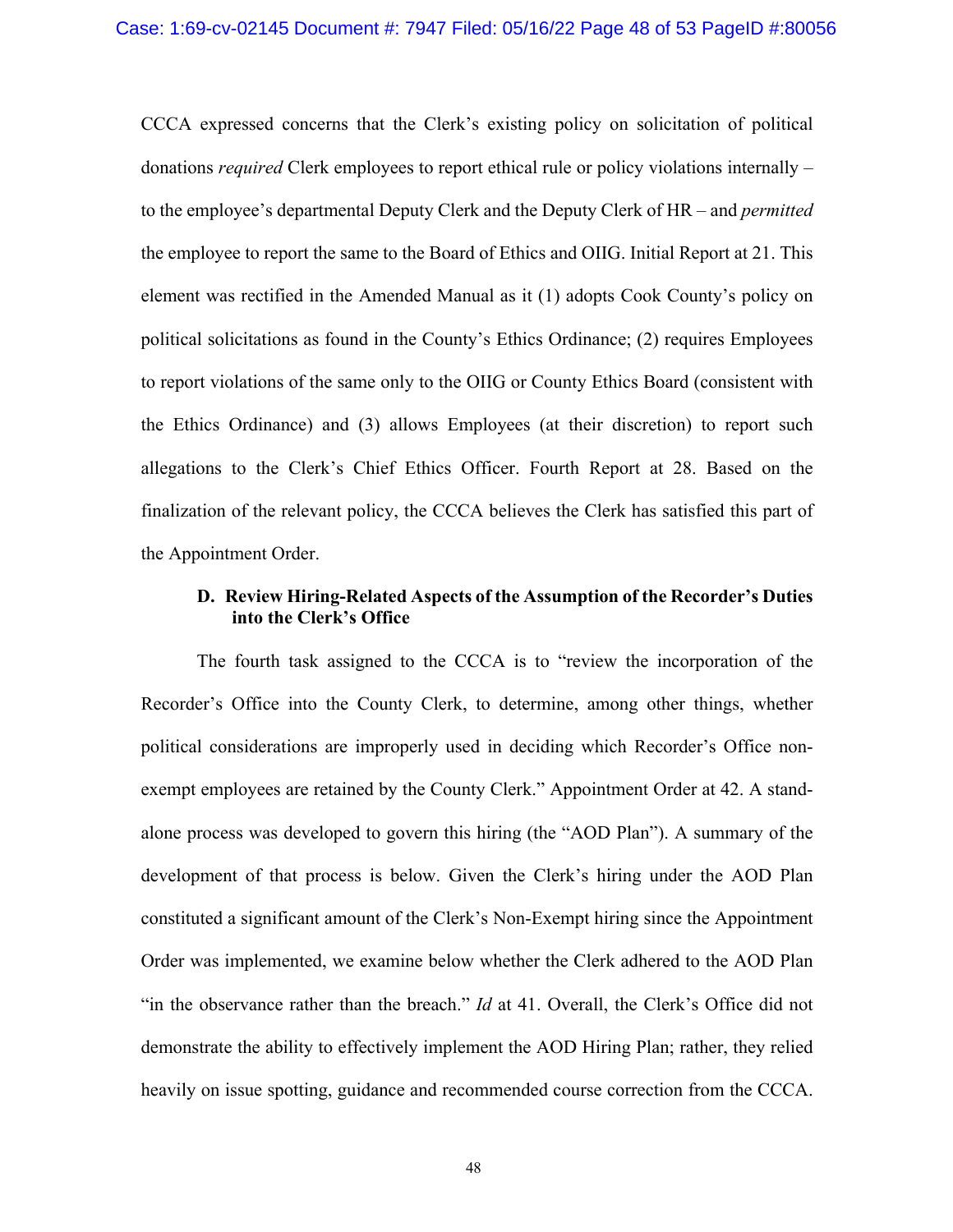### Case: 1:69-cv-02145 Document #: 7947 Filed: 05/16/22 Page 49 of 53 PageID #:80057

Additionally, the Clerk has not yet confirmed that one AOD hire possessed the education degree "relied upon to qualify for the Minimum and Preferred Qualifications prior to their start date." AOD Plan § IV.W.

Finally, after the AOD hires began employment, the Clerk's organizational structure and use of some of these Employees differed significantly from representations on the posted Job Descriptions and Clerk's organizational charts. While the CCCA has not concluded that Political Reasons or Factors were at play with any of the AOD-related hires, the breadth, seriousness, and ongoing nature of the non-compliance does not yet permit a conclusion that such factors were not at play. At a minimum, the CCCA does not believe the Clerk executed the AOD process with the procedural integrity necessary to prevent Unlawful Political Discrimination; the Clerk has operated (and continues to operate) in the breach of the AOD Hiring Plan, rather than in the observance.

#### 1. AOD Plan Development and Compliance

The CCCA detailed in her Initial Report that between her April 2020 Appointment and late August 2020, the "Clerk's Office's consistent cooperation was not forthcoming." Initial Report at 6. Despite awareness of her obligations to assume the duties of the Recorder's Office and the need to provide the CCCA and Plaintiffs' Counsel with an explanation of how she intended to accomplish this task, the Clerk did not provide a draft of the AOD Hiring Plan until September 22, 2020 – just over two months before the Clerk would officially assume the duties of the Recorder's Office. Second Report at 20. The Clerk's delay in providing a draft proposal created a need for considerable effort by the CCCA to review, provide feedback on and work with the Clerk's Office and the Clerk's third-party vendor (the "Vendor") to develop an effective written policy as quickly as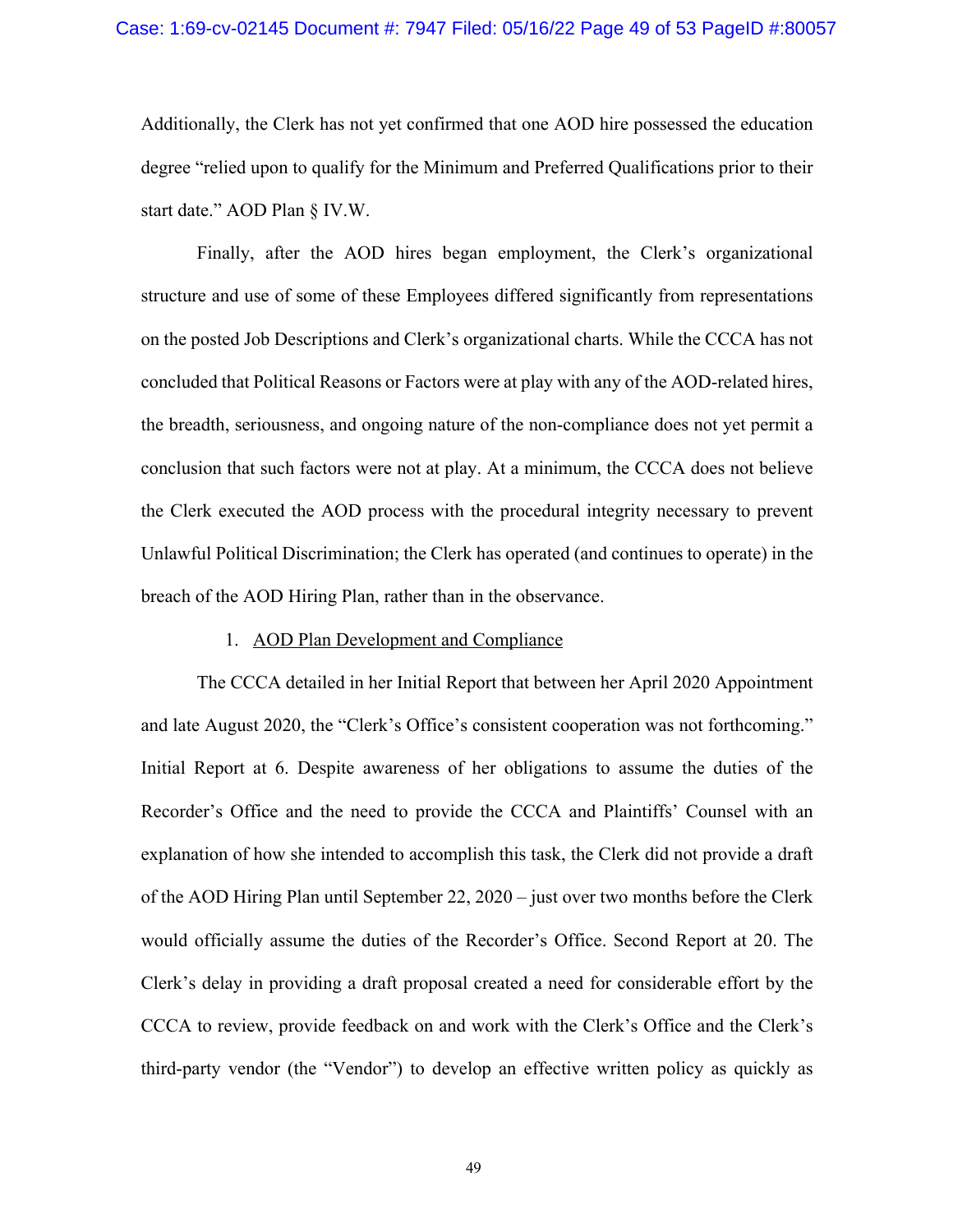possible given the imminent closing of the Recorder's Office. *Id.* The parties and CCCA finalized an AOD Hiring Plan on October 9, 2020, the same day the first batch of AOD postings were posted for public application. *Id.* at 20-21. AOD postings were slowed, at first, by the Clerk's significant delays in providing draft Job Descriptions for the AOD Positions. These delays then demanded rapid review and conferral resulting in the finalization of many Job Descriptions in the days – and hours – before the Vendor posted the jobs online. *Id.* 

The CCCA has discussed the Clerk's compliance with the AOD Plan, recounting the significant undertaking involved and the meaningful work by the former Deputy Clerk of Human Resources and the Vendor to complete the process, particularly in their efforts to swiftly address issues as they arose during the hiring sequences. Second Report at 20- 21. The Clerk Employees who conducted interviews appeared to take the process seriously and attempted to comply with the duties assigned to them. *Id.* at 25.

However, numerous deviations from the AOD Plan's requirements and foreseeable errors occurred. Given the (unnecessarily) condensed timeframe available to complete the AOD process, the instances of non-compliance with the AOD Plan were significant. *See Id.* at 19-20. The CCCA monitored each stage of the AOD hiring process and noted issues at every step. Some, but not all, of these issues included:

- Errors with postings that required correction while the posting was active, adjustment in the process for validation applications to address the error in the posting, and at times re-posting. *See* Second Report at 21-23.
- For all postings, discrepancies with the Vendor's validation of applications, resulting in consistent (and at times extensive) feedback from the CCCA to resolve the issues. *Id.*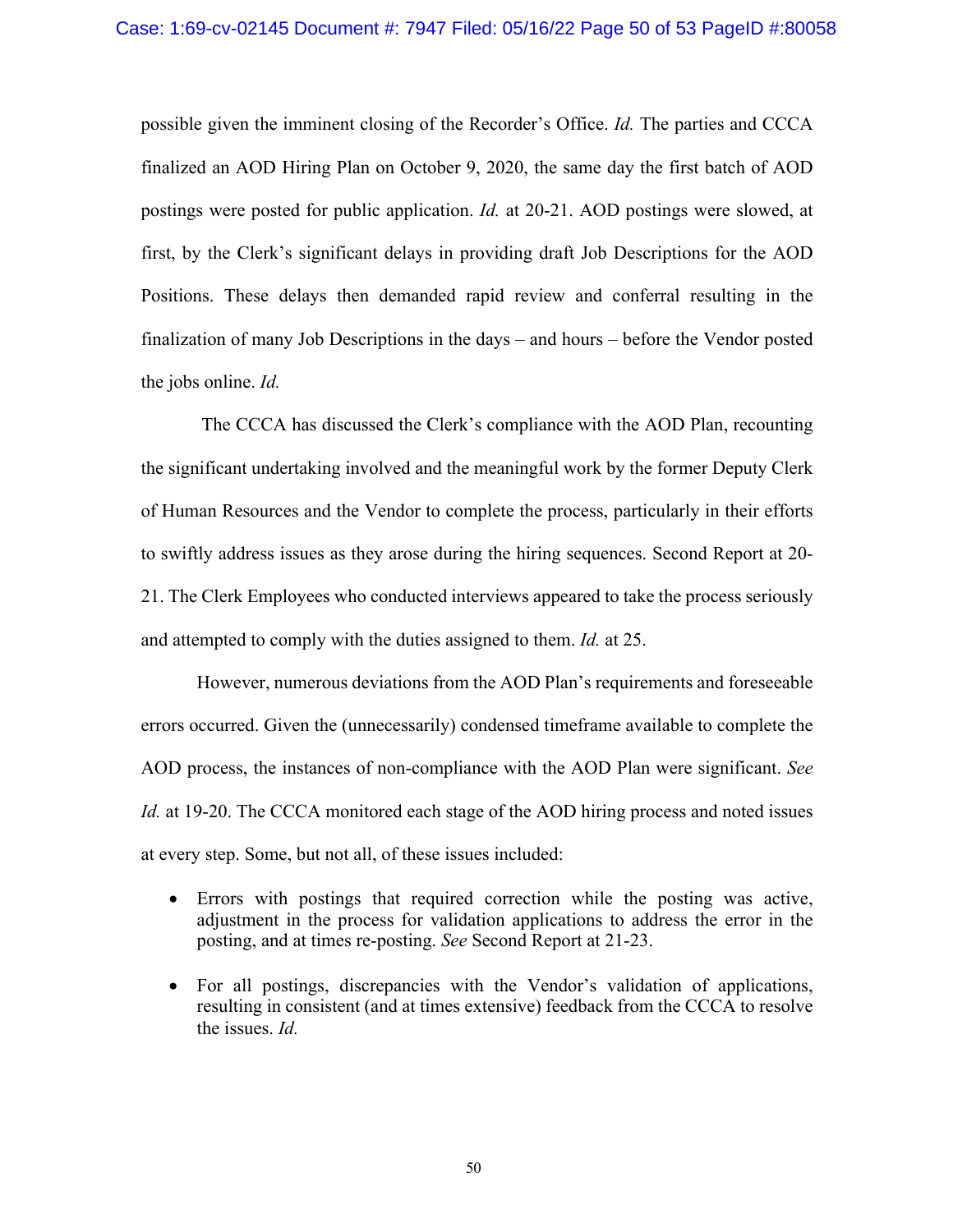- Issues with interview scoring, including panelists who did not properly detail the reasoning for their interview scores and/or scores that belied the substance (or lack thereof) of the Candidate's answer. *Id.* at 25-26
- Failure by the Clerk to provide the CCCA with interview questions in advance (as required by the AOD Plan), resulting in last-minute edits. *Id.* at 24.
- Incorrect rankings of Candidates based on their interview scores after conclusion of the interviews. *Id.* at 24-25
- Notifications of potential Conflicts of Interest that did not comply with the AOD Plan. *Id.* at 26.
- Posting files did not contain all required documentation, or in some instances contained inaccurate documentation. *Id.* at 26-28.
- The Clerk, who received approval from the CCCA and Plaintiffs' Counsel to hire three existing IT Personnel from the ROD without public posting, hired one individual who did not meet the MQs for the Job Description developed. The Clerk also never provided NUCCs for these hires, dubiously claiming that NUCCs were not required to be executed because the three individuals "were not hired using the formal AOD hiring process." *Id.* at 28-30.
- Prior to any AOD hire beginning employment, the Clerk was charged with obtaining documentation verifying the hire possessed "proof of the most advanced educational credential and certifications relied upon to qualify for the Minimum and Preferred Qualifications…" AOD Plan § IV.X. If the Candidate does not provide the documentation, they are to be "deemed disqualified for the position." *Id.* The CCCA identified and communicated to the Clerk numerous instances of non-compliance with this provision, and when the Third Report was filed in August 2021, verification remained outstanding for 16 hires, eight months after they began employment. Third Report at 26-27. By December's Fourth Report, verification for eight hires remained outstanding. Fourth Report at 29. As of the most recent status hearing, verification of the credentials remained elusive for one Employee, resulting in this Court offering its assistance to resolve the matter. *See* Mar. 1, 2022 Hr'g Tr. (Dkt. 7832) at 30:22-31:7. The CCCA has not been notified that the Clerk has accepted this assistance and resolved the matter. All told, the Clerk's noncompliance with this element began in December 2020, and the Clerk has still not fully completed this foundational element of hiring some 17 months after the first Employees were hired pursuant to the AOD process. Were it not for the CCCA identifying the issue, the Clerk would not have verified these hires possessed what they were credited with to obtain their positions. The Clerk terminated one of the Employees after discovering they did not actually possess the educational credential for which they received credit. Third Report at 27. For a few others, the Clerk never obtained the required documentation but the circumstance was moot as the Employees had been separated from the Clerk for other reasons. *Id.*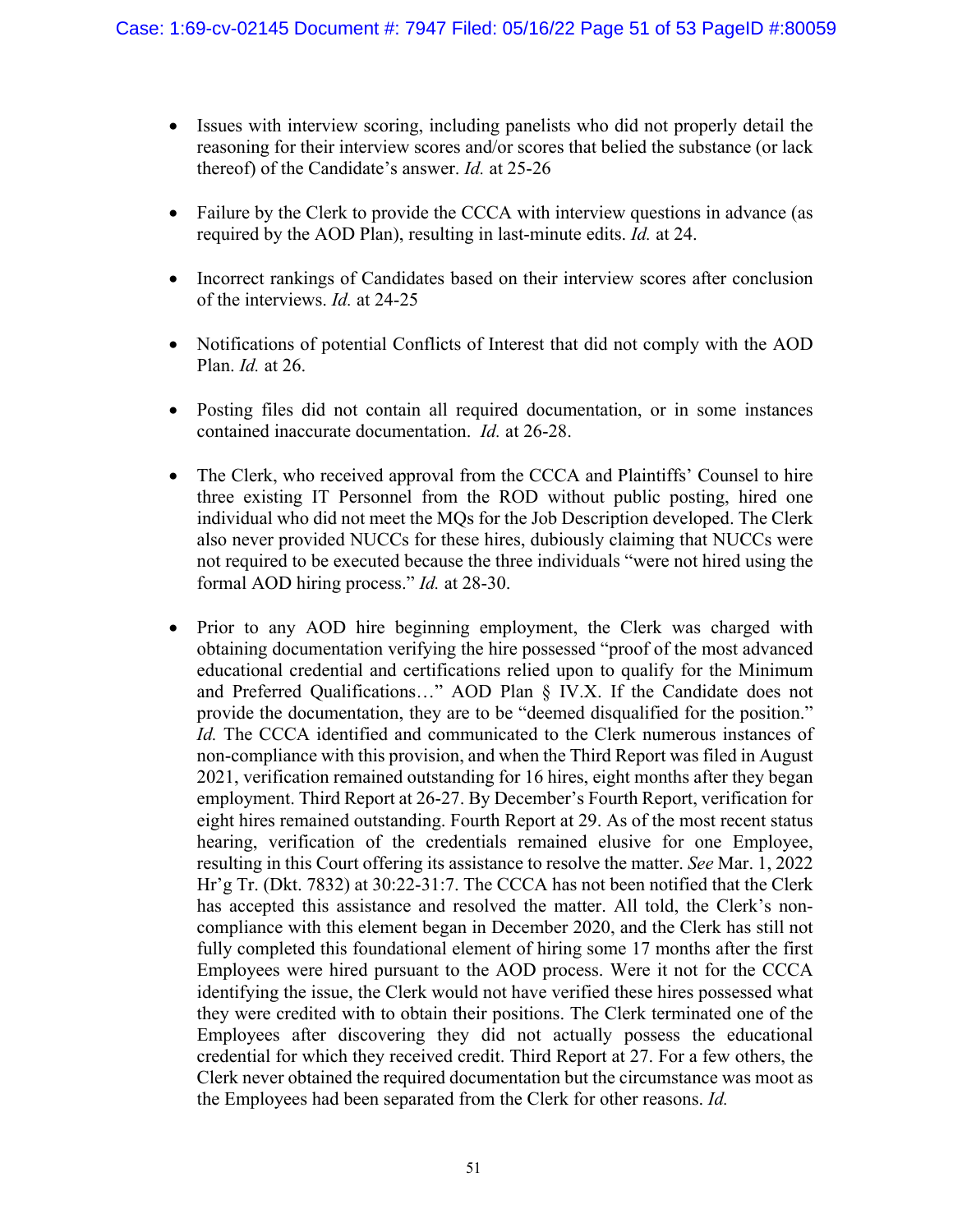- The CCCA noted that the organizational structure at the Clerk's Office remained unclear to the point that some recently hired AOD Assistant Managers, weeks into their employment, remained unsure which Employees were reporting to them. Second Report at 27-28. In particular, the CCCA observed that one Assistant Manager appeared to be operating in a title different from the one she was hired into and inquired multiple times with the Clerk to clarify this Employee's title and reporting structure. Nearly 17 months later, and after multiple requests from the CCCA for clarification on the matter, these issues remain outstanding.
- The Vendor, not the Deputy Clerk of HR or Designee (as the AOD Plan required), maintained the Posting Files until at least May 14, 2021. *See* Third Report at 27.

Overall, the Clerk's implementation of the AOD Hiring Process deviated significantly from what the policy required and was not reflective of an office demonstrating compliance with her written policies.

# **E. Recommendations for Remedies of Discovered Violations of the Consent Orders**

The final task assigned to the CCCA in the Appointment Order is to "make recommendations as to how to remedy any violations of the Consent Orders that she might find in conducting the foregoing activities." Appointment Order at 42. As detailed above, the CCCA has collaborated with the Clerk and Plaintiffs' Counsel to develop the AOD and Interim Hiring policies, Seasonal Hiring Policy, and the Amended Manual. The CCCA believes that the Amended Manual is comprehensive and effectively addresses the universe of Clerk Employment Actions. Accordingly, the Clerk demonstrating strong adherence to the Amended Manual is the best method to address the noncompliance uncovered to this point. To that end, the CCCA maintains the recommendation she has made on multiple occasions, most recently within the First Interim Report (Dkt. 7941 at 20), that the Clerk establish a Non-Exempt Director of Compliance tasked with assisting the Clerk's Office with Manual compliance and independently and objectively investigating potential